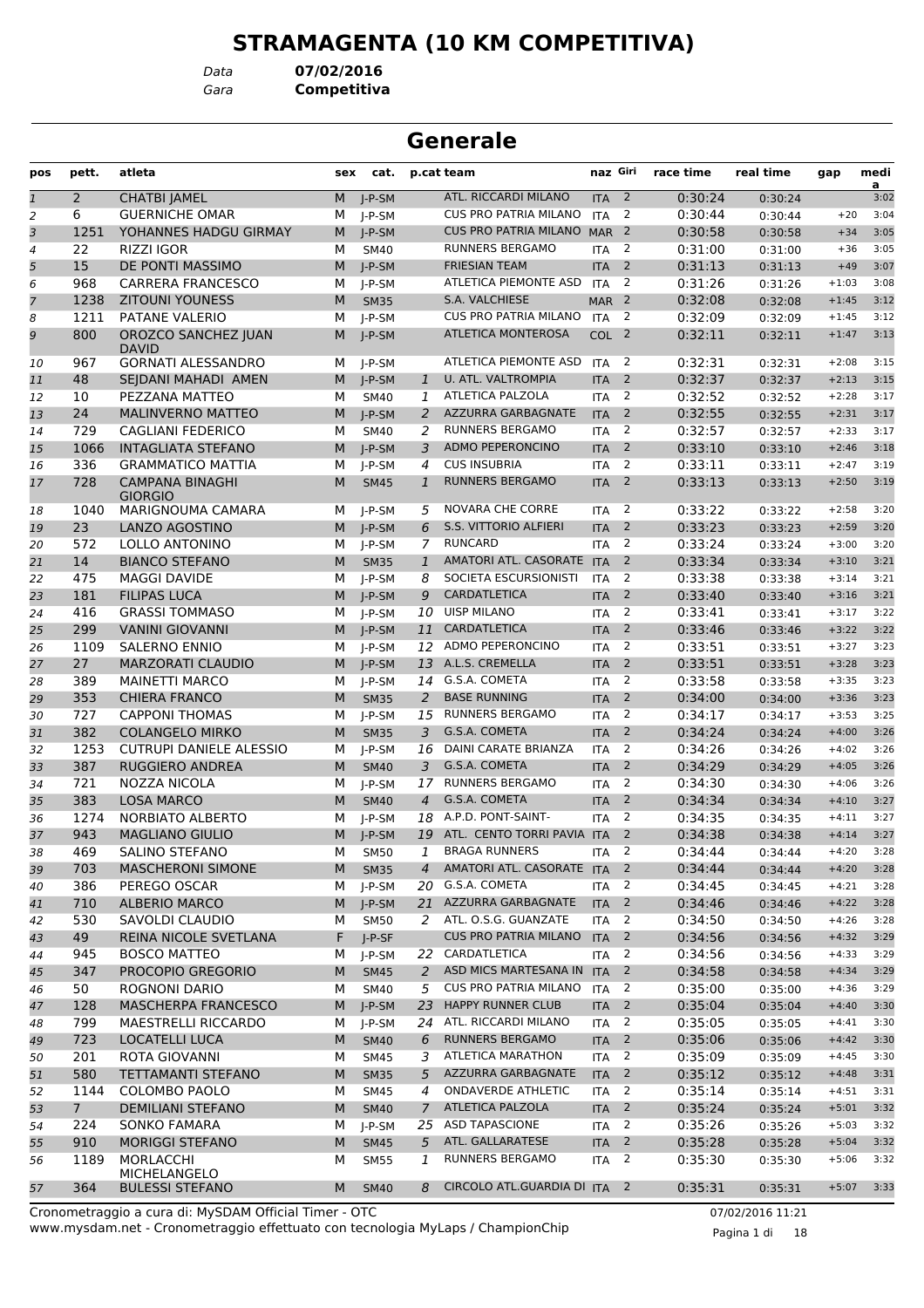| pos | pett. | atleta                             | sex | cat.        |                | p.cat team                   | naz Giri         |                | race time | real time | gap     | medi<br>a |
|-----|-------|------------------------------------|-----|-------------|----------------|------------------------------|------------------|----------------|-----------|-----------|---------|-----------|
| 58  | 1178  | <b>FEZZA MATTIA</b>                | M   | $I-P-SM$    | 26             | ATL. LAMBRO MILANO           | <b>ITA</b>       | $\overline{2}$ | 0:35:32   | 0:35:32   | $+5:08$ | 3:33      |
| 59  | 221   | <b>VALENTI DANIELE</b>             | M   | <b>SM35</b> | 6              | <b>ASD TAPASCIONE</b>        | <b>ITA</b>       | 2              | 0:35:33   | 0:35:33   | $+5:09$ | 3:33      |
| 60  | 976   | <b>LUCHETTA MARCO</b>              | M   | $I-P-SM$    | 27             | A.S.D. CIRCUITO              | <b>ITA</b>       | $\overline{2}$ | 0:35:35   | 0:35:35   | $+5:11$ | 3:33      |
| 61  | 1259  | <b>MENONNA ALESSIO</b>             | M   | <b>SM35</b> | 7              | UNIONE GIOVANE BIELLA        | <b>ITA</b>       | 2              | 0:35:37   | 0:35:37   | $+5:13$ | 3:33      |
| 62  | 866   | <b>LISSONI STEFANO</b>             | M   | <b>SM40</b> | 9              | G.S.A. COMETA                | <b>ITA</b>       | $\overline{2}$ | 0:35:42   | 0:35:42   | $+5:18$ | 3:34      |
| 63  | 47    | <b>MORANO GIORGIA</b>              | F   | $I-P-SF$    |                | C.U.S. TORINO                | <b>ITA</b>       | 2              | 0:35:43   | 0:35:43   | $+5:19$ | 3:34      |
| 64  | 563   | <b>ALBINI LORENZO</b>              | M   | <b>SM40</b> | 10             | A.S. TRENTINO EVENTI         | <b>ITA</b>       | $\overline{2}$ | 0:35:47   | 0:35:47   | $+5:24$ | 3:34      |
| 65  | 200   | PESENTI CRISTIAN                   | M   | <b>SM40</b> | 11             | <b>ATLETICA MARATHON</b>     | <b>ITA</b>       | 2              | 0:35:49   | 0:35:49   | $+5:25$ | 3:34      |
| 66  | 895   | <b>MAGINZALI MARCO</b>             | M   | <b>SM45</b> | 6              | AMATORI ATL. CASORATE ITA    |                  | 2              | 0:35:50   | 0:35:50   | $+5:26$ | 3:34      |
| 67  | 793   | <b>GARAVAGLIA MARCO</b>            | M   | <b>SM35</b> | 8              | ASD AMICI DELLO SPORT        | <b>ITA</b>       | 2              | 0:35:54   | 0:35:54   | $+5:30$ | 3:35      |
| 68  | 1123  | <b>FERRARIO MARCO</b>              | M   | <b>SM40</b> | 12             | <b>ONDAVERDE ATHLETIC</b>    | <b>ITA</b>       | $\overline{2}$ | 0:35:54   | 0:35:54   | $+5:31$ | 3:35      |
| 69  | 867   | <b>BERETTA MASSIMO</b>             | M   | <b>SM35</b> | 9              | G.S.A. COMETA                | <b>ITA</b>       | 2              | 0:35:55   | 0:35:55   | $+5:31$ | 3:35      |
| 70  | 1101  | <b>BESSONE LUCA</b>                | M   | $I-P-SM$    | 28             | A.S.D PAM MONDOVI-           | <b>ITA</b>       | $\overline{2}$ | 0:35:59   | 0:35:59   | $+5:36$ | 3:35      |
| 71  | 908   | <b>SCHIROSI AUGUSTO</b>            | M   | <b>SM40</b> | 13             | PRO PATRIA A.R.C. BUSTO ITA  |                  | 2              | 0:36:02   | 0:36:02   | $+5:38$ | 3:36      |
| 72  | 1224  | <b>BONGINI MASSIMO</b>             | M   | <b>SM45</b> | $\overline{7}$ | ATL. SAN MARCO U.S.          | <b>ITA</b>       | 2              | 0:36:03   | 0:36:03   | $+5:39$ | 3:36      |
| 73  | 838   | <b>DIGESTO GIUSEPPE</b>            | M   | <b>SM35</b> | 10             | AMATORI ATL. CASORATE ITA    |                  | 2              | 0:36:06   | 0:36:06   | $+5:43$ | 3:36      |
| 74  | 36    | <b>ROSSI MARCO</b>                 | M   | <b>SM40</b> | 14             | PODISTICA ARONA              | <b>ITA</b>       | 2              | 0:36:08   | 0:36:08   | $+5:44$ | 3:36      |
| 75  | 1261  | <b>BALMA PIERO</b>                 | M   | <b>SM35</b> | 11             | <b>RASCHIANI TRIATHLON</b>   | <b>ITA</b>       | 2              | 0:36:10   | 0:36:10   | $+5:46$ | 3:36      |
| 76  | 1187  | <b>APPIANI SERGIO</b>              | M   | <b>SM45</b> | 8              | RUNNERS BERGAMO              | <b>ITA</b>       | $\overline{2}$ | 0:36:15   | 0:36:15   | $+5:52$ | 3:37      |
| 77  | 974   | PERINATO ANDREA                    | M   | <b>SM40</b> | 15             | <b>SPORT &amp; SPORTIVI</b>  | <b>ITA</b>       | 2              | 0:36:17   | 0:36:17   | $+5:53$ | 3:37      |
| 78  | 1149  | <b>MOSCHETTI GIUSEPPE</b>          | M   | <b>SM50</b> | 3              | <b>ONDAVERDE ATHLETIC</b>    | <b>ITA</b>       | $\overline{2}$ | 0:36:19   | 0:36:19   | $+5:55$ | 3:37      |
| 79  | 44    | VASSALLO PAOLO                     | M   | <b>SM45</b> | 9              | <b>MARATHON CLUB</b>         | <b>ITA</b>       | 2              | 0:36:20   | 0:36:20   | $+5:56$ | 3:37      |
| 80  | 495   | <b>GRISOTTI GIUSEPPE</b>           | M   | <b>SM45</b> | 10             | G.P. AVIS VIGEVANO-          | <b>ITA</b>       | $\overline{2}$ | 0:36:21   | 0:36:21   | $+5:57$ | 3:38      |
| 81  | 1215  | <b>MENTO RONAL</b>                 | M   | $I-P-SM$    | 29             | ATLETICA PALZOLA             | <b>ITA</b>       | $\overline{2}$ | 0:36:21   | 0:36:21   | $+5:58$ | 3:38      |
| 82  | 18    | <b>CASSAGO ROBERTO</b>             | M   | <b>SM35</b> | 12             | <b>BRAGA RUNNERS</b>         | <b>ITA</b>       | $\overline{2}$ | 0:36:23   | 0:36:23   | $+6:00$ | 3:38      |
| 83  | 1241  | DE MARIA DAVIDE                    | M   | <b>SM35</b> | 13             | ATL. CENTRO LARIO            | <b>ITA</b>       | 2              | 0:36:26   | 0:36:26   | $+6:02$ | 3:38      |
| 84  | 942   | <b>MAGLIANO GIUSEPPE</b>           | M   | <b>SM50</b> | 4              | ATL. CENTO TORRI PAVIA       | <b>ITA</b>       | $\overline{2}$ | 0:36:27   | 0:36:27   | $+6:03$ | 3:38      |
| 85  | 5.    | <b>GELSOMINO CLAUDIA</b>           | F   | <b>SF45</b> |                | ATLETICA PALZOLA             | <b>ITA</b>       | 2              | 0:36:28   | 0:36:28   | $+6:04$ | 3:38      |
| 86  | 960   | <b>CONSOLANDI PAOLO</b>            | M   | <b>SM35</b> | 14             | POL. CARUGATE                | <b>ITA</b>       | $\overline{2}$ | 0:36:31   | 0:36:31   | $+6:08$ | 3:39      |
|     |       | <b>GIORGIO</b>                     |     |             |                |                              |                  |                |           |           |         |           |
| 87  | 623   | CANNIZZARO FABRIZIO                | м   | <b>SM40</b> | 16             | CRAL BANCA POP.              | <b>ITA</b>       | 2              | 0:36:39   | 0:36:39   | $+6:15$ | 3:39      |
| 88  | 255   | <b>CARAGLIANO DANIELE</b>          | M   | $I-P-SM$    | 30             | <b>ASD TAPASCIONE</b>        | <b>ITA</b>       | $\overline{2}$ | 0:36:42   | 0:36:42   | $+6:18$ | 3:40      |
| 89  | 763   | <b>CRISCI TIZIANO</b>              | M   | <b>SM35</b> | 15             | RUNNERS VALBOSSA-            | <b>ITA</b>       | 2              | 0:36:42   | 0:36:42   | $+6:18$ | 3:40      |
| 90  | 673   | <b>PAGGIARO MARCO</b>              | M   | <b>SM45</b> | 11             | <b>ROAD RUNNERS CLUB</b>     | <b>ITA</b>       | $\overline{2}$ | 0:36:45   | 0:36:45   | $+6:22$ | 3:40      |
| 91  | 862   | <b>FONNESU FRANCO</b>              | M   | <b>SM40</b> | 17             | ATL. SAN MARCO U.S.          | <b>ITA</b>       | 2              | 0:36:47   | 0:36:47   | $+6:23$ | 3:40      |
| 92  | 480   | <b>MONTI MAURIZIO</b>              | M   | <b>SM35</b> | 16             | 5 CASCINE CISLAGO            | <b>ITA</b>       | 2              | 0:36:47   | 0:36:47   | $+6:23$ | 3:40      |
| 93  | 193   | <b>COPES STEFANO</b>               | м   | SM45        |                | 12 SETTE LAGHI RUNNERS       | <b>ITA</b>       | 2              | 0:36:48   | 0:36:48   | $+6:24$ | 3:40      |
| 94  | 913   | <b>MILONE MARCO</b>                | M   | <b>SM40</b> | 18             | <b>ONDAVERDE ATHLETIC</b>    | <b>ITA</b>       | $\overline{2}$ | 0:36:56   | 0:36:56   | $+6:32$ | 3:41      |
| 95  | 886   | <b>INGRASSIA CALOGERO</b><br>CARLO | м   | <b>SM45</b> |                | 13 CARDATLETICA              | <b>ITA</b>       | 2              | 0:36:59   | 0:36:59   | $+6:35$ | 3:41      |
| 96  | 112   | <b>COLOMBO ALIS</b>                | M   | J-P-SM      | 31             | <b>RUNNER VARESE</b>         | <b>ITA</b>       | $\overline{2}$ | 0:37:01   | 0:37:01   | $+6:37$ | 3:42      |
| 97  | 715   | NOZZA DIEGO                        | М   | <b>SM35</b> |                | 17 ATL. COLOGNO AL SERIO     | <b>ITA</b>       | 2              | 0:37:02   | 0:37:02   | $+6:38$ | 3:42      |
| 98  | 566   | MOSCATELLI DAVIDE                  | M   | <b>SM45</b> | 14             | <b>BRAGA RUNNERS</b>         | <b>ITA</b>       | $\overline{2}$ | 0:37:07   | 0:37:07   | $+6:44$ | 3:42      |
| 99  | 907   | PALLERIA GIUSEPPE                  | М   | <b>SM50</b> | 5              | A.S. CANTURINA POL. S.       | <b>ITA</b>       | $\overline{2}$ | 0:37:08   | 0:37:08   | $+6:44$ | 3:42      |
| 100 | 303   | DI PALMO FRANCESCO                 | M   | <b>SM45</b> | 15             | <b>TEAM OTC SOCIETA'</b>     | <b>ITA</b>       | $\overline{2}$ | 0:37:09   | 0:37:09   | $+6:45$ | 3:42      |
| 101 | 378   | <b>COPES FABIO</b>                 | м   | <b>SM45</b> | 16             | G.S.A. COMETA                | <b>ITA</b>       | 2              | 0:37:10   | 0:37:10   | $+6:46$ | 3:42      |
| 102 | 70    | MANAZZALE GABRIELE                 | M   | <b>SM40</b> | 19             | MONZA MARATHON TEAM ITA      |                  | $\overline{2}$ | 0:37:10   | 0:37:10   | $+6:46$ | 3:42      |
| 103 | 937   | <b>TERENGHI GINO</b>               | М   | <b>SM50</b> | 6              | <b>ONDAVERDE ATHLETIC</b>    | <b>ITA</b>       | $\overline{2}$ | 0:37:11   | 0:37:11   | $+6:47$ | 3:43      |
| 104 | 810   | <b>ZANINI CLAUDIO</b>              | M   | <b>SM40</b> | 20             | <b>RUNNERS VALBOSSA-</b>     | <b>ITA</b>       | $\overline{2}$ | 0:37:11   | 0:37:11   | $+6:47$ | 3:43      |
| 105 | 384   | <b>FERRARA FEDERICO</b>            | М   | $I-P-SM$    |                | 32 G.S.A. COMETA             | <b>ITA</b>       | $\overline{2}$ | 0:37:13   | 0:37:13   | $+6:49$ | 3:43      |
| 106 | 647   | <b>GADALETO GAETANO</b>            | M   | <b>SM35</b> |                | 18 ATL. LA TORRE             | <b>ITA</b>       | $\overline{2}$ | 0:37:16   | 0:37:16   | $+6:52$ | 3:43      |
| 107 | 590   | UGAZIO GIAN MARIO                  | м   | <b>SM45</b> |                | 17 G.P. QUELLI DELLA VIA     | <b>ITA</b>       | $\overline{2}$ | 0:37:18   | 0:37:18   | $+6:54$ | 3:43      |
| 108 | 837   | FERRAZZO SANDRO                    | M   | <b>SM40</b> |                | 21 AMATORI ATL. CASORATE ITA |                  | $\overline{2}$ | 0:37:18   | 0:37:18   | $+6:54$ | 3:43      |
| 109 | 606   | ANDRONICO GILLES                   | м   | <b>SM35</b> |                | 19 OLIMPIATLETICA            | <b>ITA</b>       | $\overline{2}$ | 0:37:19   | 0:37:19   | $+6:55$ | 3:43      |
| 110 | 901   | <b>BOTTIANI FABIO</b>              | M   | <b>SM40</b> |                | 22 AMATORI ATL. CASORATE ITA |                  | $\overline{2}$ | 0:37:21   | 0:37:21   | $+6:57$ | 3:44      |
| 111 | 1110  | <b>MASSIERI ANDREA</b>             | М   | $J-P-SM$    | 33             | <b>ONDAVERDE ATHLETIC</b>    | <b>ITA</b>       | $\overline{2}$ | 0:37:22   | 0:37:22   | $+6:58$ | 3:44      |
| 112 | 1245  | <b>MASSONI EMANUELE</b>            | M   | <b>SM35</b> |                | 20 ATL. PAVESE               | <b>ITA</b>       | $\overline{2}$ | 0:37:24   | 0:37:24   | $+7:00$ | 3:44      |
| 113 | 89    | <b>BERIA IVANO</b>                 | М   | <b>SM45</b> | 18             | ATLETICA MARATHON            | <b>ITA</b>       | 2              | 0:37:24   | 0:37:24   | $+7:00$ | 3:44      |
| 114 | 98    | ZAZA MASSIMO                       | M   | <b>SM40</b> |                | 23 RUNCARD                   | <b>ITA</b>       | $\overline{2}$ | 0:37:24   | 0:37:24   | $+7:01$ | 3:44      |
| 115 | 19    | DA COSTA MANUEL                    | М   | <b>SM55</b> |                | 2 BRAGA RUNNERS              | <b>ITA</b>       | $\overline{2}$ | 0:37:26   | 0:37:26   | $+7:02$ | 3:44      |
| 116 | 337   | <b>MONTANI GIORGIO</b>             | M   | <b>SM50</b> | $\overline{7}$ | ATLETICA OVEST TICINO        | <b>ITA</b>       | $\overline{2}$ | 0:37:27   | 0:37:27   | $+7:03$ | 3:44      |
| 117 | 66    | VACCA ANDREA                       | М   | SM40        | 24             | LA PODISTICA ROBBIESE        | <b>ITA</b>       | 2              | 0:37:28   | 0:37:28   | $+7:04$ | 3:44      |
| 118 | 1263  | <b>GABETTA ARMANDO</b>             | M   | <b>SM40</b> |                | 25 RUN CARD                  | <b>ITA</b>       | $\overline{2}$ | 0:37:34   | 0:37:34   | $+7:10$ | 3:45      |
| 119 | 82    | LUONGO FRANCESCO                   | м   | <b>SM35</b> | 21             | UNICREDIT CIRCOLO            | <b>ITA</b>       | $\overline{2}$ | 0:37:34   | 0:37:34   | $+7:10$ | 3:45      |
| 120 | 643   | <b>ALBERTI FRANCESCO</b>           | M   | <b>SM45</b> |                | 19 ATL. O.S.G. GUANZATE      | ITA <sub>2</sub> |                | 0:37:37   | 0:37:37   | $+7:13$ | 3:45      |

www.mysdam.net - Cronometraggio effettuato con tecnologia MyLaps / ChampionChip Cronometraggio a cura di: MySDAM Official Timer - OTC 07/02/2016 11:21

Pagina 2 di 18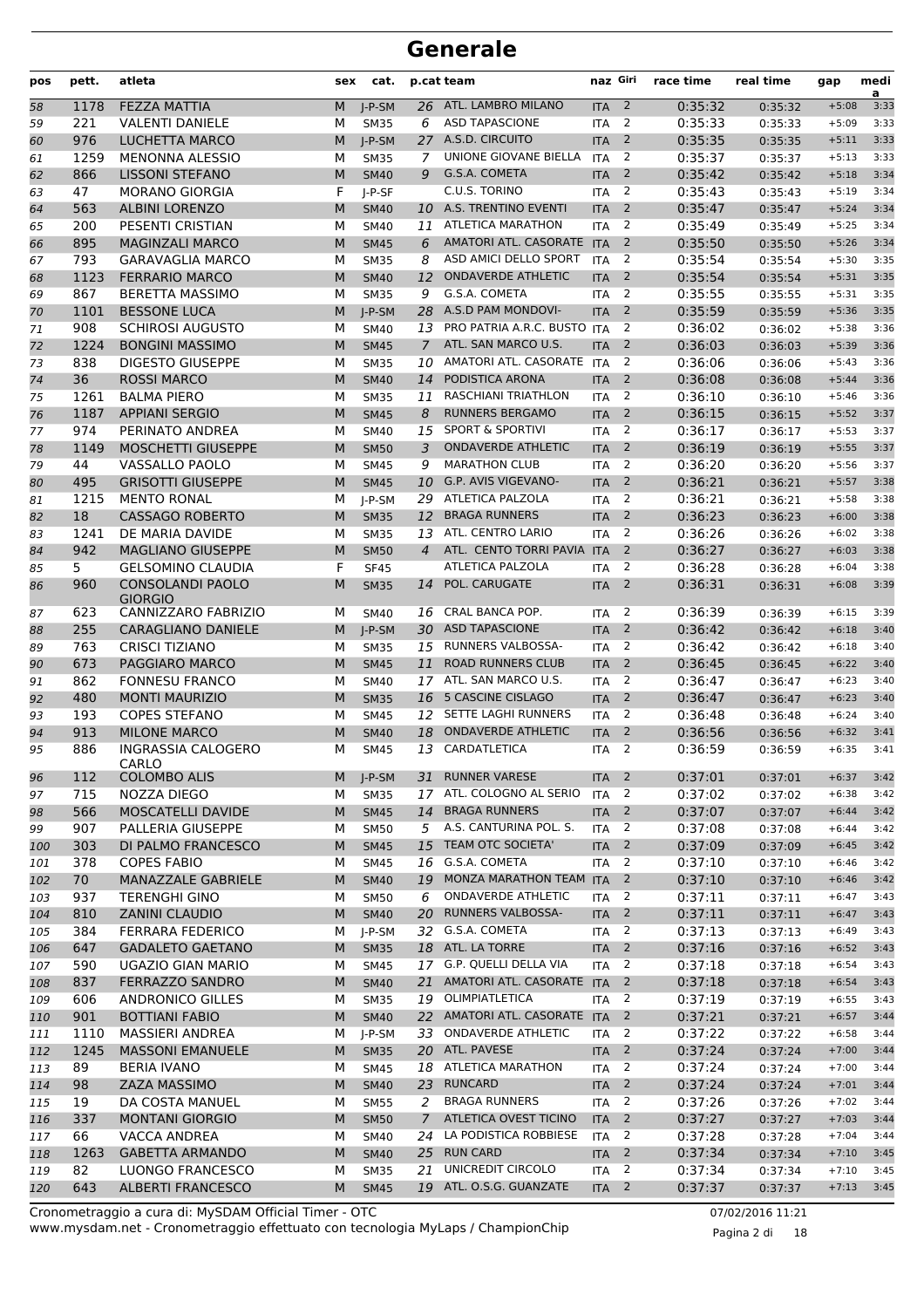| pos | pett. | atleta                                    | sex | cat.        |                | p.cat team                   | naz Giri   |                          | race time | real time | gap     | medi<br>a |
|-----|-------|-------------------------------------------|-----|-------------|----------------|------------------------------|------------|--------------------------|-----------|-----------|---------|-----------|
| 121 | 451   | <b>BEDINO GIANFRANCO</b>                  | M   | <b>SM45</b> |                | 20 G.P. TRINESE              | <b>ITA</b> | $\overline{2}$           | 0:37:37   | 0:37:37   | $+7:14$ | 3:45      |
| 122 | 12    | AMBROSETTI SABINA                         | F   | <b>SF40</b> |                | RUNNERS VALBOSSA-            | <b>ITA</b> | 2                        | 0:37:39   | 0:37:39   | $+7:15$ | 3:45      |
| 123 | 1183  | <b>PASTORI FABRIZIO</b>                   | M   | <b>SM35</b> | 22             | TEAM 3 ESSE                  | <b>ITA</b> | $\overline{2}$           | 0:37:41   | 0:37:41   | $+7:17$ | 3:46      |
| 124 | 40    | DI MEO DAVID                              | М   | <b>SM40</b> | 26             | <b>ONDAVERDE ATHLETIC</b>    | <b>ITA</b> | 2                        | 0:37:43   | 0:37:43   | $+7:19$ | 3:46      |
| 125 | 730   | PERSONENI FRANCESCO                       | M   | $I-P-SM$    | 34             | <b>RUNNERS BERGAMO</b>       | <b>ITA</b> | $\overline{2}$           | 0:37:45   | 0:37:45   | $+7:21$ | 3:46      |
| 126 | 1068  | TRAVAGLIA SIMONE                          | М   | <b>SM35</b> |                | 23 ATLETICA PALZOLA          | <b>ITA</b> | 2                        | 0:37:45   | 0:37:45   | $+7:21$ | 3:46      |
| 127 | 1247  | <b>SUBLIMI ROBERTO</b>                    | M   | <b>SM50</b> | 8              | <b>BIELLA RUNNING</b>        | <b>ITA</b> | $\overline{2}$           | 0:37:45   | 0:37:45   | $+7:21$ | 3:46      |
| 128 | 102   | <b>AMMONI GABRIELE</b>                    | м   | J-P-SM      | 35             | BAIA DEL SOLE ALASSIO-       | <b>ITA</b> | 2                        | 0:37:46   | 0:37:46   | $+7:22$ | 3:46      |
| 129 | 1104  | <b>OIOLI MAURIZIO</b>                     | M   | <b>SM40</b> | 27             | G.S. LA CECCA                | <b>ITA</b> | $\overline{2}$           | 0:37:47   | 0:37:47   | $+7:23$ | 3:46      |
| 130 | 894   | <b>MAZZONI CRISTIANO</b>                  | М   | <b>SM45</b> | 21             | AMATORI ATL. CASORATE        | <b>ITA</b> | 2                        | 0:37:48   | 0:37:48   | $+7:24$ | 3:46      |
| 131 | 309   | <b>VALISI CARLO</b>                       | M   | <b>SM45</b> | 22             | <b>ASD TAPASCIONE</b>        | <b>ITA</b> | $\overline{2}$           | 0:37:49   | 0:37:49   | $+7:26$ | 3:46      |
| 132 | 631   | <b>ANDREOLI FABIO</b>                     | М   | <b>SM40</b> | 28             | ATL. PAVESE                  | <b>ITA</b> | 2                        | 0:37:50   | 0:37:50   | $+7:26$ | 3:46      |
| 133 | 791   | <b>GODINA PAOLO</b>                       | M   | <b>SM40</b> | 29             | <b>SPARTACUS</b>             | <b>ITA</b> | $\overline{2}$           | 0:37:52   | 0:37:52   | $+7:28$ | 3:47      |
| 134 | 501   | PARMIGIANI MICHELE                        | М   | J-P-SM      |                | 36 ATLETICA PALZOLA          | <b>ITA</b> | 2                        | 0:37:52   | 0:37:52   | $+7:28$ | 3:47      |
| 135 | 1065  | <b>DONI FELICE</b>                        | M   | <b>SM40</b> | 30             | ATL. CENTRO LARIO            | <b>ITA</b> | $\overline{2}$           | 0:37:54   | 0:37:54   | $+7:30$ | 3:47      |
| 136 | 1195  | <b>IADEROSA FRANCESCO</b>                 | М   | SM60        | 1              | ATL. SAN MARCO U.S.          | <b>ITA</b> | 2                        | 0:37:55   | 0:37:55   | $+7:31$ | 3:47      |
| 137 | 433   | <b>VEGGI PAOLO</b>                        | M   | <b>SM35</b> | 24             | <b>SESIA RUNNING</b>         | <b>ITA</b> | 2                        | 0:37:55   | 0:37:55   | $+7:32$ | 3:47      |
| 138 | 860   | <b>FORNI RUGGERO</b>                      | М   | <b>SM45</b> |                | 23 G.S.A. COMETA             | <b>ITA</b> | 2                        | 0:37:56   | 0:37:56   | $+7:32$ | 3:47      |
| 139 | 1235  | <b>RENDA MATTEO</b>                       | M   | $I-P-SM$    |                | 37 U.S. S.VITTORE O. 1906    | <b>ITA</b> | $\overline{2}$           | 0:37:56   | 0:37:56   | $+7:32$ | 3:47      |
| 140 | 481   | <b>MONTI STEFANO</b>                      | М   | <b>SM35</b> | 25             | 5 CASCINE CISLAGO            | <b>ITA</b> | 2                        | 0:37:57   | 0:37:57   | $+7:34$ | 3:47      |
| 141 | 1003  | <b>TAVECCHIO CLAUDIO</b>                  | M   | <b>SM40</b> | 31             | <b>CUS PRO PATRIA MILANO</b> | <b>ITA</b> | $\overline{2}$           | 0:37:58   | 0:37:58   | $+7:34$ | 3:47      |
| 142 | 34    | <b>BRUNO LUIGI</b>                        | M   | <b>SM55</b> | 3              | ATLETICA PALZOLA             | <b>ITA</b> | $\overline{2}$           | 0:37:59   | 0:37:59   | $+7:36$ | 3:47      |
| 143 | 616   | SAVAGLIA NICOLA                           | M   | J-P-SM      | 38             | ADMO PEPERONCINO             | <b>ITA</b> | $\overline{2}$           | 0:38:00   | 0:38:00   | $+7:36$ | 3:47      |
| 144 | 1138  | <b>BRUNETTI MARCELLO</b>                  | М   | <b>SM40</b> | 32             | <b>ONDAVERDE ATHLETIC</b>    | <b>ITA</b> | 2                        | 0:38:01   | 0:38:01   | $+7:37$ | 3:48      |
| 145 | 293   | <b>FRAVOLINI ANGELO</b>                   | M   | <b>SM50</b> | 9              | AMATORI ATL. CASORATE ITA    |            | $\overline{2}$           | 0:38:01   | 0:38:01   | $+7:37$ | 3:48      |
| 146 | 462   | <b>AMATO GIUSEPPE</b>                     | М   | <b>SM35</b> | 26             | <b>BRAGA RUNNERS</b>         | <b>ITA</b> | 2                        | 0:38:02   | 0:38:02   | $+7:38$ | 3:48      |
| 147 | 724   | <b>GATTI RENATO GIOVANNI</b>              | M   | <b>SM50</b> | 10             | <b>RUNNERS BERGAMO</b>       | <b>ITA</b> | $\overline{2}$           | 0:38:03   | 0:38:03   | $+7:39$ | 3:48      |
| 148 | 1232  | <b>PUGNI MARCO</b>                        | М   | <b>SM45</b> | 24             | G.S. OREZZO                  | <b>ITA</b> | 2                        | 0:38:04   | 0:38:04   | $+7:40$ | 3:48      |
| 149 | 962   | <b>CARBONE MICHELE</b>                    | M   | <b>SM35</b> | 27             | ATL. ROVELLASCA              | <b>ITA</b> | 2                        | 0:38:09   | 0:38:09   | $+7:45$ | 3:48      |
| 150 | 206   | <b>FRANCIOSI MICHELE</b>                  | М   | <b>SM40</b> |                | 33 ATHLON RUNNERS            | <b>ITA</b> | 2                        | 0:38:13   | 0:38:13   | $+7:49$ | 3:49      |
| 151 | 349   | DE GRANDI RENZO PAOLO                     | M   | <b>SM50</b> | 11             | <b>ATLETICA CINISELLO</b>    | <b>ITA</b> | $\overline{2}$           | 0:38:15   | 0:38:15   | $+7:51$ | 3:49      |
| 152 | 410   | <b>COLZANI ROBERTO</b>                    | М   | <b>SM45</b> | 25             | <b>RUNNERS DESIO</b>         | <b>ITA</b> | 2                        | 0:38:16   | 0:38:16   | $+7:52$ | 3:49      |
| 153 | 477   | <b>ROTA ERMANNO</b>                       | M   | <b>SM50</b> | 12             | ATL. LA TORRE                | <b>ITA</b> | $\overline{2}$           | 0:38:16   | 0:38:16   | $+7:52$ | 3:49      |
| 154 | 965   | <b>IANNETTI SALVATORE</b>                 | М   | <b>SM45</b> | 26             | DK RUNNERS MILANO            | <b>ITA</b> | 2                        | 0:38:20   | 0:38:20   | $+7:57$ | 3:50      |
| 155 | 854   | <b>GALLI ROBERTO</b>                      | M   | <b>SM45</b> | 27             | AMATORI ATL. CASORATE ITA    |            | $\overline{2}$           | 0:38:21   | 0:38:21   | $+7:58$ | 3:50      |
| 156 | 852   | MALTAGLIATI ANDREA                        | М   | <b>SM40</b> | 34             | AMATORI ATL. CASORATE ITA    |            | 2                        | 0:38:23   | 0:38:23   | $+7:59$ | 3:50      |
| 157 | 711   | DE SIMONE NICOLANTONIO                    | M   | <b>SM40</b> | 35             | <b>ATHLETIC CLUB</b>         | <b>ITA</b> | $\overline{2}$           | 0:38:23   | 0:38:23   | $+7:59$ | 3:50      |
| 158 | 391   | <b>MALIGHETTI ANGELO</b>                  | М   | <b>SM50</b> | 13             | ATL. LECCO-COLOMBO           | <b>ITA</b> | 2                        | 0:38:23   | 0:38:23   | $+8:00$ | 3:50      |
| 159 | 1150  | <b>OLDANI ANGELO</b>                      | M   | $I-P-SM$    | 39             | <b>ONDAVERDE ATHLETIC</b>    | <b>ITA</b> | 2                        | 0:38:24   | 0:38:24   | $+8:00$ | 3:50      |
| 160 | 556   | CANTU' MASSIMO                            | м   | J-P-SM      | 40             | CIRCOLO ATL.GUARDIA DI ITA 2 |            |                          | 0:38:25   | 0:38:25   | $+8:01$ | 3:50      |
| 161 | 678   | <b>FAZZARI BRUNO</b>                      | M   | <b>SM45</b> |                | 28 TEAM 3 ESSE               | <b>ITA</b> | $\overline{2}$           | 0:38:28   | 0:38:28   | $+8:04$ | 3:50      |
| 162 | 26    | L'EPEE SARAH AIMEE                        | F   | J-P-SF      |                | ATLETICA SETTIMESE           | <b>ITA</b> | 2                        | 0:38:32   | 0:38:32   | $+8:08$ | 3:51      |
| 163 | 468   | <b>BARBATO PAOLO</b>                      | M   | <b>SM55</b> | $\overline{4}$ | <b>BRAGA RUNNERS</b>         | <b>ITA</b> | $\overline{2}$           | 0:38:32   | 0:38:32   | $+8:08$ | 3:51      |
| 164 | 718   | PAGNONCELLI GIANLUCA                      | м   | <b>SM50</b> |                | 14 RUNNERS BERGAMO           | ITA        | 2                        | 0:38:34   | 0:38:34   | $+8:10$ | 3:51      |
| 165 | 546   | RUGA ROBERTO GIOVANNI                     | M   | <b>SM45</b> |                | 29 G.S. CASTELLANIA -        | <b>ITA</b> | $\overline{2}$           | 0:38:34   | 0:38:34   | $+8:10$ | 3:51      |
| 166 | 21    | <b>VACCHINI MARCO</b>                     | м   | <b>SM40</b> |                | 36 ATLETICA PALZOLA          | <b>ITA</b> | $\overline{2}$           | 0:38:34   | 0:38:34   | $+8:10$ | 3:51      |
| 167 | 1146  | <b>LANTICINA DARIO</b>                    | M   | <b>SM45</b> |                | 30 ONDAVERDE ATHLETIC        | <b>ITA</b> | $\overline{2}$           | 0:38:35   | 0:38:35   | $+8:11$ | 3:51      |
| 168 | 726   | <b>CAROBBIO NIVES</b>                     | F   | <b>SF45</b> | $\mathbf{1}$   | <b>RUNNERS BERGAMO</b>       | <b>ITA</b> | 2                        | 0:38:35   | 0:38:35   | $+8:11$ | 3:51      |
| 169 | 404   | <b>BERTOLDINI TADDEO</b>                  | M   | <b>SM35</b> |                | 28 FALCHI-LECCO              | <b>ITA</b> | $\overline{2}$           | 0:38:37   | 0:38:37   | $+8:13$ | 3:51      |
| 170 | 296   | <b>GUARNATI LUIGI</b>                     | м   | SM40        |                | 37 S.S. TENNO                | ITA        | 2                        | 0:38:38   | 0:38:38   | $+8:15$ | 3:51      |
| 171 | 868   | <b>CORNAGO PAOLO</b>                      | M   | <b>SM35</b> |                | 29 G.S.A. COMETA             | <b>ITA</b> | $\overline{2}$           | 0:38:39   | 0:38:39   | $+8:15$ | 3:51      |
| 172 | 388   | <b>MAGGI ANDREA</b>                       | М   | $J-P-SM$    | 41             | G.S.A. COMETA                | <b>ITA</b> | 2                        | 0:38:41   | 0:38:41   | $+8:17$ | 3:52      |
| 173 | 178   | PAPA CLAUDIO                              | M   | <b>SM40</b> |                | 38 BRAGA RUNNERS             | <b>ITA</b> | $\overline{\mathbf{2}}$  | 0:38:41   | 0:38:41   | $+8:17$ | 3:52      |
| 174 | 918   | <b>FILIPPUCCI ANDREA</b>                  | М   | <b>SM40</b> |                | 39 ONDAVERDE ATHLETIC        | <b>ITA</b> | 2                        | 0:38:42   | 0:38:42   | $+8:18$ | 3:52      |
| 175 | 1105  | LANGHI' CARLO                             | M   | <b>SM45</b> |                | 31 A.S.D. CIRCUITO           | <b>ITA</b> | $\overline{2}$           | 0:38:43   | 0:38:43   | $+8:19$ | 3:52      |
| 176 | 518   | RILLOSI ALESSANDRO                        | М   | <b>SM35</b> |                | 30 AZZURRA GARBAGNATE        | <b>ITA</b> | 2                        | 0:38:44   | 0:38:44   | $+8:20$ | 3:52      |
| 177 | 39    | <b>OLDANI CRISTIANO</b>                   | M   | <b>SM40</b> | 40             | ONDAVERDE ATHLETIC           | <b>ITA</b> | $\overline{2}$           | 0:38:46   | 0:38:46   | $+8:22$ | 3:52      |
| 178 | 836   | <b>FORNARINI GREGORIO</b><br><b>IEGOR</b> | м   | J-P-SM      |                | 42 AMATORI ATL. CASORATE ITA |            | 2                        | 0:38:47   | 0:38:47   | $+8:23$ | 3:52      |
| 179 | 1000  | ROSAS ALFREDO                             | M   | <b>SM40</b> | 41             | ATL. SAN MARCO U.S.          | <b>ITA</b> | $\overline{2}$           | 0:38:48   | 0:38:48   | $+8:24$ | 3:52      |
| 180 | 438   | <b>BIGATTO NICOLA</b>                     | м   | <b>SM45</b> |                | 32 RUNNING OLTREPO'          | <b>ITA</b> | 2                        | 0:38:48   | 0:38:48   | $+8:24$ | 3:52      |
| 181 | 857   | <b>GIACOMINI DIEGO</b>                    | M   | <b>SM35</b> |                | 31 AMATORI ATL. CASORATE     | <b>ITA</b> | $\overline{2}$           | 0:38:49   | 0:38:49   | $+8:25$ | 3:52      |
| 182 | 716   | <b>TRAINI FRANCESCO</b>                   | М   | SM40        |                | 42 RUNNERS BERGAMO           | ITA        | 2                        | 0:38:50   | 0:38:50   | $+8:26$ | 3:52      |
| 183 | 46    | <b>GORLERO LEONE</b>                      | M   | <b>SM50</b> |                | 15 MARATHON CLUB             | <b>ITA</b> | $\overline{\phantom{a}}$ | 0:38:50   | 0:38:50   | $+8:27$ | 3:53      |
|     |       |                                           |     |             |                |                              |            |                          |           |           |         |           |

www.mysdam.net - Cronometraggio effettuato con tecnologia MyLaps / ChampionChip Cronometraggio a cura di: MySDAM Official Timer - OTC 07/02/2016 11:21

Pagina 3 di 18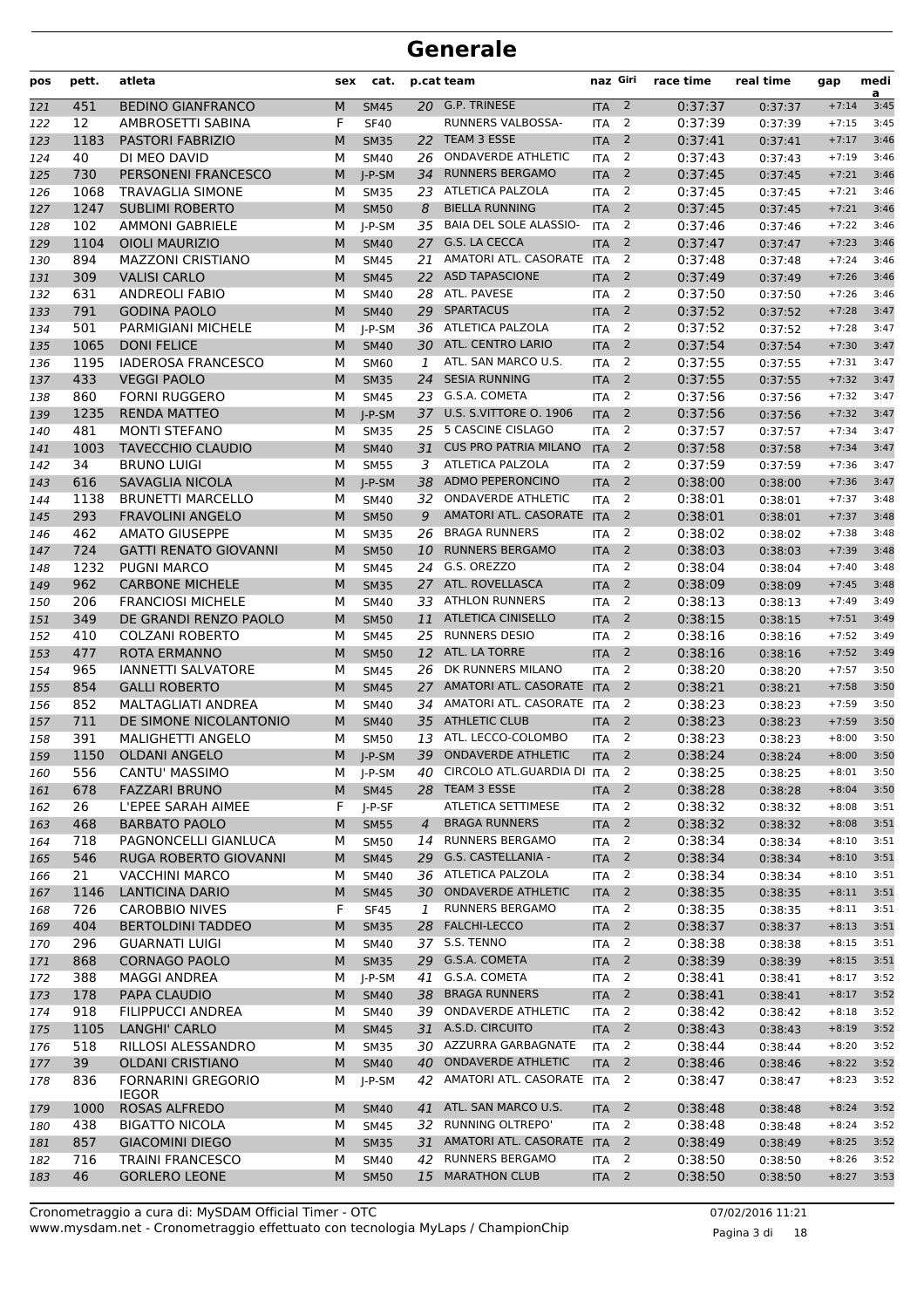| pos | pett. | atleta                                  | sex | cat.                    |              | p.cat team                   | naz Giri         |                | race time | real time | gap     | medi<br>a |
|-----|-------|-----------------------------------------|-----|-------------------------|--------------|------------------------------|------------------|----------------|-----------|-----------|---------|-----------|
| 184 | 772   | <b>AMATO LUIGI</b>                      | M   | <b>SM35</b>             |              | 32 S.CLUB LIB. SESTO         | <b>ITA</b>       | $\overline{2}$ | 0:38:51   | 0:38:51   | $+8:27$ | 3:53      |
| 185 | 144   | <b>GENTILE GIOVANNI</b>                 | М   | <b>SM35</b>             | 33           | ASD AMICI DELLO SPORT        | <b>ITA</b>       | 2              | 0:38:51   | 0:38:51   | $+8:27$ | 3:53      |
| 186 | 229   | <b>RICCI ANTONIO</b>                    | M   | <b>SM35</b>             | 34           | <b>ASD TAPASCIONE</b>        | <b>ITA</b>       | $\overline{2}$ | 0:38:52   | 0:38:52   | $+8:28$ | 3:53      |
| 187 | 933   | <b>PASTORI ANDREA</b>                   | М   | <b>SM40</b>             | 43           | <b>ONDAVERDE ATHLETIC</b>    | <b>ITA</b>       | 2              | 0:38:54   | 0:38:54   | $+8:30$ | 3:53      |
| 188 | 1257  | <b>REGINA MARINO</b>                    | M   | <b>SM40</b>             | 44           | <b>ATLETICA MARATHON</b>     | <b>ITA</b>       | $\overline{2}$ | 0:38:55   | 0:38:55   | $+8:31$ | 3:53      |
| 189 | 1161  | STRINGHETTI MAURO                       | М   | <b>SM35</b>             | 35           | <b>ONDAVERDE ATHLETIC</b>    | <b>ITA</b>       | 2              | 0:38:55   | 0:38:55   | $+8:31$ | 3:53      |
| 190 | 1197  | <b>STILLAVATI ANDREA</b>                | M   | <b>SM45</b>             | 33           | ATL. SAN MARCO U.S.          | <b>ITA</b>       | 2              | 0:38:55   | 0:38:55   | $+8:31$ | 3:53      |
| 191 | 899   | <b>DELL'AGLI FRANCESCO</b>              | М   | J-P-SM                  |              | 43 AMATORI ATL. CASORATE     | <b>ITA</b>       | 2              | 0:38:56   | 0:38:56   | $+8:32$ | 3:53      |
| 192 | 821   | <b>MARCHESINI GIORGIO</b>               | M   | <b>SM35</b>             |              | 36 AMATORI ATL. CASORATE ITA |                  | 2              | 0:38:58   | 0:38:58   | $+8:34$ | 3:53      |
| 193 | 343   | <b>GIUSSANI MARCO</b>                   | М   | <b>SM45</b>             | 34           | <b>HAPPY RUNNER CLUB</b>     | <b>ITA</b>       | $\overline{2}$ | 0:38:58   | 0:38:58   | $+8:34$ | 3:53      |
| 194 | 850   | <b>BALLABIO PAOLO</b>                   | M   | <b>SM35</b>             | 37           | AMATORI ATL. CASORATE ITA    |                  | $\overline{2}$ | 0:38:59   | 0:38:59   | $+8:35$ | 3:53      |
| 195 | 1055  | LUCCHERINI RICCARDO                     | М   | J-P-SM                  | 44           | ATLETICA PALZOLA             | <b>ITA</b>       | 2              | 0:38:59   | 0:38:59   | $+8:35$ | 3:53      |
| 196 | 500   | <b>SARTO VALERIO</b>                    | M   | <b>SM40</b>             | 45           | LATIGRE                      | <b>ITA</b>       | $\overline{2}$ | 0:39:00   | 0:39:00   | $+8:36$ | 3:53      |
| 197 | 863   | SPECIALE VINCENZO                       | м   | <b>SM40</b>             | 46           | CARDATLETICA                 | <b>ITA</b>       | 2              | 0:39:02   | 0:39:02   | $+8:38$ | 3:54      |
| 198 | 802   | <b>BONFANTI ANDREA</b>                  | M   | <b>SM40</b>             |              | 47 U.P. MISSAGLIA            | <b>ITA</b>       | $\overline{2}$ | 0:39:03   | 0:39:03   | $+8:39$ | 3:54      |
| 199 | 65    | <b>BERNASCONI STEFANO</b>               | М   | <b>SM45</b>             | 35           | TEAM OTC SOCIETA'            | <b>ITA</b>       | 2              | 0:39:04   | 0:39:04   | $+8:40$ | 3:54      |
| 200 | 1088  | <b>SANTORO ALESSIO</b>                  | M   | <b>SM45</b>             |              | 36 ATLETICA P.A.R.           | <b>ITA</b>       | $\overline{2}$ | 0:39:06   | 0:39:06   | $+8:42$ | 3:54      |
| 201 | 820   | <b>TOSELLO ALESSIO</b>                  | М   | <b>SM35</b>             |              | 38 AMATORI ATL. CASORATE     | <b>ITA</b>       | 2              | 0:39:07   | 0:39:07   | $+8:43$ | 3:54      |
| 202 | 385   | <b>ZORLONI PAOLO</b>                    | M   | <b>SM50</b>             |              | 16 G.S.A. COMETA             | <b>ITA</b>       | 2              | 0:39:08   | 0:39:08   | $+8:44$ | 3:54      |
| 203 | 154   | <b>ZORLONI ANGELO</b>                   | М   | <b>SM50</b>             | 17           | G.P. GORGONZOLA '88          | <b>ITA</b>       | 2              | 0:39:08   | 0:39:08   | $+8:45$ | 3:54      |
| 204 | 272   | <b>PUGLIESE ANTONIO</b>                 | M   | <b>SM45</b>             | 37           | <b>ASD TAPASCIONE</b>        | <b>ITA</b>       | $\overline{2}$ | 0:39:09   | 0:39:09   | $+8:45$ | 3:54      |
| 205 | 37    | <b>DAMENO VALENTINA</b>                 | F   | J-P-SF                  | 1            | ATLETICA OVEST TICINO        | <b>ITA</b>       | 2              | 0:39:09   | 0:39:09   | $+8:45$ | 3:54      |
| 206 | 719   | <b>OPI SONIA</b>                        | F   | <b>SF45</b>             | 2            | <b>RUNNERS BERGAMO</b>       | <b>ITA</b>       | $\overline{2}$ | 0:39:10   | 0:39:10   | $+8:46$ | 3:54      |
| 207 | 473   | PARADISO MIRKO                          | М   | <b>SM35</b>             | 39           | <b>BRAGA RUNNERS</b>         | <b>ITA</b>       | 2              | 0:39:10   | 0:39:10   | $+8:46$ | 3:54      |
| 208 | 304   | PARLAGRECO ALESSANDRO                   | M   | <b>SM35</b>             | 40           | <b>BERGAMO STARS</b>         | <b>ITA</b>       | $\overline{2}$ | 0:39:10   | 0:39:10   | $+8:47$ | 3:55      |
| 209 | 657   | <b>CAPELLI MARCO LUIGI</b>              | М   | <b>SM50</b>             | 18           | <b>ATLETICA MARATHON</b>     | <b>ITA</b>       | $\overline{2}$ | 0:39:11   | 0:39:11   | $+8:48$ | 3:55      |
| 210 | 770   | <b>BISULCA DAVIDE</b>                   | M   | <b>SM35</b>             | 41           | <b>RUNNERS VALBOSSA-</b>     | <b>ITA</b>       | $\overline{2}$ | 0:39:12   | 0:39:12   | $+8:49$ | 3:55      |
| 211 | 1071  | <b>SERRA MICHELE</b>                    | М   | <b>SM40</b>             | 48           | ATLETICA PALZOLA             | <b>ITA</b>       | 2              | 0:39:14   | 0:39:14   | $+8:50$ | 3:55      |
| 212 | 29    | NOZZA BIELLI KATIUSCIA                  | F   | <b>SF40</b>             | $\mathbf{1}$ | ATL. BERGAMO 1959            | <b>ITA</b>       | 2              | 0:39:16   | 0:39:16   | $+8:52$ | 3:55      |
|     | 308   | SALATINO CHRISTIAN                      | М   |                         | 45           | <b>NOVARA CHE CORRE</b>      | <b>ITA</b>       | 2              | 0:39:19   |           | $+8:55$ | 3:55      |
| 213 | 827   | <b>MURARO ROBERTO</b>                   | M   | $I-P-SM$<br><b>SM40</b> | 49           | AMATORI ATL. CASORATE        | <b>ITA</b>       | $\overline{2}$ | 0:39:20   | 0:39:19   | $+8:57$ | 3:56      |
| 214 | 298   | DE DONA' GABRIELE                       | м   |                         | 42           | ATLETICA PALZOLA             | <b>ITA</b>       | 2              | 0:39:24   | 0:39:20   | $+9:00$ | 3:56      |
| 215 | 1181  | <b>GNOCCHI GRAZIANO</b>                 | M   | <b>SM35</b>             | 43           | <b>ROAD RUNNERS CLUB</b>     |                  | $\overline{2}$ | 0:39:25   | 0:39:24   | $+9:01$ | 3:56      |
| 216 |       |                                         |     | <b>SM35</b>             |              | G.S. MONTESTELLA             | <b>ITA</b>       | 2              |           | 0:39:25   |         | 3:56      |
| 217 | 736   | PARPAJOLA ALBERTO                       | М   | <b>SM40</b>             | 50           |                              | <b>ITA</b>       |                | 0:39:25   | 0:39:25   | $+9:02$ |           |
| 218 | 768   | <b>GIAMBERARDINO LUCIANO</b>            | M   | <b>SM45</b>             | 38           | <b>RUNNERS VALBOSSA-</b>     | <b>ITA</b>       | $\overline{2}$ | 0:39:26   | 0:39:26   | $+9:02$ | 3:56      |
| 219 | 725   | <b>FERRARI SANDRO</b>                   | М   | <b>SM45</b>             | 39           | <b>RUNNERS BERGAMO</b>       | <b>ITA</b>       | 2              | 0:39:26   | 0:39:26   | $+9:02$ | 3:56      |
| 220 | 1148  | <b>MONTANI ROBERTO</b>                  | M   | <b>SM50</b>             | 19           | <b>ONDAVERDE ATHLETIC</b>    | <b>ITA</b>       | $\overline{2}$ | 0:39:28   | 0:39:28   | $+9:04$ | 3:56      |
| 221 | 1196  | <b>FORASACCO GABRIELE</b>               | М   | <b>SM40</b>             | 51           | ATL. SAN MARCO U.S.          | <b>ITA</b>       | 2              | 0:39:28   | 0:39:28   | $+9:05$ | 3:56      |
| 222 | 734   | <b>OUEQUESANA MAMANI</b><br><b>EDDY</b> | M   | <b>SM40</b>             |              | 52 G.S. MONTESTELLA          | <b>ITA</b>       | $\overline{2}$ | 0:39:29   | 0:39:29   | $+9:05$ | 3:56      |
| 223 | 157   | <b>MARELLA PAOLO</b>                    | м   | <b>SM50</b>             |              | 20 G.P. GORGONZOLA '88       | <b>ITA</b>       | 2              | 0:39:29   | 0:39:29   | $+9:06$ | 3:56      |
| 224 | 517   | <b>FERRARIS STEFANO</b>                 | M   | <b>SM40</b>             | 53           | <b>G. ALPINISTICO</b>        | <b>ITA</b>       | $\overline{2}$ | 0:39:30   | 0:39:30   | $+9:06$ | 3:56      |
| 225 | 1037  | BONEMAZZI LORENZO                       | м   | <b>SM35</b>             | 44           | TEMPO IMPEGNATO-ATL.         | <b>ITA</b>       | 2              | 0:39:30   | 0:39:30   | $+9:06$ | 3:56      |
| 226 | 1026  | <b>RESTEGHINI FILIPPO</b>               | M   | <b>SM40</b>             | 54           | P.US ACLI GIURIATI P.        | <b>ITA</b>       | $\overline{2}$ | 0:39:30   | 0:39:30   | $+9:06$ | 3:56      |
| 227 | 20    | <b>BELLAN VALERIA</b>                   | F   | <b>SF35</b>             | 1            | ATL. SAN MARCO U.S.          | <b>ITA</b>       | 2              | 0:39:31   | 0:39:31   | $+9:07$ | 3:57      |
| 228 | 461   | <b>GERMANO MASSIMO</b>                  | M   | <b>SM50</b>             | 21           | <b>TEAM ATLETICO-</b>        | <b>ITA</b>       | 2              | 0:39:32   | 0:39:32   | $+9:08$ | 3:57      |
| 229 | 822   | SIMIONI STEFANO                         | М   | <b>SM35</b>             |              | 45 AMATORI ATL. CASORATE ITA |                  | 2              | 0:39:33   | 0:39:33   | $+9:10$ | 3:57      |
| 230 | 394   | <b>VALENTINI FRANCESCO</b>              | M   | <b>SM40</b>             |              | 55 G.P. I GAMBER DE          | <b>ITA</b>       | $\overline{2}$ | 0:39:34   | 0:39:34   | $+9:10$ | 3:57      |
| 231 | 395   | TARTAGLIONE ANTONIO                     | м   | <b>SM40</b>             |              | 56 AMATORI ATL. CASORATE     | <b>ITA</b>       | 2              | 0:39:35   | 0:39:35   | $+9:11$ | 3:57      |
| 232 | 722   | <b>MANGILI FLAVIO</b>                   | M   | <b>SM60</b>             | 2            | <b>RUNNERS BERGAMO</b>       | <b>ITA</b>       | $\overline{2}$ | 0:39:36   | 0:39:36   | $+9:12$ | 3:57      |
| 233 | 676   | <b>MARCHESIN MAURIZIO</b>               | м   | <b>SM40</b>             | 57           | TEAM 3 ESSE                  | <b>ITA</b>       | 2              | 0:39:36   | 0:39:36   | $+9:12$ | 3:57      |
| 234 | 823   | SANGERMANI ANDREA                       | M   | <b>SM40</b>             | 58           | AMATORI ATL. CASORATE ITA    |                  | $\overline{2}$ | 0:39:40   | 0:39:40   | $+9:16$ | 3:57      |
| 235 | 38    | SAPORITI MARIO                          | М   | <b>SM45</b>             | 40           | <b>BRAGA RUNNERS</b>         | <b>ITA</b>       | 2              | 0:39:42   | 0:39:42   | $+9:19$ | 3:58      |
| 236 | 11    | <b>MIGLIORINI LISA</b>                  | F   | J-P-SF                  | 2            | <b>RUNNER TEAM 99 SBV</b>    | <b>ITA</b>       | $\overline{2}$ | 0:39:47   | 0:39:47   | $+9:23$ | 3:58      |
| 237 | 470   | <b>ADINOLFI VINCENZO</b>                | м   | <b>SM60</b>             | 3            | <b>BRAGA RUNNERS</b>         | <b>ITA</b>       | 2              | 0:39:47   | 0:39:47   | $+9:23$ | 3:58      |
| 238 | 1106  | <b>SARTORI FRANCO</b>                   | M   | <b>SM50</b>             | 22           | <b>GAV GRUPPO ATLETICA</b>   | <b>ITA</b>       | $\overline{2}$ | 0:39:47   | 0:39:47   | $+9:24$ | 3:58      |
| 239 | 1098  | SOFFRITTI MARCO                         | М   | <b>SM55</b>             | 5            | HAPPY RUNNER CLUB            | <b>ITA</b>       | 2              | 0:39:48   | 0:39:48   | $+9:24$ | 3:58      |
| 240 | 554   | <b>GIANELLA FABIO</b>                   | M   | <b>SM35</b>             | 46           | ASD AMICI DELLO SPORT        | <b>ITA</b>       | $\overline{2}$ | 0:39:49   | 0:39:49   | $+9:25$ | 3:58      |
| 241 | 143   | <b>GUALDONI DANIELE</b>                 | М   | SM40                    |              | 59 ASD AMICI DELLO SPORT     | <b>ITA</b>       | $\overline{2}$ | 0:39:49   | 0:39:49   | $+9:25$ | 3:58      |
| 242 | 1283  | <b>MURIANNI FRANCESCO</b>               | M   | <b>SM40</b>             | 60           | <b>SRI CHINMOY MARATHON</b>  | <b>ITA</b>       | $\overline{2}$ | 0:39:49   | 0:39:49   | $+9:26$ | 3:58      |
| 243 | 951   | MASCARELLO CURZIO                       | м   | <b>SM55</b>             | 6            | ATL. SAN MARCO U.S.          | ITA              | 2              | 0:39:50   | 0:39:50   | $+9:26$ | 3:58      |
| 244 | 684   | <b>PIETRO</b><br>PIGNATARO GAETANO      | M   | <b>SM55</b>             | 7            | TEAM 3 ESSE                  | <b>ITA</b>       | $\overline{2}$ | 0:39:50   | 0:39:50   | $+9:26$ | 3:58      |
| 245 | 281   | <b>BARBERIS FABIO</b>                   | М   | J-P-SM                  | 46           | <b>GRUPPO PODISTICO</b>      | <b>ITA</b>       | 2              | 0:39:51   | 0:39:51   | $+9:27$ | 3:59      |
|     | 1180  | <b>MARZAN MATTEO MARCO</b>              | M   | <b>SM40</b>             |              | 61 HAPPY RUNNER CLUB         | ITA <sub>2</sub> |                |           |           | $+9:28$ | 3:59      |
| 246 |       |                                         |     |                         |              |                              |                  |                | 0:39:52   | 0:39:52   |         |           |

www.mysdam.net - Cronometraggio effettuato con tecnologia MyLaps / ChampionChip Cronometraggio a cura di: MySDAM Official Timer - OTC 07/02/2016 11:21

Pagina 4 di 18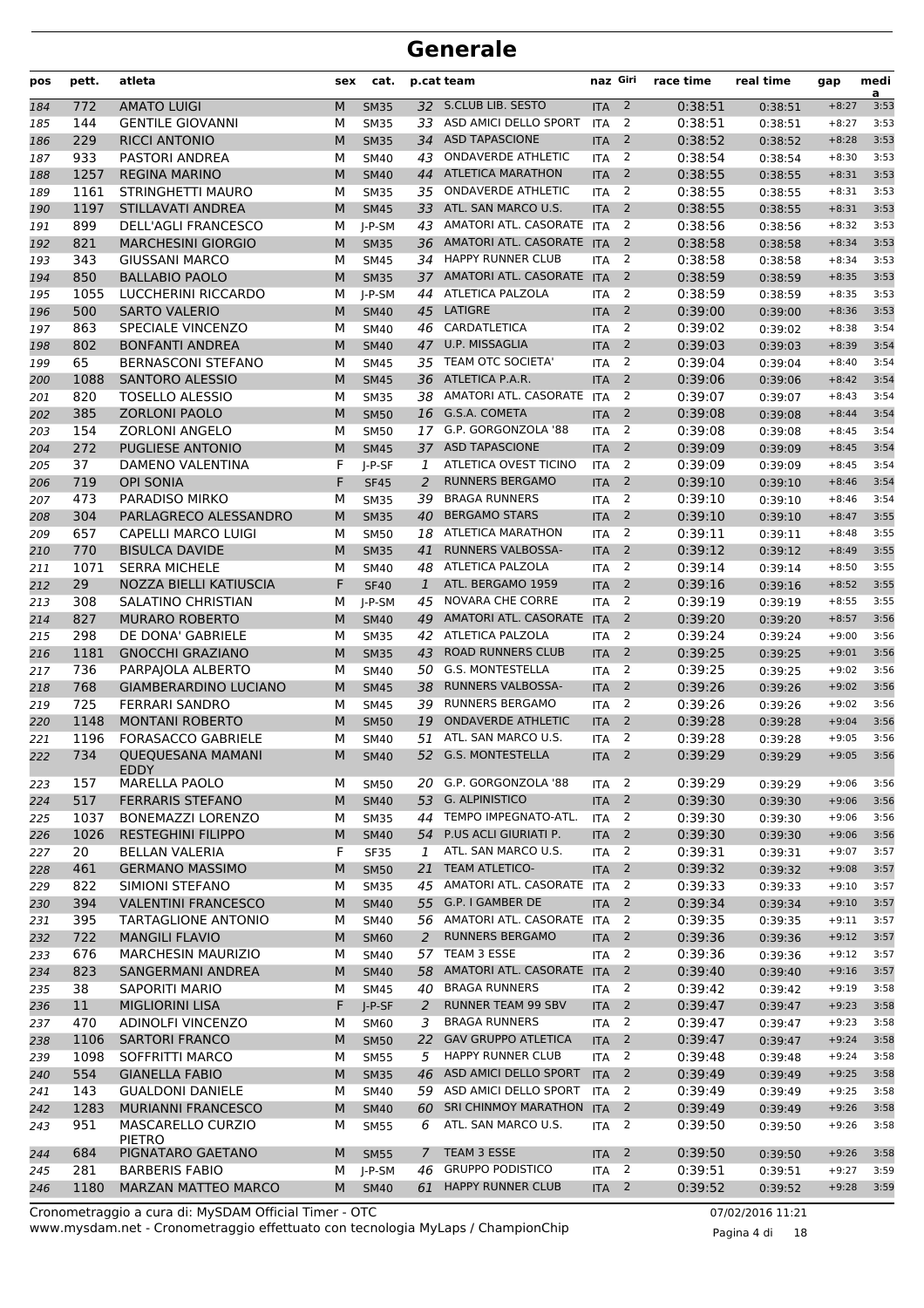| pos | pett. | atleta                          | sex | cat.        |                | p.cat team                     | naz Giri   |                | race time | real time | gap      | medi<br>a |
|-----|-------|---------------------------------|-----|-------------|----------------|--------------------------------|------------|----------------|-----------|-----------|----------|-----------|
| 247 | 939   | <b>TOMASSONE GIOVANNI</b>       | M   | <b>SM45</b> | 41             | <b>ONDAVERDE ATHLETIC</b>      | <b>ITA</b> | $\overline{2}$ | 0:39:53   | 0:39:53   | $+9:30$  | 3:59      |
| 248 | 59    | <b>CAVALIERE LUCA</b>           | М   | <b>SM35</b> | 47             | <b>BRAGA RUNNERS</b>           | <b>ITA</b> | 2              | 0:39:55   | 0:39:55   | $+9:31$  | 3:59      |
| 249 | 307   | <b>GHISALBERTI PAOLO EMILIO</b> | M   | <b>SM50</b> | 23             | ATL. VALLE BREMBANA            | <b>ITA</b> | 2              | 0:39:55   | 0:39:55   | $+9:31$  | 3:59      |
| 250 | 1090  | <b>VIGNATI DAVIDE</b>           | М   | $I-P-SM$    | 47             | ATLETICA P.A.R.                | <b>ITA</b> | $\overline{2}$ | 0:39:55   | 0:39:55   | $+9:31$  | 3:59      |
| 251 | 64    | <b>CROCI MARCELLO</b>           | M   | <b>SM55</b> | 8              | <b>TEAM OTC SOCIETA'</b>       | <b>ITA</b> | $\overline{2}$ | 0:39:56   | 0:39:56   | $+9:32$  | 3:59      |
| 252 | 1205  | PUNZO NICCOLO'                  | М   | <b>SM40</b> | 62             | ATL. SAN MARCO U.S.            | <b>ITA</b> | $\overline{2}$ | 0:39:57   | 0:39:57   | $+9:34$  | 3:59      |
| 253 | 528   | <b>SUMA COSIMO</b>              | M   | $I-P-SM$    | 48             | ATL. O.S.G. GUANZATE           | <b>ITA</b> | $\overline{2}$ | 0:39:58   | 0:39:58   | $+9:34$  | 3:59      |
| 254 | 241   | <b>MARINELLO GIANLUCA</b>       | М   | <b>SM45</b> | 42             | <b>ASD TAPASCIONE</b>          | <b>ITA</b> | 2              | 0:39:58   | 0:39:58   | $+9:35$  | 3:59      |
| 255 | 1043  | <b>MARCIANO MICHELE</b>         | M   | <b>SM40</b> | 63             | G.P. I GAMBER DE               | <b>ITA</b> | $\overline{2}$ | 0:40:01   | 0:40:01   | $+9:37$  | 4:00      |
| 256 | 302   | <b>RIGAMONTI FRANCESCO</b>      | М   | $I-P-SM$    | 49             | ATLETICA ARCOBALENO            | <b>ITA</b> | $\overline{2}$ | 0:40:02   | 0:40:02   | $+9:39$  | 4:00      |
| 257 | 1226  | <b>CHRISTENSEN ANDERS</b>       | M   | <b>SM45</b> | 43             | ATL. SAN MARCO U.S.            | <b>ITA</b> | $\overline{2}$ | 0:40:03   | 0:40:03   | $+9:39$  | 4:00      |
| 258 | 167   | AVELLA ALESSANDRO               | м   | <b>SM40</b> | 64             | RUNNING TEAM MOTTA             | <b>ITA</b> | 2              | 0:40:07   | 0:40:07   | $+9:44$  | 4:00      |
| 259 | 174   | ROMA CARLO MARTINO              | M   | <b>SM45</b> | 44             | RUNNING TEAM MOTTA             | <b>ITA</b> | $\overline{2}$ | 0:40:08   | 0:40:08   | $+9:44$  | 4:00      |
| 260 | 173   | <b>GADALETA GIOVANNI</b>        | М   | <b>SM40</b> | 65             | POL. NOVATE                    | <b>ITA</b> | $\overline{2}$ | 0:40:08   | 0:40:08   | $+9:44$  | 4:00      |
| 261 | 16    | <b>FILIBERTI SARA</b>           | F   | $I-P-SF$    | 3              | C.U.S. TORINO                  | <b>ITA</b> | $\overline{2}$ | 0:40:10   | 0:40:10   | $+9:46$  | 4:00      |
| 262 | 560   | <b>TARULLI ALFREDO</b>          | М   | <b>SM50</b> | 24             | <b>HAPPY RUNNER CLUB</b>       | <b>ITA</b> | $\overline{2}$ | 0:40:10   | 0:40:10   | $+9:46$  | 4:00      |
| 263 | 126   | <b>FUSE' GIUSEPPE</b>           | M   | <b>SM55</b> | 9              | ATL. 99 VITTUONE               | <b>ITA</b> | 2              | 0:40:10   | 0:40:10   | $+9:47$  | 4:00      |
| 264 | 890   | <b>MONTESANO ROBERTO</b>        | М   | I-P-SM      | 50             | TEAM 3 ESSE                    | <b>ITA</b> | $\overline{2}$ | 0:40:11   | 0:40:11   | $+9:47$  | 4:01      |
| 265 | 713   | <b>GRASSINI GIOVANNI</b>        | M   | <b>SM65</b> | $\mathbf{1}$   | <b>RUNNER VARESE</b>           | <b>ITA</b> | $\overline{2}$ | 0:40:11   | 0:40:11   | $+9:48$  | 4:01      |
| 266 | 312   | <b>VOLONTIERI LUCA</b>          | М   | <b>SM40</b> | 66             | ATL. GALLARATESE               | <b>ITA</b> | $\overline{2}$ | 0:40:12   | 0:40:12   | $+9:48$  | 4:01      |
| 267 | 949   | <b>ROSSO LUCIANO</b>            | M   | <b>SM60</b> | 4              | ATL. SAN MARCO U.S.            | <b>ITA</b> | $\overline{2}$ | 0:40:13   | 0:40:13   | $+9:49$  | 4:01      |
| 268 | 314   | <b>COLOMBO LUCA</b>             | M   | <b>SM40</b> | 67             | ATLETICA RUB. F.LLI            | <b>ITA</b> | $\overline{2}$ | 0:40:13   | 0:40:13   | $+9:50$  | 4:01      |
| 269 | 665   | <b>FERRINI LORENZO</b>          | M   | <b>SM45</b> | 45             | <b>MARCIATORI SAN</b>          | <b>ITA</b> | 2              | 0:40:15   | 0:40:15   | $+9:51$  | 4:01      |
| 270 | 295   | <b>BAILA ALESSANDRO</b>         | М   | <b>SM45</b> | 46             | AMATORI ATL. CASORATE          | <b>ITA</b> | 2              | 0:40:15   | 0:40:15   | $+9:52$  | 4:01      |
| 271 | 1111  | <b>MASOLI MARCO</b>             | M   | <b>SM35</b> | 48             | <b>ONDAVERDE ATHLETIC</b>      | <b>ITA</b> | $\overline{2}$ | 0:40:16   | 0:40:16   | $+9:52$  | 4:01      |
| 272 | 712   | <b>ZANETTI PIERO</b>            | М   | SM60        | 5              | <b>RUNNER VARESE</b>           | <b>ITA</b> | $\overline{2}$ | 0:40:18   | 0:40:18   | $+9:54$  | 4:01      |
| 273 | 1084  | <b>SPALLACCI SERGIO</b>         | M   | <b>SM40</b> | 68             | ATLETICA P.A.R.                | <b>ITA</b> | $\overline{2}$ | 0:40:18   | 0:40:18   | $+9:54$  | 4:01      |
| 274 | 1236  | <b>BERTOLINO ROBERTO</b>        | M   | <b>SM50</b> | 25             | AMICI DELLO SPORT              | <b>ITA</b> | $\overline{2}$ | 0:40:20   | 0:40:20   | $+9:56$  | 4:01      |
| 275 | 150   | RIVETTI ANTIMO                  | M   | <b>SM45</b> | 47             | ASD PODISTICA PERALTO          | <b>ITA</b> | 2              | 0:40:20   | 0:40:20   | $+9:56$  | 4:01      |
| 276 | 733   | <b>ROSEI IVAN</b>               | м   | <b>SM40</b> | 69             | <b>G.S. MONTESTELLA</b>        | <b>ITA</b> | $\overline{2}$ | 0:40:21   | 0:40:21   | $+9:57$  | 4:02      |
| 277 | 301   | <b>ORNAGHI ALBERTO</b>          | M   | <b>SM35</b> | 49             | <b>GS AVIS TREVIGLIO G.</b>    | <b>ITA</b> | $\overline{2}$ | 0:40:22   | 0:40:22   | $+9:58$  | 4:02      |
| 278 | 213   | <b>URSO ROSANNA</b>             | F   | <b>SF40</b> | 2              | <b>ATHLON RUNNERS</b>          | <b>ITA</b> | $\overline{2}$ | 0:40:23   | 0:40:23   | $+9:59$  | 4:02      |
| 279 | 1142  | <b>ARIENTI STEFANO</b>          | M   | <b>SM45</b> | 48             | <b>ONDAVERDE ATHLETIC</b>      | <b>ITA</b> | $\overline{2}$ | 0:40:23   | 0:40:23   | $+9:59$  | 4:02      |
| 280 | 159   | SPECCHIO ANDREA                 | M   | <b>SM35</b> |                | 50 A.S.D. COMPAGNIA DELLE      | <b>ITA</b> | 2              | 0:40:26   | 0:40:26   | $+10:02$ | 4:02      |
| 281 | 32    | PURICELLI ANTONIO               | M   | <b>SM45</b> | 49             | AMATORI ATL. CASORATE ITA      |            | 2              | 0:40:28   | 0:40:28   | $+10:04$ | 4:02      |
| 282 | 175   | <b>ZOIA ANDREA</b>              | М   | <b>SM40</b> | 70             | TEAM OTC SOCIETA'              | <b>ITA</b> | 2              | 0:40:29   | 0:40:29   | $+10:05$ | 4:02      |
| 283 | 796   | <b>FRIGERIO LUCA</b>            | M   | $I-P-SM$    | 51             | <b>RUNCARD</b>                 | <b>ITA</b> | $\overline{2}$ | 0:40:30   | 0:40:30   | $+10:07$ | 4:03      |
| 284 | 1154  | PINAROLI MATTEO                 | М   | <b>SM40</b> | 71             | <b>ONDAVERDE ATHLETIC</b>      | <b>ITA</b> | $\overline{2}$ | 0:40:31   | 0:40:31   | $+10:07$ | 4:03      |
| 285 | 105   | <b>GUIDI GIANPAOLO</b>          | M   | <b>SM40</b> | 72             | <b>ROAD RUNNERS CLUB</b>       | <b>ITA</b> | 2              | 0:40:31   | 0:40:31   | $+10:07$ | 4:03      |
| 286 | 487   | <b>LEO MAURIZIO</b>             | М   | <b>SM35</b> |                | 51 ATL. LAMBRO MILANO          | <b>ITA</b> | $\overline{2}$ | 0:40:32   | 0:40:32   | $+10:08$ | 4:03      |
| 287 | 1258  | <b>CACCAMO ERIKA</b>            | F   | J-P-SF      | $\overline{4}$ | AZZURRA GARBAGNATE             | <b>ITA</b> | $\overline{2}$ | 0:40:32   | 0:40:32   | $+10:08$ | 4:03      |
| 288 | 550   | <b>BORDONARO DAVIDE</b>         | м   | SM45        |                | 50 ATLETICA VERCELLI 78        | <b>ITA</b> | 2              | 0:40:32   | 0:40:32   | $+10:09$ | 4:03      |
| 289 | 408   | <b>MAFFEIS ANDREA</b>           | M   | $J-P-SM$    |                | 52 RUNNERS DESIO               | <b>ITA</b> | $\overline{2}$ | 0:40:33   | 0:40:33   | $+10:09$ | 4:03      |
| 290 | 166   | BONAFEDE ALESSANRO              | М   | <b>SM35</b> |                | 52 RUNNING TEAM MOTTA          | ITA        | 2              | 0:40:33   | 0:40:33   | $+10:10$ | 4:03      |
| 291 | 76    | <b>BIGLIERI ALBERTO</b>         | M   | <b>SM45</b> | 51             | <b>ASD TAPASCIONE</b>          | <b>ITA</b> | $\overline{2}$ | 0:40:34   | 0:40:34   | $+10:10$ | 4:03      |
| 292 | 877   | CARDINALI MAURO                 | М   | SM45        |                | 52 A.S.D. GRAVELLONA VCO       | <b>ITA</b> | 2              | 0:40:35   | 0:40:35   | $+10:11$ | 4:03      |
| 293 | 679   | <b>CISSE MAMADOU</b>            | M   | <b>SM45</b> |                | 53 TEAM 3 ESSE                 | <b>ITA</b> | $\overline{2}$ | 0:40:36   | 0:40:36   | $+10:12$ | 4:03      |
| 294 | 390   | <b>RUSCONI FRANCESCA</b>        | F   | J-P-SF      | 5              | G.S.A. COMETA                  | <b>ITA</b> | 2              | 0:40:39   | 0:40:39   | $+10:16$ | 4:03      |
| 295 | 870   | DI SANTO ROBERTO                | M   | <b>SM40</b> | 73             | <b>RUNNERS DESIO</b>           | <b>ITA</b> | $\overline{2}$ | 0:40:41   | 0:40:41   | $+10:17$ | 4:04      |
| 296 | 94    | <b>CASNAGHI MICHELE</b>         | М   | <b>SM45</b> |                | 54 G.A.P. SARONNO              | ITA        | 2              | 0:40:43   | 0:40:43   | $+10:20$ | 4:04      |
| 297 | 125   | PAGGI PAOLO                     | M   | <b>SM40</b> | 74             | ATLETICA RUB. F.LLI            | <b>ITA</b> | $\overline{2}$ | 0:40:44   | 0:40:44   | $+10:20$ | 4:04      |
| 298 | 917   | <b>GENTILE DAVIDE</b>           | М   | SM40        | 75             | <b>ONDAVERDE ATHLETIC</b>      | <b>ITA</b> | $\overline{2}$ | 0:40:50   | 0:40:50   | $+10:26$ | 4:04      |
| 299 | 1219  | <b>GARCIA FILBA' ORIOL</b>      | M   | J-P-SM      |                | 53 HAPPY RUNNER CLUB           | <b>ESP</b> | $\overline{2}$ | 0:40:52   | 0:40:52   | $+10:28$ | 4:05      |
| 300 | 582   | PINCETTI GIAMPIERO              | м   | <b>SM50</b> |                | 26 A.S.D. PODISTICA TORINO ITA |            | 2              | 0:40:53   | 0:40:53   | $+10:29$ | 4:05      |
| 301 | 871   | <b>MAFFEIS MARCO</b>            | M   | <b>SM40</b> |                | 76 RUNNERS DESIO               | <b>ITA</b> | $\overline{2}$ | 0:40:54   | 0:40:54   | $+10:30$ | 4:05      |
| 302 | 588   | <b>CORNO STEFANO</b>            | М   | SM40        |                | 77 G.P. QUELLI DELLA VIA       | ITA        | $\overline{2}$ | 0:40:54   | 0:40:54   | $+10:30$ | 4:05      |
| 303 | 638   | <b>ARCARI LUCA</b>              | M   | <b>SM45</b> | 55             | UNICREDIT CIRCOLO              | <b>ITA</b> | $\overline{2}$ | 0:40:55   | 0:40:55   | $+10:31$ | 4:05      |
| 304 | 439   | ROBUTTI MATTEO                  | М   | SM40        |                | 78 G.P. TRINESE                | ITA        | 2              | 0:40:56   | 0:40:56   | $+10:32$ | 4:05      |
| 305 | 263   | <b>LURAGHI MARIO</b>            | M   | <b>SM40</b> | 79             | <b>ASD TAPASCIONE</b>          | <b>ITA</b> | $\overline{2}$ | 0:40:57   | 0:40:57   | $+10:33$ | 4:05      |
| 306 | 412   | POZZI MARCO                     | м   | SM40        |                | 80 RUNNERS DESIO               | <b>ITA</b> | 2              | 0:40:58   | 0:40:58   | $+10:34$ | 4:05      |
| 307 | 441   | <b>GIORGI LUCA GIORGIO</b>      | M   | <b>SM35</b> |                | 53 ROAD RUNNERS CLUB           | <b>ITA</b> | $\overline{2}$ | 0:40:59   | 0:40:59   | $+10:35$ | 4:05      |
| 308 | 952   | PIRRI CARMELO                   | М   | <b>SM50</b> |                | 27 ATL. SAN MARCO U.S.         | ITA        | 2              | 0:40:59   | 0:40:59   | $+10:35$ | 4:05      |
| 309 | 571   | <b>FUMAGALLI FRANCESCO</b>      | M   | <b>SM35</b> | 54             | ASD ATLETICA STEZZANO          | <b>ITA</b> | $\overline{2}$ | 0:40:59   | 0:40:59   | $+10:35$ | 4:05      |
| 310 | 357   | <b>BARONE CIRO</b>              | М   | J-P-SM      |                | 54 RUNCARD                     | ITA        | 2              | 0:41:00   | 0:41:00   | $+10:36$ | 4:05      |
|     |       |                                 |     |             |                |                                |            |                |           |           |          |           |

Pagina 5 di 18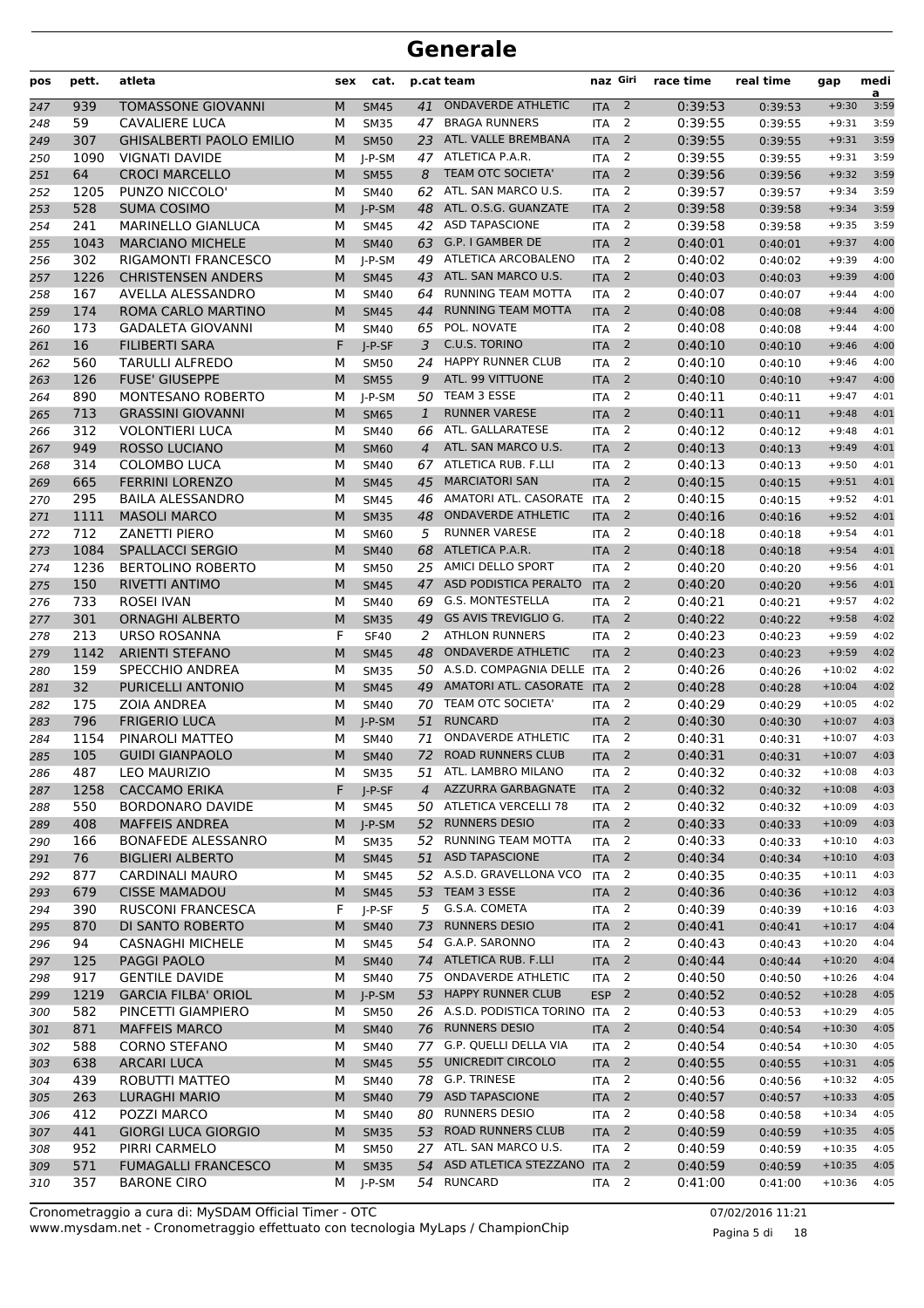| pos        | pett.       | atleta                                      | sex    | cat.                       |         | p.cat team                                  | naz Giri   |                     | race time          | real time          | gap                  | medi<br>a    |
|------------|-------------|---------------------------------------------|--------|----------------------------|---------|---------------------------------------------|------------|---------------------|--------------------|--------------------|----------------------|--------------|
| 311        | 491         | <b>BARONI PIETRO</b>                        | M      | <b>SM35</b>                | 55      | PRO PATRIA A.R.C. BUSTO ITA                 |            | $\overline{2}$      | 0:41:02            | 0:41:02            | $+10:38$             | 4:06         |
| 312        | 760         | POGGIONI ANDREA                             | М      | <b>SM45</b>                | 56      | RUNNERS VALBOSSA-                           | <b>ITA</b> | $\overline{2}$      | 0:41:02            | 0:41:02            | $+10:38$             | 4:06         |
| 313        | 188         | <b>BIANCHI ENIO ANGELO</b>                  | M      | <b>SM50</b>                | 28      | <b>ILPRA ATL.VIGEVANO</b>                   | <b>ITA</b> | $\overline{2}$      | 0:41:03            | 0:41:03            | $+10:39$             | 4:06         |
| 314        | 986         | <b>BIANCHI CARLO</b>                        | М      | <b>SM50</b>                | 29      | ATL. SAN MARCO U.S.                         | <b>ITA</b> | 2                   | 0:41:03            | 0:41:03            | $+10:39$             | 4:06         |
| 315        | 414         | POZZI MARCELLO                              | M      | <b>SM40</b>                | 81      | <b>RUNNERS DESIO</b>                        | <b>ITA</b> | $\overline{2}$      | 0:41:03            | 0:41:03            | $+10:39$             | 4:06         |
| 316        | 113         | ATERI CLAUDIO                               | М      | <b>SM40</b>                | 82      | <b>ASD TAPASCIONE</b>                       | <b>ITA</b> | 2                   | 0:41:04            | 0:41:04            | $+10:40$             | 4:06         |
| 317        | 1020        | <b>CANTU' LORENZO</b>                       | M      | <b>SM40</b>                | 83      | TEAM OTC SOCIETA'                           | <b>ITA</b> | $\overline{2}$      | 0:41:05            | 0:41:05            | $+10:41$             | 4:06         |
| 318        | 118         | <b>ROMANO MICHELE</b>                       | М      | <b>SM55</b>                |         | 10 POD. S.MAURIZIO                          | <b>ITA</b> | 2                   | 0:41:05            | 0:41:05            | $+10:41$             | 4:06         |
| 319        | 289         | <b>SADA ALESSIO</b>                         | M      | <b>SM45</b>                | 57      | <b>AMATORI ATL. CASORATE</b>                | <b>ITA</b> | $\overline{2}$      | 0:41:06            | 0:41:06            | $+10:42$             | 4:06         |
| 320        | 666         | <b>FOLLIS ALESSANDRO</b>                    | М      | <b>SM40</b>                | 84      | ATLETICA PALZOLA                            | <b>ITA</b> | 2                   | 0:41:08            | 0:41:08            | $+10:44$             | 4:06         |
| 321        | 151         | <b>COLOMBO MAURO</b>                        | M      | <b>SM35</b>                | 56      | G.S. AVIS - SEREGNO                         | <b>ITA</b> | $\overline{2}$      | 0:41:08            | 0:41:08            | $+10:45$             | 4:06         |
| 322        | 428         | <b>FEROLETTI PIERLUIGI</b>                  | М      | <b>SM40</b>                | 85      | <b>RUNCARD</b><br>AMATORI ATL. CASORATE ITA | <b>ITA</b> | 2<br>2              | 0:41:08            | 0:41:08            | $+10:45$             | 4:06<br>4:06 |
| 323        | 848<br>1262 | <b>BERTRANDO MARCO</b><br>LINI MASSIMILIANO | M      | <b>SM35</b>                | 57      | 86 ATLETICA P.A.R.                          | <b>ITA</b> | 2                   | 0:41:10<br>0:41:11 | 0:41:10            | $+10:46$             | 4:07         |
| 324        | 1114        | <b>LOSA GRAZIANO</b>                        | М<br>M | <b>SM40</b><br><b>SM40</b> | 87      | <b>ONDAVERDE ATHLETIC</b>                   | <b>ITA</b> | $\overline{2}$      | 0:41:11            | 0:41:11            | $+10:47$<br>$+10:48$ | 4:07         |
| 325<br>326 | 1097        | <b>D'APRILE ANDREA</b>                      | м      | $I-P-SM$                   | 55      | A.L.S. CREMELLA                             | <b>ITA</b> | 2                   | 0:41:12            | 0:41:11<br>0:41:12 | $+10:48$             | 4:07         |
| 327        | 536         | ARMANNI ANDREA                              | M      | $J-P-SM$                   | 56      | MEDIRUN CUS BERGAMO                         | <b>ITA</b> | $\overline{2}$      | 0:41:12            | 0:41:12            | $+10:49$             | 4:07         |
| 328        | 1091        | SCORDAMAGLIA UMBERTO                        | М      | <b>SM40</b>                | 88      | ATLETICA P.A.R.                             | <b>ITA</b> | 2                   | 0:41:14            | 0:41:14            | $+10:50$             | 4:07         |
| 329        | 53          | <b>PISONI MARCO</b>                         | M      | <b>SM45</b>                | 58      | <b>BETTI'S GRUP RUN</b>                     | <b>ITA</b> | $\overline{2}$      | 0:41:14            | 0:41:14            | $+10:50$             | 4:07         |
| 330        | 818         | LECLERC JULIEN                              | М      | <b>SM35</b>                |         | 58 RUNCARD                                  | <b>FRA</b> | 2                   | 0:41:15            | 0:41:15            | $+10:51$             | 4:07         |
| 331        | 332         | <b>CALAFIORE PIETRO</b>                     | M      | <b>SM35</b>                | 59      | RICCARDI ACADEMY ASD                        | <b>ITA</b> | $\overline{2}$      | 0:41:18            | 0:41:18            | $+10:54$             | 4:07         |
| 332        | 285         | <b>VENITUCCI ROSSANO</b>                    | М      | <b>SM50</b>                | 30      | <b>ATHLETIC CLUB</b>                        | <b>ITA</b> | 2                   | 0:41:20            | 0:41:20            | $+10:57$             | 4:08         |
| 333        | 577         | PETRILLO FRANCESCO                          | M      | $I-P-SM$                   | 57      | POD.S.GIOV.A PIRO G.                        | <b>ITA</b> | $\overline{2}$      | 0:41:22            | 0:41:22            | $+10:58$             | 4:08         |
| 334        | 17          | <b>BIANCHINI FRANCESCA</b>                  | F      | <b>SF35</b>                | 2       | <b>ONDAVERDE ATHLETIC</b>                   | <b>ITA</b> | 2                   | 0:41:22            | 0:41:22            | $+10:58$             | 4:08         |
| 335        | 479         | <b>CARMINATI ALESSANDRO</b>                 | M      | <b>SM35</b>                | 60      | ATL. VALLE BREMBANA                         | <b>ITA</b> | $\overline{2}$      | 0:41:24            | 0:41:24            | $+11:00$             | 4:08         |
| 336        | 705         | DE LUCA LUIGI                               | М      | <b>SM50</b>                | 31      | AMATORI ATL. CASORATE ITA                   |            | 2                   | 0:41:25            | 0:41:25            | $+11:01$             | 4:08         |
| 337        | 165         | <b>FRIGGI ANTONIO</b>                       | M      | <b>SM60</b>                | 6       | RUNNING TEAM MOTTA                          | <b>ITA</b> | $\overline{2}$      | 0:41:26            | 0:41:26            | $+11:02$             | 4:08         |
| 338        | 957         | <b>BERTIN MARIA CHIARA</b>                  | F      | $I-P-SF$                   | 6       | <b>ROAD RUNNERS CLUB</b>                    | <b>ITA</b> | 2                   | 0:41:27            | 0:41:27            | $+11:03$             | 4:08         |
| 339        | 339         | LIUZZI MARCO                                | M      | $J-P-SM$                   | 58      | ATL. PARABIAGO                              | <b>ITA</b> | $\overline{2}$      | 0:41:28            | 0:41:28            | $+11:04$             | 4:08         |
| 340        | 972         | <b>REMONDINI MARCO</b>                      | М      | <b>SM40</b>                | 89      | A.S.D. OLIMPIA RUNNERS                      | <b>ITA</b> | 2                   | 0:41:28            | 0:41:28            | $+11:04$             | 4:08         |
| 341        | 84          | PIROTTI MATTIA                              | M      | J-P-SM                     | 59      | <b>GRUPPO PODISTICO</b>                     | <b>ITA</b> | $\overline{2}$      | 0:41:28            | 0:41:28            | $+11:04$             | 4:08         |
| 342        | 406         | <b>CASTELLI ANNA MARIA</b>                  | F      | <b>SF35</b>                | 3       | <b>RUNNERS DESIO</b>                        | <b>ITA</b> | 2                   | 0:41:31            | 0:41:31            | $+11:07$             | 4:09         |
| 343        | 510         | <b>CRENNA TIZIANO</b>                       | M      | <b>SM50</b>                | 32      | A.S.D. CIRCUITO                             | <b>ITA</b> | $\overline{2}$      | 0:41:32            | 0:41:32            | $+11:08$             | 4:09         |
| 344        | 110         | PIAZZA DANIELE                              | м      | <b>SM40</b>                | 90      | ASD PODISTICA PERALTO                       | <b>ITA</b> | 2                   | 0:41:33            | 0:41:33            | $+11:09$             | 4:09         |
| 345        | 539         | <b>FUMAGALLI LUISA</b>                      | F      | <b>SF40</b>                | 3       | <b>KOASS MILANO</b>                         | <b>ITA</b> | $\overline{2}$      | 0:41:33            | 0:41:33            | $+11:09$             | 4:09         |
| 346        | 950         | MESCIA ALESSANDRO                           | М      | <b>SM35</b>                | 61      | ATL. SAN MARCO U.S.                         | <b>ITA</b> | 2                   | 0:41:36            | 0:41:36            | $+11:12$             | 4:09         |
| 347        | 1152        | <b>PAGANI EMANUELE</b>                      | M      | <b>SM35</b>                | 62      | <b>ONDAVERDE ATHLETIC</b>                   | <b>ITA</b> | $\overline{2}$      | 0:41:39            | 0:41:39            | $+11:15$             | 4:09         |
| 348        | 602         | DALLA TOR ELISA                             | F      | <b>SF35</b>                | 4       | CIRCOLO ATL.GUARDIA DI ITA                  |            | 2                   | 0:41:40            | 0:41:40            | $+11:16$             | 4:09         |
| 349        | 558         | <b>GRIMOLDI FRANCESCO</b>                   | M      | <b>SM45</b>                | 59      | POL. CARUGATE                               | <b>ITA</b> | 2                   | 0:41:42            | 0:41:42            | $+11:18$             | 4:10         |
| 350        | 187         | TREZZI DANIELE                              | М      | <b>SM40</b>                | 91      | TEAM OTC SOCIETA'                           | <b>ITA</b> | $\overline{2}$      | 0:41:45            | 0:41:45            | $+11:21$             | 4:10         |
| 351        | 885         | ROMANINI MICHELE                            | M      | <b>SM55</b>                | 11      | G.P. QUELLI DELLA VIA                       | <b>ITA</b> | $\overline{2}$      | 0:41:45            | 0:41:45            | $+11:21$             | 4:10         |
| 352        | 1156        | PROCOPIO ANGELO                             | М      | <b>SM45</b>                | 60      | <b>ONDAVERDE ATHLETIC</b>                   | <b>ITA</b> | 2                   | 0:41:46            | 0:41:46            | $+11:22$             | 4:10         |
| 353        | 782         | DI GIOVINE ANTONIO                          | M<br>F | <b>SM45</b>                | 61      | NEW RUN T.<br>AMATORI ATL. CASORATE ITA     | <b>ITA</b> | $\overline{2}$<br>2 | 0:41:46            | 0:41:46            | $+11:23$             | 4:10<br>4:10 |
| 354        | 28<br>77    | STROZZI LOREDANA<br>DI NELLO ELIA           | M      | <b>SF45</b><br>$J-P-SM$    | 3<br>60 | <b>ASD TAPASCIONE</b>                       | <b>ITA</b> | $\overline{2}$      | 0:41:48<br>0:41:48 | 0:41:48            | $+11:24$<br>$+11:24$ | 4:10         |
| 355<br>356 | 1265        | RIVA MASSIMO                                | м      | <b>SM55</b>                |         | 12 ATL. MALNATE                             | <b>ITA</b> | $\overline{2}$      | 0:41:48            | 0:41:48<br>0:41:48 | $+11:24$             | 4:10         |
| 357        | 784         | RUOCCO DANIELE                              | M      | $J-P-SM$                   |         | 61 VERDE PISELLO GROUP                      | <b>ITA</b> | $\overline{2}$      | 0:41:48            | 0:41:48            | $+11:25$             | 4:10         |
| 358        | 350         | <b>GILARDI ANDREA</b>                       | м      | SM40                       |         | 92 ATL. ABBIATEGRASSO                       | <b>ITA</b> | $\overline{2}$      | 0:41:49            | 0:41:49            | $+11:25$             | 4:10         |
| 359        | 377         | MONFASANI LUIGI MARCO                       | M      | <b>SM45</b>                | 62      | QT8-RUN                                     | <b>ITA</b> | $\overline{2}$      | 0:41:51            | 0:41:51            | $+11:27$             | 4:11         |
| 360        | 640         | CANDI GIORDANO MARIA                        | М      | <b>SM40</b>                |         | 93 MONZA MARATHON TEAM ITA                  |            | 2                   | 0:41:53            | 0:41:53            | $+11:29$             | 4:11         |
| 361        | 397         | <b>LUCCHINI MICHELE</b>                     | M      | $J-P-SM$                   |         | 62 HAPPY RUNNER CLUB                        | <b>ITA</b> | $\overline{2}$      | 0:41:53            | 0:41:53            | $+11:29$             | 4:11         |
| 362        | 1269        | <b>NAVA MATTEO</b>                          | М      | J-P-SM                     | 63      | POL. LIB. CERNUSCHESE                       | <b>ITA</b> | $\overline{2}$      | 0:41:55            | 0:41:55            | $+11:31$             | 4:11         |
| 363        | 1092        | <b>D'AMICO LORIS</b>                        | M      | $J-P-SM$                   |         | 64 ATLETICA P.A.R.                          | <b>ITA</b> | $\overline{2}$      | 0:41:55            | 0:41:55            | $+11:31$             | 4:11         |
| 364        | 25          | DELLA VECCHIA MARA                          | F      | <b>SF45</b>                | 4       | ATLETICA PALZOLA                            | <b>ITA</b> | 2                   | 0:41:55            | 0:41:55            | $+11:31$             | 4:11         |
| 365        | 297         | <b>VISENTIN ROMEO</b>                       | M      | <b>SM40</b>                | 94      | G.A.P. SARONNO                              | <b>ITA</b> | $\overline{2}$      | 0:41:56            | 0:41:56            | $+11:33$             | 4:11         |
| 366        | 845         | <b>BREBBIA ANTONIO</b>                      | М      | SM60                       | 7       | AMATORI ATL. CASORATE ITA                   |            | 2                   | 0:41:56            | 0:41:56            | $+11:33$             | 4:11         |
| 367        | 648         | <b>CASTAGNA CARLO</b>                       | M      | <b>SM45</b>                | 63      | GS AVIS TREVIGLIO G.                        | <b>ITA</b> | $\overline{2}$      | 0:41:57            | 0:41:57            | $+11:33$             | 4:11         |
| 368        | 882         | CAVALLI GIOVANNA                            | F      | <b>SF55</b>                | 1       | S.E.V. VALMADRERA                           | <b>ITA</b> | 2                   | 0:41:57            | 0:41:57            | $+11:33$             | 4:11         |
| 369        | 839         | CRIVELLARO GIANFRANCO                       | M      | <b>SM60</b>                | 8       | AMATORI ATL. CASORATE ITA                   |            | $\overline{2}$      | 0:41:58            | 0:41:58            | $+11:34$             | 4:11         |
| 370        | 402         | <b>GATTI IVAN</b>                           | м      | SM40                       |         | 95 GS AVIS TREVIGLIO G.                     | <b>ITA</b> | $\overline{2}$      | 0:42:00            | 0:42:00            | $+11:36$             | 4:11         |
| 371        | 708         | <b>BASSETTI GIANLUCA</b>                    | M      | <b>SM40</b>                |         | 96 AMATORI ATL. CASORATE ITA                |            | $\overline{2}$      | 0:42:00            | 0:42:00            | $+11:36$             | 4:11         |
| 372        | 1208        | PALMIERI GIORGIO                            | М      | <b>SM50</b>                |         | 33 ATL. SAN MARCO U.S.                      | <b>ITA</b> | 2                   | 0:42:03            | 0:42:03            | $+11:39$             | 4:12         |
| 373        | 256         | <b>BORDIN LUCIO</b>                         | M      | <b>SM45</b>                | 64      | <b>ASD TAPASCIONE</b>                       | <b>ITA</b> | $\overline{2}$      | 0:42:05            | 0:42:05            | $+11:41$             | 4:12         |
| 374        | 472         | ODOARDI IVANO                               | м      | <b>SM50</b>                |         | 34 BRAGA RUNNERS                            | ITA        | $\overline{2}$      | 0:42:07            | 0:42:07            | $+11:43$             | 4:12         |

www.mysdam.net - Cronometraggio effettuato con tecnologia MyLaps / ChampionChip Cronometraggio a cura di: MySDAM Official Timer - OTC 07/02/2016 11:21

Pagina 6 di 18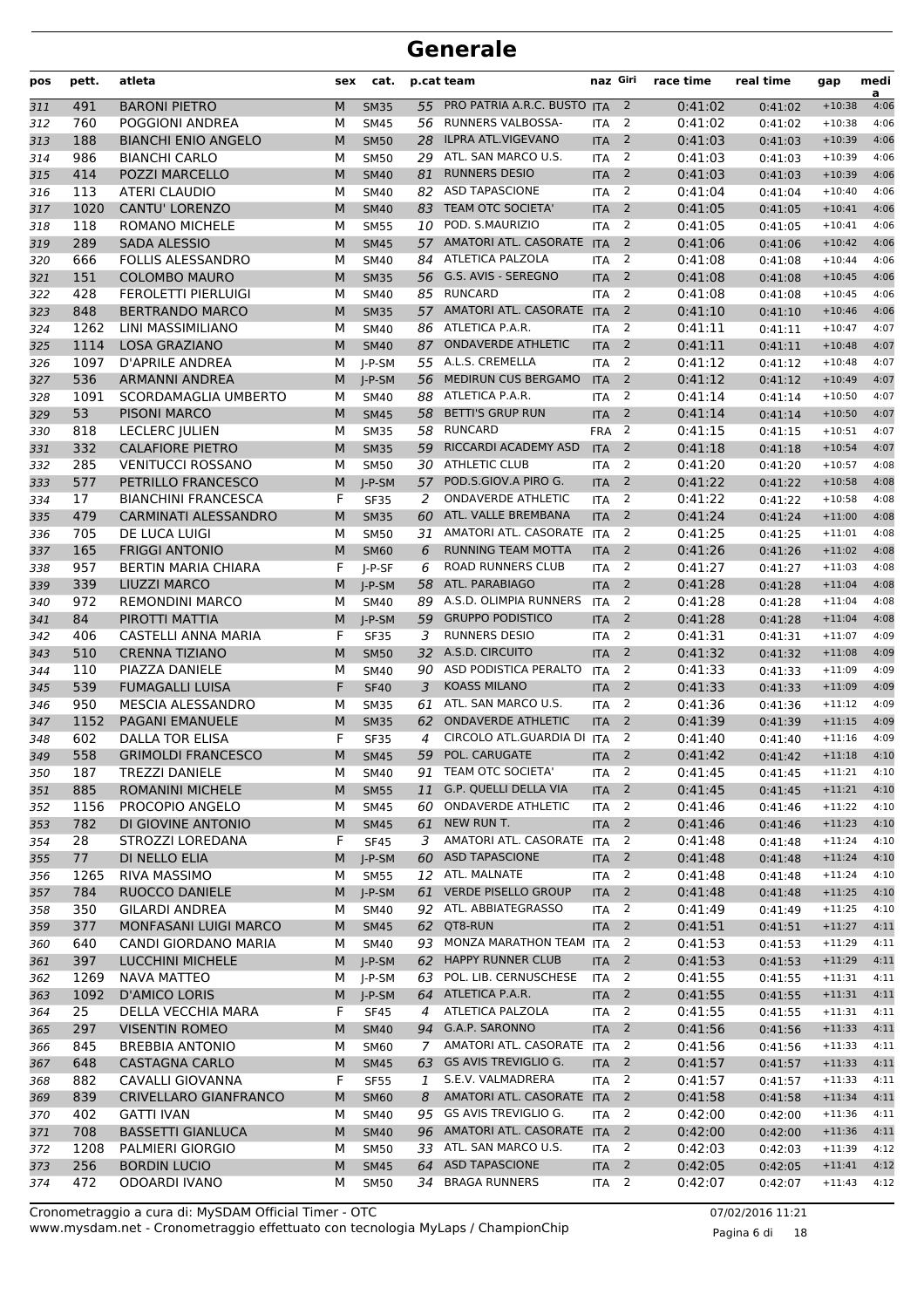| pos | pett. | atleta                                          | sex | cat.        |                | p.cat team                     | naz Giri   |                | race time | real time | gap      | medi<br>a |
|-----|-------|-------------------------------------------------|-----|-------------|----------------|--------------------------------|------------|----------------|-----------|-----------|----------|-----------|
| 375 | 471   | <b>FALLARINI STEFANO</b>                        | M   | <b>SM50</b> | 35             | <b>BRAGA RUNNERS</b>           | <b>ITA</b> | $\overline{2}$ | 0:42:07   | 0:42:07   | $+11:43$ | 4:12      |
| 376 | 1136  | <b>CANCELLI GIANLUCA</b>                        | М   | <b>SM45</b> | 65             | <b>ONDAVERDE ATHLETIC</b>      | <b>ITA</b> | $\overline{2}$ | 0:42:10   | 0:42:10   | $+11:46$ | 4:12      |
| 377 | 1132  | <b>CATTANEO PAOLO</b>                           | M   | <b>SM50</b> | 36             | <b>ONDAVERDE ATHLETIC</b>      | <b>ITA</b> | $\overline{2}$ | 0:42:12   | 0:42:12   | $+11:48$ | 4:13      |
| 378 | 326   | <b>CORNA FABIO</b>                              | м   | <b>SM40</b> | 97             | MEDIRUN CUS BERGAMO            | <b>ITA</b> | 2              | 0:42:13   | 0:42:13   | $+11:49$ | 4:13      |
| 379 | 1143  | <b>AIRAGHI ANGELO</b>                           | M   | <b>SM45</b> | 66             | <b>ONDAVERDE ATHLETIC</b>      | <b>ITA</b> | 2              | 0:42:14   | 0:42:14   | $+11:51$ | 4:13      |
| 380 | 738   | PICCOLINI FABIO                                 | М   | <b>SM45</b> | 67             | PODISTICA ARONA                | <b>ITA</b> | 2              | 0:42:15   | 0:42:15   | $+11:51$ | 4:13      |
| 381 | 586   | <b>VENEGONI MARCO</b>                           | M   | <b>SM45</b> | 68             | <b>G.P. QUELLI DELLA VIA</b>   | <b>ITA</b> | $\overline{2}$ | 0:42:16   | 0:42:16   | $+11:52$ | 4:13      |
| 382 | 524   | <b>BAZZANI ANGELO</b>                           | М   | <b>SM40</b> |                | 98 ATLETICA MARATHON           | <b>ITA</b> | 2              | 0:42:16   | 0:42:16   | $+11:53$ | 4:13      |
| 383 | 1225  | <b>SALERNO LUCA</b>                             | M   | <b>SM40</b> | 99             | POL. CARUGATE                  | <b>ITA</b> | $\overline{2}$ | 0:42:18   | 0:42:18   | $+11:54$ | 4:13      |
| 384 | 979   | <b>NAVA MATTEO</b>                              | М   | <b>SM35</b> | 63             | <b>RUNNERS BERGAMO</b>         | <b>ITA</b> | 2              | 0:42:20   | 0:42:20   | $+11:56$ | 4:13      |
| 385 | 291   | <b>GIUDICI FABIO</b>                            | M   | <b>SM50</b> | 37             | AMATORI ATL. CASORATE ITA      |            | $\overline{2}$ | 0:42:20   | 0:42:20   | $+11:57$ | 4:14      |
| 386 | 153   | <b>LURAGHI VALERIO</b>                          | М   | <b>SM55</b> |                | 13 ATLETICA PALZOLA            | <b>ITA</b> | 2              | 0:42:21   | 0:42:21   | $+11:57$ | 4:14      |
| 387 | 696   | LA CORTE VINCENZO                               | M   | <b>SM45</b> | 69             | ATL. C.R.A. ITALTEL            | <b>ITA</b> | $\overline{2}$ | 0:42:21   | 0:42:21   | $+11:57$ | 4:14      |
| 388 | 1151  | <b>OLGIATI ALESSANDRO</b>                       | M   | <b>SM40</b> |                | 100 ONDAVERDE ATHLETIC         | <b>ITA</b> | $\overline{2}$ | 0:42:22   | 0:42:22   | $+11:58$ | 4:14      |
| 389 | 374   | <b>COLOMBO MARCO</b>                            | M   | <b>SM45</b> |                | 70 A.L.S. CREMELLA             | <b>ITA</b> | $\overline{2}$ | 0:42:23   | 0:42:23   | $+11:59$ | 4:14      |
| 390 | 490   | <b>FANO GIANLUCA</b>                            | м   | <b>SM45</b> | 71             | <b>HAPPY RUNNER CLUB</b>       | <b>ITA</b> | 2              | 0:42:24   | 0:42:24   | $+12:00$ | 4:14      |
| 391 | 595   | <b>GAMBI PAOLO LUCIANO</b>                      | M   | <b>SM50</b> |                | 38 ATLETICA INTESA             | <b>ITA</b> | $\overline{2}$ | 0:42:24   | 0:42:24   | $+12:01$ | 4:14      |
| 392 | 1016  | <b>DELL'ORTO STEFANO</b>                        | М   | <b>SM40</b> |                | 101 A.S. MERATE ATLETICA       | <b>ITA</b> | 2              | 0:42:26   | 0:42:26   | $+12:02$ | 4:14      |
| 393 | 409   | <b>GILARDI SIMONE</b>                           | M   | <b>SM40</b> |                | 102 RUNNERS DESIO              | <b>ITA</b> | $\overline{2}$ | 0:42:26   | 0:42:26   | $+12:02$ | 4:14      |
| 394 | 216   | <b>CRIPPA TIZIANO</b>                           | М   | <b>SM35</b> |                | 64 ATHLON RUNNERS              | <b>ITA</b> | $\overline{2}$ | 0:42:27   | 0:42:27   | $+12:03$ | 4:14      |
| 395 | 405   | <b>ROVELLI RAFFAELE</b>                         | M   | <b>SM40</b> |                | 103 A.L.S. CREMELLA            | <b>ITA</b> | $\overline{2}$ | 0:42:27   | 0:42:27   | $+12:03$ | 4:14      |
| 396 | 99    | <b>VITARI VITTORIO</b>                          | М   | <b>SM65</b> | 2              | ATL. 99 VITTUONE               | <b>ITA</b> | 2              | 0:42:29   | 0:42:29   | $+12:05$ | 4:14      |
| 397 | 197   | <b>IUSO LEONARDO</b>                            | M   | <b>SM60</b> | 9              | ATL. C.R.A. ITALTEL            | <b>ITA</b> | $\overline{2}$ | 0:42:30   | 0:42:30   | $+12:06$ | 4:14      |
| 398 | 111   | ABELA ALESSANDRO                                | М   | <b>SM45</b> | 72             | TEAM 3 ESSE                    | <b>ITA</b> | $\overline{2}$ | 0:42:31   | 0:42:31   | $+12:07$ | 4:15      |
| 399 | 1218  | <b>VINGIANI DIEGO ROLANDO</b><br><b>CORRADO</b> | M   | I-P-SM      | 65             | <b>RUNCARD</b>                 | <b>ITA</b> | $\overline{2}$ | 0:42:31   | 0:42:31   | $+12:07$ | 4:15      |
| 400 | 698   | <b>CARRARO ENRICO</b>                           | м   | <b>SM35</b> |                | 65 ACLI RUNNERS                | <b>ITA</b> | 2              | 0:42:33   | 0:42:33   | $+12:09$ | 4:15      |
| 401 | 844   | <b>CARU' ADRIANO</b>                            | M   | <b>SM50</b> | 39             | AMATORI ATL. CASORATE ITA      |            | 2              | 0:42:37   | 0:42:37   | $+12:13$ | 4:15      |
| 402 | 869   | CIAVARELLA DOMENICO                             | М   | <b>SM45</b> | 73             | <b>RUNNERS DESIO</b>           | <b>ITA</b> | 2              | 0:42:37   | 0:42:37   | $+12:14$ | 4:15      |
| 403 | 878   | <b>CAMONI ALESSANDRO</b>                        | M   | <b>SM35</b> | 66             | <b>ATLETICA CINISELLO</b>      | <b>ITA</b> | $\overline{2}$ | 0:42:38   | 0:42:38   | $+12:15$ | 4:15      |
| 404 | 264   | <b>COLOMBO LAMBERTO</b>                         | М   | $I-P-SM$    | 66             | <b>ASD TAPASCIONE</b>          | <b>ITA</b> | 2              | 0:42:39   | 0:42:39   | $+12:15$ | 4:15      |
| 405 | 1220  | <b>MOLTENI DANIELE</b>                          | M   | $I-P-SM$    | 67             | <b>CANTU</b> ATLETICA          | <b>ITA</b> | $\overline{2}$ | 0:42:39   | 0:42:39   | $+12:15$ | 4:15      |
| 406 | 883   | <b>GILARDI DANIELA</b>                          | F   | <b>SF50</b> | 1              | S.E.V. VALMADRERA              | <b>ITA</b> | 2              | 0:42:41   | 0:42:41   | $+12:17$ | 4:16      |
| 407 | 1100  | <b>MARTINI MASSIMO</b>                          | M   | <b>SM35</b> | 67             | <b>RUNCARD</b>                 | <b>ITA</b> | $\overline{2}$ | 0:42:42   | 0:42:42   | $+12:18$ | 4:16      |
| 408 | 555   | <b>CHIRICO MAURIZIO</b>                         | М   | <b>SM65</b> | 3              | ADMO PEPERONCINO               | <b>ITA</b> | 2              | 0:42:42   | 0:42:42   | $+12:18$ | 4:16      |
| 409 | 781   | <b>ZOIA FEDERICO</b>                            | M   | <b>SM50</b> | 40             | ATL. 99 VITTUONE               | <b>ITA</b> | $\overline{2}$ | 0:42:42   | 0:42:42   | $+12:18$ | 4:16      |
| 410 | 1028  | <b>USMELLI ROBERTO</b>                          | М   | <b>SM40</b> |                | 104 ATLETICA PALZOLA           | <b>ITA</b> | 2              | 0:42:44   | 0:42:44   | $+12:20$ | 4:16      |
| 411 | 1164  | <b>TAVECCHIA LUIGI</b>                          | M   | <b>SM60</b> | 10             | <b>ONDAVERDE ATHLETIC</b>      | <b>ITA</b> | 2              | 0:42:45   | 0:42:45   | $+12:21$ | 4:16      |
| 412 | 540   | <b>BELLARDITA GAETANO</b><br>ALESSANDRO         | м   | <b>SM35</b> |                | 68 ATLETICA VALSESIA           | <b>ITA</b> | 2              | 0:42:46   | 0:42:46   | $+12:22$ | 4:16      |
| 413 | 436   | MURA GIANFRANCO                                 | M   | $J-P-SM$    |                | 68 RUNNING OLTREPO'            | <b>ITA</b> | $\overline{2}$ | 0:42:46   | 0:42:46   | $+12:22$ | 4:16      |
| 414 | 873   | MUOIO ALESSANDRO                                | М   | SM40        |                | 105 S.E.V. VALMADRERA          | <b>ITA</b> | $\overline{2}$ | 0:42:49   | 0:42:49   | $+12:25$ | 4:16      |
| 415 | 535   | PINOTTI TERENZIO EZIO                           | M   | <b>SM60</b> |                | 11 MEDIRUN CUS BERGAMO         | <b>ITA</b> | 2              | 0:42:50   | 0:42:50   | $+12:26$ | 4:16      |
| 416 | 1246  | <b>PASTORI ENRICO</b>                           | м   | J-P-SM      |                | 69 G.P. QUELLI DELLA VIA       | <b>ITA</b> | 2              | 0:42:51   | 0:42:51   | $+12:27$ | 4:17      |
| 417 | 532   | <b>ARMAROLI ANTONIO</b>                         | M   | <b>SM45</b> | 74             | PODISTICA ARONA                | <b>ITA</b> | $\overline{2}$ | 0:42:52   | 0:42:52   | $+12:28$ | 4:17      |
| 418 | 527   | <b>CAIRONI AMINTORE</b>                         | м   | <b>SM55</b> |                | 14 ATL. O.S.G. GUANZATE        | <b>ITA</b> | 2              | 0:42:52   | 0:42:52   | $+12:28$ | 4:17      |
| 419 | 931   | <b>MOTTI GUIDO</b>                              | M   | <b>SM40</b> |                | 106 ONDAVERDE ATHLETIC         | <b>ITA</b> | $\overline{2}$ | 0:42:53   | 0:42:53   | $+12:30$ | 4:17      |
| 420 | 507   | <b>BELLAZZI GIACOMO</b>                         | М   | J-P-SM      |                | 70 ATL. CENTO TORRI PAVIA ITA  |            | 2              | 0:42:55   | 0:42:55   | $+12:31$ | 4:17      |
| 421 | 1075  | <b>OCCA ROBERTO</b>                             | M   | <b>SM55</b> |                | 15 ATLETICA PALZOLA            | <b>ITA</b> | $\overline{2}$ | 0:42:56   | 0:42:56   | $+12:32$ | 4:17      |
| 422 | 605   | SOAVE RICCARDO                                  | М   | <b>SM45</b> |                | 75 ADMO PEPERONCINO            | ITA        | 2              | 0:42:56   | 0:42:56   | $+12:32$ | 4:17      |
| 423 | 1064  | <b>VALVASSORI MARCO</b>                         | M   | <b>SM55</b> | 16             | <b>ROAD RUNNERS CLUB</b>       | <b>ITA</b> | $\overline{2}$ | 0:42:57   | 0:42:57   | $+12:33$ | 4:17      |
| 424 | 43    | <b>VASSALLO MARCO</b>                           | м   | <b>SM50</b> | 41             | <b>MARATHON CLUB</b>           | <b>ITA</b> | 2              | 0:42:57   | 0:42:57   | $+12:33$ | 4:17      |
| 425 | 71    | <b>BASSANI RUDY</b>                             | M   | <b>SM65</b> | $\overline{4}$ | A.S.D. PIETRO GUARINO          | <b>ITA</b> | 2              | 0:42:57   | 0:42:57   | $+12:34$ | 4:17      |
| 426 | 1119  | <b>GARBELLI SIMONA</b>                          | F   | <b>SF45</b> | 5              | <b>ONDAVERDE ATHLETIC</b>      | <b>ITA</b> | $\overline{2}$ | 0:42:58   | 0:42:58   | $+12:34$ | 4:17      |
| 427 | 591   | <b>LIBERATI MASSIMO</b>                         | M   | <b>SM55</b> |                | 17 A.S.D. PODISTICA TORINO ITA |            | 2              | 0:42:59   | 0:42:59   | $+12:35$ | 4:17      |
| 428 | 250   | FUSÈ IVANO                                      | м   | <b>SM40</b> |                | 107 ASD TAPASCIONE             | ITA        | 2              | 0:43:00   | 0:43:00   | $+12:36$ | 4:17      |
| 429 | 1260  | <b>RUNDO BARBARA</b>                            | F   | J-P-SF      | 7              | <b>RUNNERS BERGAMO</b>         | <b>ITA</b> | $\overline{2}$ | 0:43:00   | 0:43:00   | $+12:36$ | 4:17      |
| 430 | 1014  | LORENZI SILVIO                                  | М   | SM40        |                | 108 VERDE PISELLO GROUP        | <b>ITA</b> | 2              | 0:43:02   | 0:43:02   | $+12:38$ | 4:18      |
| 431 | 897   | <b>GIARDINI MASSIMILIANO</b>                    | M   | <b>SM45</b> |                | 76 AMATORI ATL. CASORATE ITA   |            | $\overline{2}$ | 0:43:03   | 0:43:03   | $+12:39$ | 4:18      |
| 432 | 267   | MASPERI GRAZIANO                                | М   | SM45        |                | 77 ASD TAPASCIONE              | <b>ITA</b> | $\overline{2}$ | 0:43:04   | 0:43:04   | $+12:40$ | 4:18      |
| 433 | 30    | PREATONI RAFFAELLA                              | F   | <b>SF40</b> | $\overline{4}$ | <b>ROAD RUNNERS CLUB</b>       | <b>ITA</b> | $\overline{2}$ | 0:43:04   | 0:43:04   | $+12:40$ | 4:18      |
| 434 | 476   | <b>LESCA FILIPPO</b>                            | м   | <b>SM50</b> |                | 42 ATLETICA PALZOLA            | ITA        | 2              | 0:43:05   | 0:43:05   | $+12:41$ | 4:18      |
| 435 | 706   | CAZZANI GRAZIADEI                               | M   | <b>SM50</b> |                | 43 AMATORI ATL. CASORATE ITA   |            | 2              | 0:43:06   | 0:43:06   | $+12:42$ | 4:18      |
| 436 | 985   | AIRAGHI MAURIZIO                                | м   | <b>SM55</b> |                | 18 ATL. SAN MARCO U.S.         | <b>ITA</b> | 2              | 0:43:06   | 0:43:06   | $+12:42$ | 4:18      |
| 437 | 609   | <b>BAGATTI SIMONE</b>                           | M   | <b>SM45</b> |                | 78 ATL. 99 VITTUONE            | <b>ITA</b> | $\overline{2}$ | 0:43:07   | 0:43:07   | $+12:44$ | 4:18      |

www.mysdam.net - Cronometraggio effettuato con tecnologia MyLaps / ChampionChip Cronometraggio a cura di: MySDAM Official Timer - OTC 07/02/2016 11:21

Pagina 7 di 18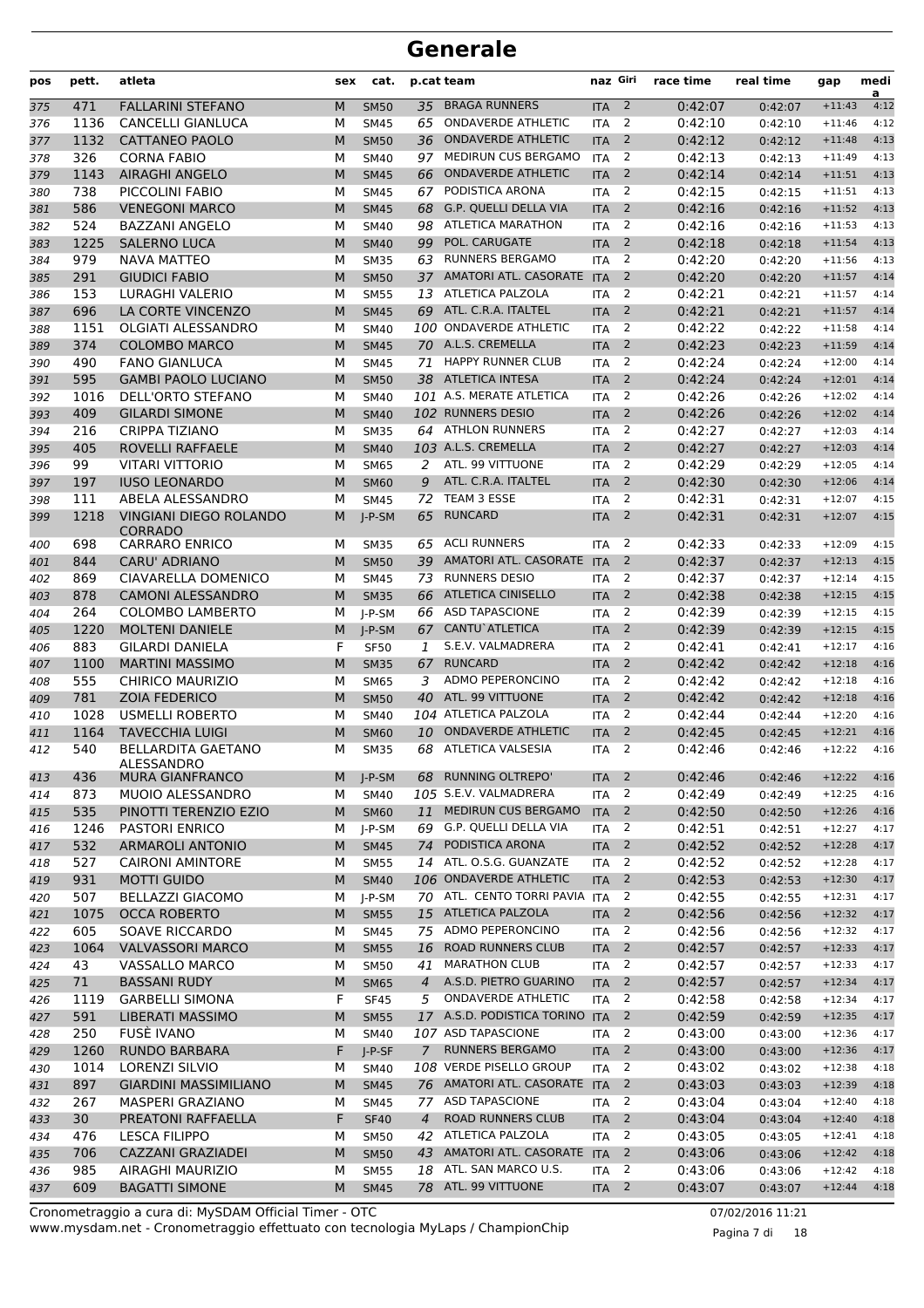| pos | pett.      | atleta                                               | sex | cat.        |     | p.cat team                                       | naz Giri   |                | race time | real time | gap      | medi<br>a    |
|-----|------------|------------------------------------------------------|-----|-------------|-----|--------------------------------------------------|------------|----------------|-----------|-----------|----------|--------------|
| 438 | 592        | <b>ANASTASI GAETANO</b>                              | M   | <b>SM40</b> |     | 109 ATLETICA SETTIMESE                           | <b>ITA</b> | $\overline{2}$ | 0:43:09   | 0:43:09   | $+12:45$ | 4:18         |
| 439 | 311        | <b>BRAMUCCI GIUSEPPE</b>                             | М   | <b>SM40</b> |     | 110 CIRCOLO ATL.GUARDIA DI ITA                   |            | 2              | 0:43:11   | 0:43:11   | $+12:47$ | 4:19         |
| 440 | 681        | <b>MULE' CLAUDIO</b>                                 | M   | <b>SM35</b> | 69  | TEAM 3 ESSE                                      | <b>ITA</b> | 2              | 0:43:11   | 0:43:11   | $+12:47$ | 4:19         |
| 441 | 754        | <b>BIAGIONI MATTEO</b>                               | м   | <b>SM40</b> | 111 | POL. LIB. CERNUSCHESE                            | <b>ITA</b> | 2              | 0:43:12   | 0:43:12   | $+12:48$ | 4:19         |
| 442 | 1267       | <b>CROCE GABRIELE</b>                                | M   | <b>SM50</b> | 44  | <b>RUNNER VARESE</b>                             | <b>ITA</b> | 2              | 0:43:12   | 0:43:12   | $+12:48$ | 4:19         |
| 443 | 608        | <b>VANALLI FLAVIO</b>                                | М   | $I-P-SM$    | 71  | <b>RUNCARD</b>                                   | <b>ITA</b> | 2              | 0:43:15   | 0:43:15   | $+12:51$ | 4:19         |
| 444 | 954        | <b>DEL BOSCO MAURO</b>                               | M   | <b>SM55</b> | 19  | ATL. SAN MARCO U.S.                              | <b>ITA</b> | $\overline{2}$ | 0:43:15   | 0:43:15   | $+12:51$ | 4:19         |
| 445 | 794        | <b>MERTEL LUCA</b>                                   | М   | <b>SM50</b> | 45  | <b>ROAD RUNNERS CLUB</b>                         | <b>ITA</b> | 2              | 0:43:17   | 0:43:17   | $+12:53$ | 4:19         |
| 446 | 792        | POZZOLI STEFANIA                                     | F   | $I-P-SF$    | 8   | G.S.A. COMETA                                    | <b>ITA</b> | $\overline{2}$ | 0:43:17   | 0:43:17   | $+12:53$ | 4:19         |
| 447 | 379        | CAZZANIGA LAURA                                      | F   | $I-P-SF$    | 9   | G.S.A. COMETA                                    | <b>ITA</b> | 2              | 0:43:17   | 0:43:17   | $+12:53$ | 4:19         |
| 448 | 427        | <b>MALANCHINI MARCO</b>                              | M   | <b>SM35</b> | 70  | <b>HAPPY RUNNER CLUB</b>                         | <b>ITA</b> | $\overline{2}$ | 0:43:20   | 0:43:20   | $+12:56$ | 4:19         |
| 449 | 808        | <b>CASIRAGHI MARCO</b>                               | М   | <b>SM45</b> | 79  | <b>RUNNERS DESIO</b>                             | <b>ITA</b> | 2              | 0:43:21   | 0:43:21   | $+12:57$ | 4:20         |
| 450 | 1139       | <b>BONOMELLI DAVIDE</b>                              | M   | $I-P-SM$    | 72  | <b>ONDAVERDE ATHLETIC</b>                        | <b>ITA</b> | 2              | 0:43:23   | 0:43:23   | $+12:59$ | 4:20         |
| 451 | 223        | STEINWENDER WOLFGANG                                 | М   | <b>SM55</b> | 20  | <b>ASD TAPASCIONE</b>                            | <b>ITA</b> | 2              | 0:43:24   | 0:43:24   | $+13:00$ | 4:20         |
| 452 | 758        | <b>GRISOTTO RITA</b>                                 | F   | <b>SF50</b> | 2   | <b>RUNNERS VALBOSSA-</b>                         | <b>ITA</b> | $\overline{2}$ | 0:43:24   | 0:43:24   | $+13:00$ | 4:20         |
| 453 | 202        | <b>GOTTI GIANMARIO</b>                               | М   | <b>SM60</b> | 12  | <b>ATLETICA MARATHON</b>                         | <b>ITA</b> | 2              | 0:43:24   | 0:43:24   | $+13:00$ | 4:20         |
| 454 | 1069       | <b>BORGHESI ALDO</b>                                 |     | M SM70-olt  | 1   | <b>ROAD RUNNERS CLUB</b>                         | <b>ITA</b> | $\overline{2}$ | 0:43:25   | 0:43:25   | $+13:01$ | 4:20         |
| 455 | 959        | PERRELLA MARCO                                       | М   | <b>SM40</b> |     | 112 CUS PRO PATRIA MILANO                        | <b>ITA</b> | 2              | 0:43:26   | 0:43:26   | $+13:02$ | 4:20         |
| 456 | 780        | <b>MURGOLO EMANUELE</b>                              | M   | <b>SM35</b> | 71  | NEW RUN T.                                       | <b>ITA</b> | $\overline{2}$ | 0:43:27   | 0:43:27   | $+13:03$ | 4:20         |
| 457 | 900        | <b>CARPI VALERIO</b>                                 | М   | <b>SM45</b> | 80  | AMATORI ATL. CASORATE ITA                        |            | 2              | 0:43:27   | 0:43:27   | $+13:03$ | 4:20         |
| 458 | 599        | MONTAGNER MICHELA                                    | F   | <b>SF40</b> | 5   | A PIEDE LIBERO                                   | <b>ITA</b> | $\overline{2}$ | 0:43:28   | 0:43:28   | $+13:04$ | 4:20         |
| 459 | 1052       | <b>FERRARIO ANGELO</b>                               | М   | <b>SM45</b> | 81  | ATL. LECCO-COLOMBO                               | <b>ITA</b> | 2              | 0:43:28   | 0:43:28   | $+13:04$ | 4:20         |
| 460 | 372        | ROSSETTI LUCA                                        | M   | <b>SM40</b> |     | 113 ATLETICA INTESA                              | <b>ITA</b> | $\overline{2}$ | 0:43:28   | 0:43:28   | $+13:05$ | 4:20         |
| 461 | 1182       | <b>FINORIO STEFANO</b>                               | М   | <b>SM45</b> | 82  | POL. CARUGATE                                    | <b>ITA</b> | $\overline{2}$ | 0:43:29   | 0:43:29   | $+13:06$ | 4:20         |
| 462 | 277        | LAGRASTA FRANCESCO                                   | M   | <b>SM45</b> | 83  | <b>ASD TAPASCIONE</b>                            | <b>ITA</b> | 2              | 0:43:30   | 0:43:30   | $+13:06$ | 4:20         |
| 463 | 214        | <b>MARSIGLIO LAURA</b>                               | F   | <b>SF45</b> | 6   | <b>ATHLON RUNNERS</b>                            | <b>ITA</b> | 2              | 0:43:31   | 0:43:31   | $+13:07$ | 4:21         |
| 464 | 840        | <b>CRIVELLARO ALESSIA</b>                            | F   | I-P-SF      | 10  | AMATORI ATL. CASORATE                            | <b>ITA</b> | $\overline{2}$ | 0:43:31   | 0:43:31   | $+13:07$ | 4:21         |
| 465 | 135        | DI BISCEGLIE MAURO                                   | М   | <b>SM50</b> | 46  | ATLETICA PALZOLA                                 | <b>ITA</b> | 2              | 0:43:33   | 0:43:33   | $+13:09$ | 4:21         |
| 466 | 583        | <b>CASALI SILVIA</b>                                 | F   | <b>SF50</b> | 3   | A.S.D. PODISTICA TORINO ITA                      |            | $\overline{2}$ | 0:43:33   | 0:43:33   | $+13:09$ | 4:21         |
| 467 | 650        | <b>GRILLO MASSIMILIANO</b>                           | М   | $I-P-SM$    | 73  | <b>RUN CARD</b>                                  | <b>ITA</b> | 2              | 0:43:33   | 0:43:33   | $+13:09$ | 4:21         |
| 468 | 148        | <b>PAMPAGNIN ERICA</b>                               | F   | <b>SF40</b> | 6   | ASD AMICI DELLO SPORT                            | <b>ITA</b> | $\overline{2}$ | 0:43:33   | 0:43:33   | $+13:09$ | 4:21         |
| 469 | 1217       | <b>BONGIANNI ANDREA</b>                              | м   | $I-P-SM$    |     | 74 A.S. AMATORI SPORT                            | <b>ITA</b> | 2              | 0:43:35   | 0:43:35   | $+13:11$ | 4:21         |
| 470 | 1001       | <b>AROSIO MASSIMILIANO</b>                           | M   | <b>SM40</b> |     | 114 TEAM OTC SOCIETA'                            | <b>ITA</b> | $\overline{2}$ | 0:43:37   | 0:43:37   | $+13:13$ | 4:21         |
| 471 | 829        | <b>MORO CORRADO</b>                                  | м   | <b>SM55</b> | 21  | AMATORI ATL. CASORATE                            | <b>ITA</b> | 2              | 0:43:38   | 0:43:38   | $+13:15$ | 4:21         |
| 472 | 186        | <b>CIVILTA' ENZO CLAUDIO</b>                         | M   | <b>SM50</b> | 47  | <b>G.S. MONTESTELLA</b><br>POLISPORTIVA SALUS    | <b>ITA</b> | $\overline{2}$ | 0:43:42   | 0:43:42   | $+13:18$ | 4:22         |
| 473 | 1228       | <b>ANGARONI ENRICO</b>                               | М   | $I-P-SM$    | 75  |                                                  | <b>ITA</b> | 2              | 0:43:43   | 0:43:43   | $+13:19$ | 4:22         |
| 474 | 1128       | <b>DARGENIO PAOLO</b>                                | M   | <b>SM35</b> | 72  | <b>ONDAVERDE ATHLETIC</b>                        | <b>ITA</b> | $\overline{2}$ | 0:43:43   | 0:43:43   | $+13:19$ | 4:22         |
| 475 | 576        | MOSCA OSCAR                                          | М   | <b>SM40</b> |     | 115 PODISTI VALLE OLONA<br>84 G.A.P. SARONNO     | <b>ITA</b> | 2              | 0:43:44   | 0:43:44   | $+13:20$ | 4:22         |
| 476 | 584        | <b>MAGNONI MARCO</b>                                 | M   | <b>SM45</b> |     | G.S. CASTELLANIA -                               | <b>ITA</b> | 2              | 0:43:44   | 0:43:44   | $+13:20$ | 4:22         |
| 477 | 644        | <b>COSTANTIN PAOLO</b>                               | м   | <b>SM50</b> | 48  |                                                  | <b>ITA</b> | $\overline{2}$ | 0:43:44   | 0:43:44   | $+13:20$ | 4:22         |
| 478 | 1141       | <b>BETELLI REMO</b>                                  | M   | <b>SM55</b> | 22  | <b>ONDAVERDE ATHLETIC</b><br>73 ATLETICA PALZOLA | <b>ITA</b> | $\overline{2}$ | 0:43:47   | 0:43:47   | $+13:23$ | 4:22<br>4:22 |
| 479 | 305<br>707 | <b>CARANNANTE DAVIDE</b><br><b>CAMMARATA ADRIANO</b> | М   | <b>SM35</b> |     | 85 AMATORI ATL. CASORATE ITA                     | <b>ITA</b> | 2<br>2         | 0:43:47   | 0:43:47   | $+13:23$ | 4:22         |
| 480 |            | <b>SALVATORE</b>                                     | M   | <b>SM45</b> |     |                                                  |            |                | 0:43:47   | 0:43:47   | $+13:23$ |              |
| 481 | 341        | PETTENON MARCO                                       | м   | <b>SM35</b> | 74  | GSO DON BOSCO ARESE                              | <b>ITA</b> | 2              | 0:43:48   | 0:43:48   | $+13:24$ | 4:22         |
| 482 | 137        | <b>MORO STEFANO</b>                                  | M   | <b>SM50</b> | 49  | ATL. STRAMILANO                                  | <b>ITA</b> | $\overline{2}$ | 0:43:51   | 0:43:51   | $+13:27$ | 4:23         |
| 483 | 872        | <b>TORNATORE DAVIDE</b>                              | М   | <b>SM45</b> |     | 86 RUNNERS DESIO                                 | <b>ITA</b> | 2              | 0:43:52   | 0:43:52   | $+13:28$ | 4:23         |
| 484 | 411        | <b>FAUSCIANA SALVATORE</b>                           | M   | <b>SM50</b> |     | 50 RUNNERS DESIO                                 | <b>ITA</b> | $\overline{2}$ | 0:43:52   | 0:43:52   | $+13:28$ | 4:23         |
| 485 | 579        | D'UONNOLO MASSIMILIANO                               | М   | SM40        |     | 116 ATL. ABBIATEGRASSO                           | <b>ITA</b> | 2              | 0:43:52   | 0:43:52   | $+13:28$ | 4:23         |
| 486 | 813        | <b>IZZO CIRO</b>                                     | M   | <b>SM45</b> |     | 87 TEAM 3 ESSE                                   | <b>ITA</b> | 2              | 0:43:52   | 0:43:52   | $+13:28$ | 4:23         |
| 487 | 1248       | LONGONI SERGIO                                       | м   | <b>SM35</b> |     | 75 RUN CARD                                      | <b>ITA</b> | 2              | 0:43:52   | 0:43:52   | $+13:28$ | 4:23         |
| 488 | 1158       | <b>RIZZO LUCA</b>                                    | M   | <b>SM35</b> | 76  | <b>ONDAVERDE ATHLETIC</b>                        | <b>ITA</b> | $\overline{2}$ | 0:43:55   | 0:43:55   | $+13:31$ | 4:23         |
| 489 | 628        | <b>MARCOMIN LORENZO</b>                              | м   | <b>SM50</b> | 51  | G.A.P. SARONNO                                   | <b>ITA</b> | 2              | 0:43:56   | 0:43:56   | $+13:32$ | 4:23         |
| 490 | 1169       | <b>URBANI GIAN LUCA</b>                              | M   | <b>SM45</b> | 88  | <b>ONDAVERDE ATHLETIC</b>                        | <b>ITA</b> | $\overline{2}$ | 0:43:57   | 0:43:57   | $+13:33$ | 4:23         |
| 491 | 564        | <b>MARIANI LUIGI</b>                                 | М   | <b>SM55</b> |     | 23 POL. DIMICA POTENTER                          | <b>ITA</b> | 2              | 0:43:57   | 0:43:57   | $+13:33$ | 4:23         |
| 492 | 629        | <b>MANGIONI STEFANO</b>                              | M   | J-P-SM      |     | 76 S.E.V. VALMADRERA                             | <b>ITA</b> | 2              | 0:43:58   | 0:43:58   | $+13:35$ | 4:23         |
| 493 | 1145       | <b>DAMENO LUIGI</b>                                  | м   | <b>SM50</b> | 52  | <b>ONDAVERDE ATHLETIC</b>                        | <b>ITA</b> | 2              | 0:43:59   | 0:43:59   | $+13:35$ | 4:23         |
| 494 | 1167       | <b>TRIMBOLI PASQUALE</b>                             | M   | <b>SM55</b> |     | 24 ONDAVERDE ATHLETIC                            | <b>ITA</b> | $\overline{2}$ | 0:43:59   | 0:43:59   | $+13:35$ | 4:23         |
| 495 | 735        | PEZZONI LUIGI                                        | м   | <b>SM55</b> |     | 25 G.S. MONTESTELLA                              | <b>ITA</b> | 2              | 0:44:05   | 0:44:05   | $+13:41$ | 4:24         |
| 496 | 1242       | DALLAVALLE ALESSANDRO                                | M   | <b>SM40</b> |     | 117 ROAD RUNNERS CLUB                            | <b>ITA</b> | $\overline{2}$ | 0:44:08   | 0:44:08   | $+13:44$ | 4:24         |
| 497 | 533        | <b>VERGNANO DAVIDE</b>                               | М   | <b>SM40</b> |     | 118 ROAD RUNNERS CLUB                            | <b>ITA</b> | 2              | 0:44:08   | 0:44:08   | $+13:45$ | 4:24         |
|     |            | <b>GIUSEPPE</b>                                      |     |             |     |                                                  |            |                |           |           |          |              |
| 498 | 1129       | <b>CUNCU VALTER</b>                                  | M   | <b>SM50</b> |     | 53 ONDAVERDE ATHLETIC                            | <b>ITA</b> | $\overline{2}$ | 0:44:09   | 0:44:09   | $+13:45$ | 4:24         |
| 499 | 360        | <b>BRUSCHI CLAUDIO</b>                               | м   | <b>SM55</b> |     | 26 ATL. PARABIAGO                                | <b>ITA</b> | 2              | 0:44:11   | 0:44:11   | $+13:47$ | 4:25         |
| 500 | 699        | <b>CECI ROBERTO</b>                                  | M   | <b>SM40</b> |     | 119 ATL. SAN MARCO                               | <b>ITA</b> | 2              | 0:44:11   | 0:44:11   | $+13:47$ | 4:25         |

www.mysdam.net - Cronometraggio effettuato con tecnologia MyLaps / ChampionChip Cronometraggio a cura di: MySDAM Official Timer - OTC 07/02/2016 11:21

Pagina 8 di 18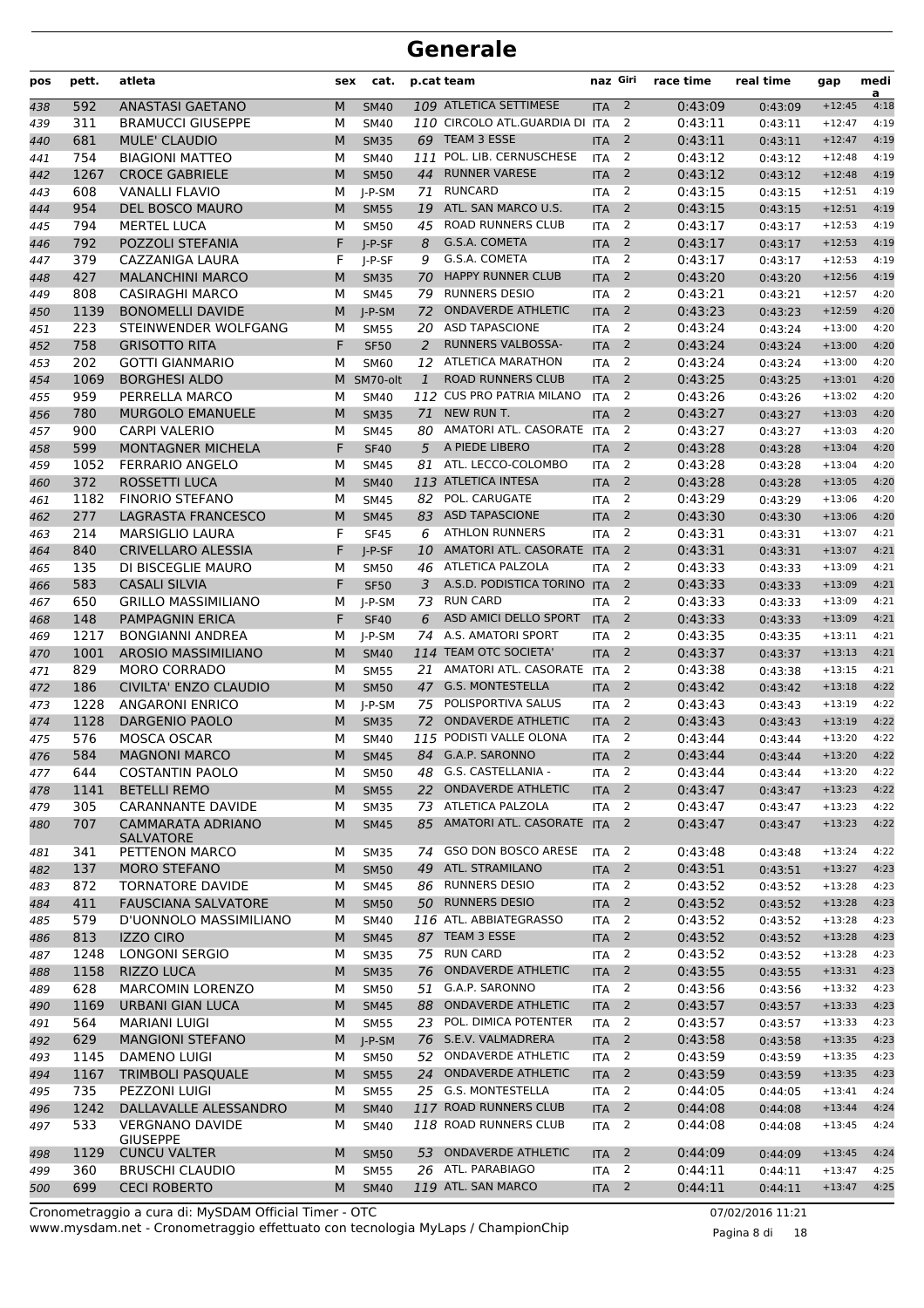| pos        | pett.       | atleta                                              | sex    | cat.                |                | p.cat team                                    | naz Giri                 |                          | race time          | real time          | gap                  | medi<br>a    |
|------------|-------------|-----------------------------------------------------|--------|---------------------|----------------|-----------------------------------------------|--------------------------|--------------------------|--------------------|--------------------|----------------------|--------------|
| 501        | 1221        | <b>BOVO ADRIANO</b>                                 | M      | <b>SM45</b>         | 89             | ATLETICA P.A.R.                               | <b>ITA</b>               | $\overline{2}$           | 0:44:12            | 0:44:12            | $+13:48$             | 4:25         |
| 502        | 846         | <b>BIELLI IVANO</b>                                 | М      | <b>SM50</b>         | 54             | AMATORI ATL. CASORATE ITA                     |                          | 2                        | 0:44:15            | 0:44:15            | $+13:51$             | 4:25         |
| 503        | 709         | <b>CISLAGHI ANTONIO</b>                             | M      | <b>SM45</b>         | 90             | <b>RUNCARD</b>                                | <b>ITA</b>               | 2                        | 0:44:16            | 0:44:16            | $+13:52$             | 4:25         |
| 504        | 788         | <b>VERGA GIUSY</b>                                  | F      | <b>SF50</b>         | 4              | <b>ROAD RUNNERS CLUB</b>                      | <b>ITA</b>               | $\overline{2}$           | 0:44:16            | 0:44:16            | $+13:53$             | 4:25         |
| 505        | 496         | <b>BUSCAINO ROCCO</b><br><b>SALVATORE</b>           | M      | <b>SM55</b>         | 27             | ATL. 99 VITTUONE                              | <b>ITA</b>               | $\overline{2}$           | 0:44:17            | 0:44:17            | $+13:53$             | 4:25         |
| 506        | 658         | <b>MASCOTTI ENRICO</b>                              | м      | <b>SM55</b>         | 28             | <b>RASCHIANI TRIATHLON</b>                    | <b>ITA</b>               | 2                        | 0:44:17            | 0:44:17            | $+13:53$             | 4:25         |
| 507        | 875         | <b>SAITTA MASSIMO</b>                               | M      | <b>SM50</b>         | 55             | ATL. PARABIAGO                                | <b>ITA</b>               | 2                        | 0:44:18            | 0:44:18            | $+13:54$             | 4:25         |
| 508        | 884         | <b>CIVILLINI GIOVANNI</b>                           | М      | <b>SM65</b>         | 5              | S.E.V. VALMADRERA                             | <b>ITA</b>               | $\overline{2}$           | 0:44:18            | 0:44:18            | $+13:54$             | 4:25         |
| 509        | 354         | DORNETTI AGOSTINO                                   | M      | <b>SM60</b>         | 13             | <b>BETTI'S GRUP RUN</b>                       | <b>ITA</b>               | $\overline{2}$           | 0:44:19            | 0:44:19            | $+13:56$             | 4:25         |
| 510        | 482         | COIATELLI NICOLA                                    | М      | J-P-SM              | 77             | <b>ROAD RUNNERS CLUB</b>                      | <b>ITA</b>               | 2                        | 0:44:21            | 0:44:21            | $+13:57$             | 4:26         |
| 511        | 257         | <b>BARBAFIERA CARLO</b>                             | M      | <b>SM45</b>         | 91             | <b>ASD TAPASCIONE</b>                         | <b>ITA</b>               | $\overline{2}$           | 0:44:22            | 0:44:22            | $+13:58$             | 4:26         |
| 512        | 164         | <b>GROSSI MASSIMILIANO</b>                          | м      | <b>SM45</b>         | 92             | RUNNING TEAM MOTTA                            | <b>ITA</b>               | 2                        | 0:44:23            | 0:44:23            | $+13:59$             | 4:26         |
| 513        | 459         | <b>FRATTINI SILVIO</b>                              | M      | <b>SM50</b>         | 56             | <b>ATLETICA MARATHON</b>                      | <b>ITA</b>               | 2                        | 0:44:25            | 0:44:25            | $+14:01$             | 4:26         |
| 514        | 330         | MAGGIORE DOMENICO                                   | М      | <b>SM45</b>         | 93             | TEAM OTC SOCIETA'                             | <b>ITA</b>               | $\overline{2}$           | 0:44:26            | 0:44:26            | $+14:02$             | 4:26         |
| 515        | 748         | PATRUNO PAOLO                                       | M      | <b>SM40</b>         |                | 120 UNICREDIT CIRCOLO                         | <b>ITA</b>               | $\overline{2}$           | 0:44:29            | 0:44:29            | $+14:05$             | 4:26         |
| 516        | 421         | <b>BERTOLINI DANILO</b>                             | М      | <b>SM60</b>         | 14             | ATL. VERBANO                                  | <b>ITA</b>               | 2                        | 0:44:30            | 0:44:30            | $+14:06$             | 4:26         |
| 517        | 1201        | <b>CERAULO FAUST</b>                                | M      | <b>SM35</b>         | 77             | ATL. SAN MARCO U.S.                           | <b>ITA</b>               | $\overline{2}$           | 0:44:31            | 0:44:31            | $+14:07$             | 4:27         |
| 518        | 1126        | DI MARTINO FABIO                                    | М      | <b>SM35</b>         | 78             | <b>ONDAVERDE ATHLETIC</b>                     | <b>ITA</b>               | 2                        | 0:44:32            | 0:44:32            | $+14:08$             | 4:27         |
| 519        | 445         | <b>CHINELLATO FABIO</b>                             | M      | <b>SM40</b>         |                | 121 ASD TAPASCIONE                            | <b>ITA</b>               | 2                        | 0:44:33            | 0:44:33            | $+14:09$             | 4:27         |
| 520        | 338         | <b>CONFALONIERI MARIO</b>                           | М      | <b>SM55</b>         | 29             | FREE RUNNERS LECCO                            | <b>ITA</b>               | $\overline{2}$           | 0:44:34            | 0:44:34            | $+14:10$             | 4:27         |
| 521        | 1125        | <b>FENU VALERIO</b>                                 | M      | <b>SM55</b>         | 30             | <b>ONDAVERDE ATHLETIC</b>                     | <b>ITA</b>               | 2                        | 0:44:36            | 0:44:36            | $+14:12$             | 4:27         |
| 522        | 619         | <b>GARUFI GIANPAOLO</b>                             | М      | <b>SM35</b>         | 79             | ALZAIA NAVIGLIO                               | <b>ITA</b>               | 2                        | 0:44:37            | 0:44:37            | $+14:13$             | 4:27         |
| 523        | 123         | <b>DICHIRICO NICOLA</b>                             | M      | <b>SM50</b>         | 57             | POD. S.MAURIZIO                               | <b>ITA</b>               | $\overline{2}$           | 0:44:37            | 0:44:37            | $+14:14$             | 4:27         |
| 524        | 739         | PAVANELLO ROBERTO                                   | М      | <b>SM45</b>         | 94             | PODISTICA ARONA                               | <b>ITA</b>               | 2                        | 0:44:37            | 0:44:37            | $+14:14$             | 4:27         |
| 525        | 717         | <b>REGAZZONI MARIO</b>                              | M      | <b>SM45</b>         | 95             | <b>RUNNERS BERGAMO</b>                        | <b>ITA</b>               | 2                        | 0:44:38            | 0:44:38            | $+14:14$             | 4:27         |
| 526        | 1172        | <b>ZANONI MAURIZIO</b>                              | М      | <b>SM50</b>         | 58             | <b>ONDAVERDE ATHLETIC</b>                     | <b>ITA</b>               | $\overline{2}$           | 0:44:39            | 0:44:39            | $+14:15$             | 4:27         |
| 527        | 817         | <b>FORNASA CATERINA</b>                             | F      | <b>SF50</b>         | 5              | <b>ATHLON RUNNERS</b>                         | <b>ITA</b>               | $\overline{2}$           | 0:44:39            | 0:44:39            | $+14:15$             | 4:27         |
| 528        | 509         | PEDRINAZZI IVANO                                    | М      | <b>SM45</b>         | 96             | ATLETICA PALZOLA                              | <b>ITA</b>               | 2                        | 0:44:39            | 0:44:39            | $+14:15$             | 4:27         |
| 529        | 1019        | <b>GENTILE GIUSEPPE</b>                             | M      | <b>SM40</b>         |                | 122 CIRCOLO ATL.GUARDIA DI                    | <b>ITA</b>               | $\overline{2}$           | 0:44:39            | 0:44:39            | $+14:15$             | 4:27         |
| 530        | 783         | <b>GIUDICI ALBERTO</b>                              | М      | <b>SM45</b>         | 97             | <b>KOASS MILANO</b>                           | <b>ITA</b>               | 2                        | 0:44:39            | 0:44:39            | $+14:16$             | 4:27         |
| 531        | 797         | <b>COLLEONI ANDREA PIETRO</b>                       | M      | <b>SM50</b>         | 59             | FO' DI PE                                     | <b>ITA</b>               | 2                        | 0:44:40            | 0:44:40            | $+14:16$             | 4:27         |
| 532        | 984         | <b>SCHETTINI NICOLA</b>                             | М      | <b>SM40</b>         |                | 123 ATL. SAN MARCO U.S.                       | <b>ITA</b>               | $\overline{2}$           | 0:44:40            | 0:44:40            | $+14:16$             | 4:27         |
| 533        | 975         | <b>BERTAGLIA MARCO</b>                              | M      | <b>SM45</b>         |                | 98 OXYGEN TRIATHLON A.S.                      | <b>ITA</b>               | 2                        | 0:44:44            | 0:44:44            | $+14:20$             | 4:28         |
| 534        | 598         | <b>VEZZANI MAURIZIO</b>                             | М      | <b>SM40</b>         |                | 124 RUNCARD                                   | <b>ITA</b>               | 2                        | 0:44:44            | 0:44:44            | $+14:20$             | 4:28         |
| 535        | 803         | <b>GIOVACCHINI ANDREA</b>                           | M      | <b>SM35</b>         | 80             | <b>BRONTOLOBIKE ASD</b>                       | <b>ITA</b>               | $\overline{2}$           | 0:44:44            | 0:44:44            | $+14:21$             | 4:28         |
| 536        | 811         | <b>MARTIGNONI EMANUELE</b><br><b>MARIO</b>          | М      | SM40                |                | 125 ATL. PARABIAGO                            | <b>ITA</b>               | 2                        | 0:44:45            | 0:44:45            | $+14:21$             | 4:28         |
| 537        | 764         | <b>CROSTA SILVANO</b>                               | M      | <b>SM50</b>         | 60             | <b>RUNNERS VALBOSSA-</b>                      | <b>ITA</b>               | 2                        | 0:44:45            | 0:44:45            | $+14:21$             | 4:28         |
| 538        | 771         | <b>ABBIATI STEFANIA</b>                             | F      | <b>SF40</b>         | 7              | RUNNERS VALBOSSA-                             | <b>ITA</b>               | 2                        | 0:44:45            | 0:44:45            | $+14:21$             | 4:28         |
| 539        | 892         | SINIGAGLIA ALBERTO                                  | M      | <b>SM50</b>         |                | 61 AMATORI ATL. CASORATE ITA                  |                          | $\overline{2}$           | 0:44:47            | 0:44:47            | $+14:23$             | 4:28         |
| 540        | 921         | <b>COLOMBO MICHELE</b>                              | М      | SM40                |                | 126 ONDAVERDE ATHLETIC                        | <b>ITA</b>               | $\overline{2}$           | 0:44:48            | 0:44:48            | $+14:24$             | 4:28         |
| 541        | 127         | <b>MASCHERPA CARLO</b>                              | M      | <b>SM50</b>         |                | 62 RUNCARD                                    | <b>ITA</b>               | $\overline{2}$           | 0:44:49            | 0:44:49            | $+14:25$             | 4:28         |
| 542        | 440         | <b>CERAOLO BASILIO</b>                              | М      | <b>SM40</b>         |                | 127 AC REAL BUSTO                             | <b>ITA</b>               | $\overline{2}$           | 0:44:50            | 0:44:50            | $+14:27$             | 4:28         |
| 543        | 925         | <b>BONATI MASSIMILIANO</b>                          | M      | <b>SM40</b>         |                | 128 ONDAVERDE ATHLETIC                        | <b>ITA</b>               | $\overline{\phantom{0}}$ | 0:44:51            | 0:44:51            | $+14:27$             | 4:29         |
| 544        | 604         | <b>BISERNI SILVIA</b>                               | F      | J-P-SF              | 11             | <b>RASCHIANI TRIATHLON</b>                    | <b>ITA</b>               | 2                        | 0:44:52            | 0:44:52            | $+14:28$             | 4:29         |
| 545        | 1229        | <b>MOLTENI MATTEO</b>                               | M      | $J-P-SM$            | 78             | ROAD RUNNERS CLUB                             | <b>ITA</b>               | $\overline{2}$           | 0:44:53            | 0:44:53            | $+14:29$             | 4:29         |
| 546        | 68          | <b>BALDON GABRIELE</b>                              | М      | SM50                | 63             | ROAD RUNNERS CLUB                             | <b>ITA</b>               | 2                        | 0:44:57            | 0:44:57            | $+14:33$             | 4:29         |
| 547        | 683         | <b>CORSI MASSIMILIANO</b>                           | M      | <b>SM45</b>         | 99             | TEAM 3 ESSE                                   | <b>ITA</b>               | $\overline{2}$           | 0:44:58            | 0:44:58            | $+14:34$             | 4:29         |
| 548        | 91          | <b>BATTAFARANO</b><br>ALESSANDRO                    | М      | J-P-SM              | 79             | NOVARA CHE CORRE                              | ITA                      | $\overline{2}$           | 0:44:58            | 0:44:58            | $+14:34$             | 4:29         |
| 549        | 597         | <b>GADDA GIORGIO</b>                                | M      | <b>SM40</b>         |                | 129 RUNCARD                                   | <b>ITA</b>               | $\overline{2}$           | 0:44:59            | 0:44:59            | $+14:35$             | 4:29         |
| 550        | 419         | <b>CATANESE GUGLIELMO</b>                           | М      | J-P-SM              |                | 80 NEW RUN T.                                 | <b>ITA</b>               | $\overline{2}$           | 0:44:59            | 0:44:59            | $+14:35$             | 4:29         |
| 551        | 398         | <b>DOZIO LUCIA</b>                                  | F      | <b>SF45</b>         | $\overline{7}$ | <b>GS AVIS TREVIGLIO G.</b>                   | <b>ITA</b>               | $\overline{2}$           | 0:44:59            | 0:44:59            | $+14:36$             | 4:29         |
| 552        | 1162        | <b>STURIALE MASSIMO</b>                             | М      | <b>SM45</b>         |                | 100 ONDAVERDE ATHLETIC                        | <b>ITA</b>               | 2                        | 0:44:59            | 0:44:59            | $+14:36$             | 4:29         |
| 553        | 585         | CALCATERRA FABIO MARIO                              | M      | <b>SM50</b>         |                | 64 G.P. QUELLI DELLA VIA<br>DK RUNNERS MILANO | <b>ITA</b>               | $\overline{2}$           | 0:45:02            | 0:45:02            | $+14:38$             | 4:30         |
| 554        | 626         | <b>FERRARI CHIARA</b>                               | F      | <b>SF45</b>         | 8              |                                               | ITA                      | $\overline{2}$           | 0:45:02            | 0:45:02            | $+14:39$             | 4:30         |
| 555        | 220         | <b>VIGNATI LUCA</b>                                 | M      | <b>SM40</b>         |                | 130 ASD TAPASCIONE                            | <b>ITA</b>               | $\overline{2}$           | 0:45:04            | 0:45:04            | $+14:40$             | 4:30         |
| 556        | 865         | <b>GUARNAROLI MAURO</b>                             | М      | <b>SM45</b>         |                | 101 AMATORI LECCO                             | <b>ITA</b>               | $\overline{2}$           | 0:45:05            | 0:45:05            | $+14:41$             | 4:30         |
| 557        | 641<br>1082 | <b>LAZZARIN FABRIZIO</b><br><b>CASTIGLIONI IGOR</b> | M      | <b>SM50</b><br>SM40 |                | 65 RASCHIANI TRIATHLON<br>131 ATLETICA P.A.R. | <b>ITA</b><br><b>ITA</b> | $\overline{2}$<br>2      | 0:45:06<br>0:45:06 | 0:45:06            | $+14:42$<br>$+14:42$ | 4:30<br>4:30 |
| 558        | 881         | MERAVIGLIA GIORGIO                                  | М      | <b>SM45</b>         |                | 102 U.S. SANGIORGESE                          |                          | $\overline{2}$           | 0:45:06            | 0:45:06            | $+14:42$             | 4:30         |
| 559        | 300         | <b>DOGLIOTTI CLAUDIO</b>                            | M      | <b>SM35</b>         |                | 81 TEAM OTC SOCIETA'                          | <b>ITA</b><br><b>ITA</b> | 2                        | 0:45:06            | 0:45:06            | $+14:42$             | 4:30         |
| 560        | 809         | <b>VILLA ENNIO</b>                                  | М<br>M | <b>SM65</b>         | 6              | SETTE LAGHI RUNNERS                           | <b>ITA</b>               | $\overline{2}$           | 0:45:07            | 0:45:06<br>0:45:07 | $+14:43$             | 4:30         |
| 561<br>562 | 132         | PISONI ANDREA                                       | М      | <b>SM35</b>         | 82             | RUNCARD                                       | ITA                      | $\overline{2}$           | 0:45:08            | 0:45:08            | $+14:44$             | 4:30         |
|            |             |                                                     |        |                     |                |                                               |                          |                          |                    |                    |                      |              |

Pagina 9 di 18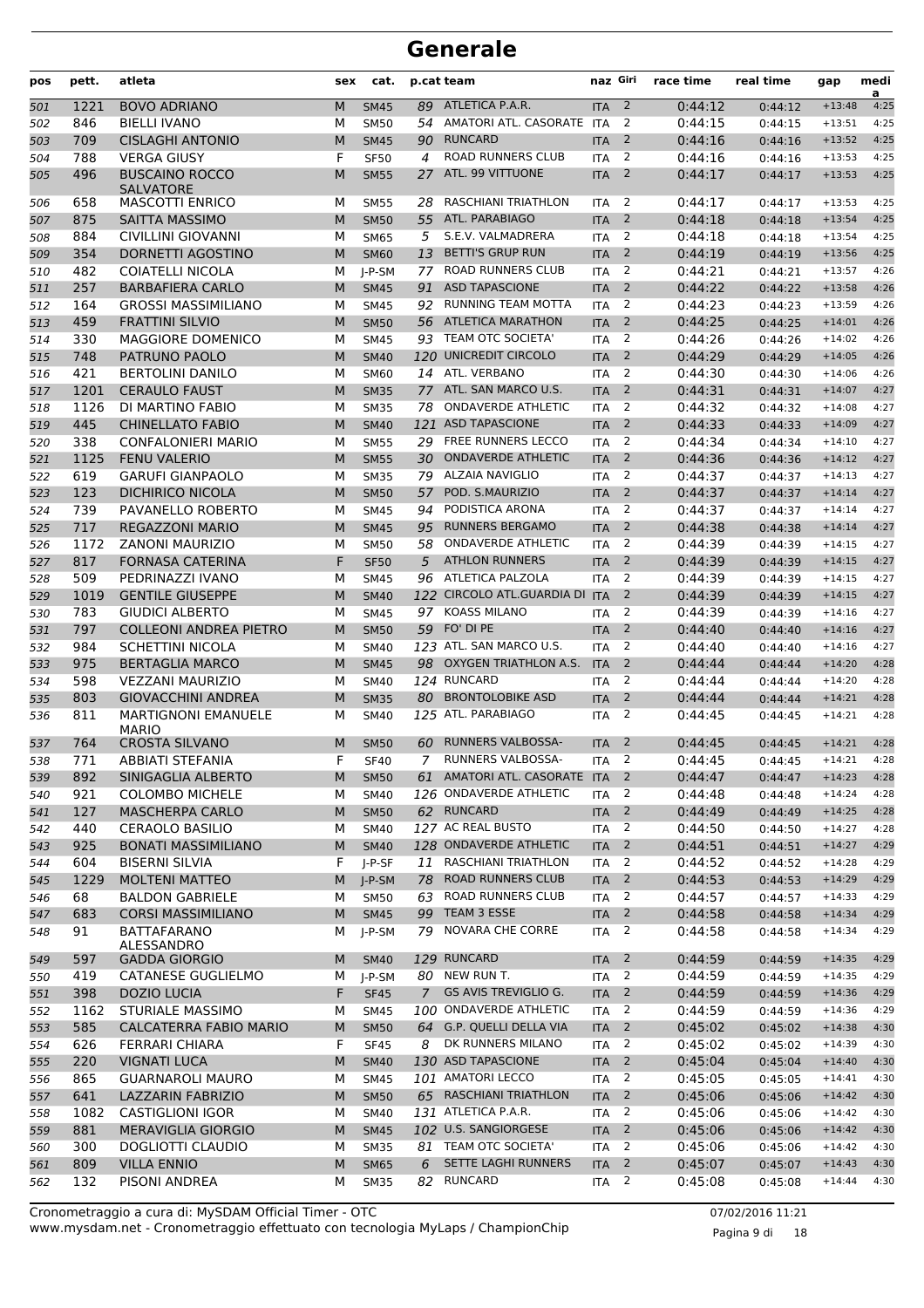| pos | pett. | atleta                        | sex | cat.        |    | p.cat team                      | naz Giri         |                | race time | real time | gap      | medi<br>a |
|-----|-------|-------------------------------|-----|-------------|----|---------------------------------|------------------|----------------|-----------|-----------|----------|-----------|
| 563 | 689   | <b>FIANDRA ALBERTO</b>        | M   | <b>SM50</b> |    | 66 TEAM 3 ESSE                  | <b>ITA</b>       | $\overline{2}$ | 0:45:08   | 0:45:08   | $+14:44$ | 4:30      |
| 564 | 236   | PEDRETTI MAURO                | М   | <b>SM45</b> |    | 103 ASD TAPASCIONE              | <b>ITA</b>       | 2              | 0:45:09   | 0:45:09   | $+14:45$ | 4:30      |
| 565 | 614   | <b>FANTASTICO GENNARO</b>     | M   | <b>SM45</b> |    | 104 ASD ORTICA TEAM             | <b>ITA</b>       | $\overline{2}$ | 0:45:09   | 0:45:09   | $+14:45$ | 4:30      |
| 566 | 737   | <b>VILLARAGGIA MARCO</b>      | М   | <b>SM45</b> |    | 105 PODISTICA ARONA             | <b>ITA</b>       | 2              | 0:45:09   | 0:45:09   | $+14:45$ | 4:30      |
| 567 | 235   | PELLEGATTA DAMIANO            | M   | <b>SM55</b> |    | 31 ASD TAPASCIONE               | <b>ITA</b>       | $\overline{2}$ | 0:45:11   | 0:45:11   | $+14:47$ | 4:31      |
| 568 | 324   | SIGNORA DOMENICO              | М   | <b>SM40</b> |    | 132 UNICREDIT CIRCOLO           | <b>ITA</b>       | 2              | 0:45:13   | 0:45:13   | $+14:49$ | 4:31      |
| 569 | 941   | SPARACINO ANTONIO             | M   | <b>SM45</b> |    | 106 AMATORI ATL. CASORATE ITA   |                  | 2              | 0:45:13   | 0:45:13   | $+14:50$ | 4:31      |
| 570 | 361   | <b>ALCARO MARCO</b>           | М   | <b>SM50</b> |    | 67 BETTI'S GRUP RUN             | <b>ITA</b>       | 2              | 0:45:14   | 0:45:14   | $+14:50$ | 4:31      |
| 571 | 801   | <b>TURCATO GIORGIO</b>        | M   | <b>SM50</b> | 68 | ATL. SAN MARCO U.S.             | <b>ITA</b>       | $\overline{2}$ | 0:45:16   | 0:45:16   | $+14:52$ | 4:31      |
| 572 | 690   | <b>FIORIN ALESSANDRO</b>      | М   | <b>SM50</b> | 69 | TEAM 3 ESSE                     | <b>ITA</b>       | 2              | 0:45:18   | 0:45:18   | $+14:54$ | 4:31      |
| 573 | 486   | <b>CARLI GIUSEPPE</b>         | M   | <b>SM50</b> | 70 | PFIZER ITALIA RUNNING           | <b>ITA</b>       | $\overline{2}$ | 0:45:18   | 0:45:18   | $+14:54$ | 4:31      |
| 574 | 1073  | <b>TONINELLI JANOS</b>        | М   | <b>SM50</b> | 71 | ATLETICA PALZOLA                | <b>ITA</b>       | $\overline{2}$ | 0:45:19   | 0:45:19   | $+14:55$ | 4:31      |
| 575 | 551   | <b>INUGGI FABIO</b>           | M   | <b>SM50</b> | 72 | G.S. CASTELLANIA -              | <b>ITA</b>       | $\overline{2}$ | 0:45:20   | 0:45:20   | $+14:57$ | 4:32      |
| 576 | 759   | <b>BOSETTI FABIO</b>          | М   | <b>SM35</b> | 83 | <b>RUNNERS VALBOSSA-</b>        | <b>ITA</b>       | 2              | 0:45:22   | 0:45:22   | $+14:58$ | 4:32      |
| 577 | 565   | <b>VITERITTI MICHELE</b>      | M   | <b>SM45</b> |    | 107 ATLETICA RUB. F.LLI         | <b>ITA</b>       | $\overline{2}$ | 0:45:22   | 0:45:22   | $+14:58$ | 4:32      |
| 578 | 915   | <b>MASIERO CLAUDIO</b>        | М   | <b>SM55</b> | 32 | <b>ONDAVERDE ATHLETIC</b>       | <b>ITA</b>       | 2              | 0:45:23   | 0:45:23   | $+14:59$ | 4:32      |
| 579 | 765   | DE SANTIS MONICA              | F   | <b>SF40</b> | 8  | <b>RUNNERS VALBOSSA-</b>        | <b>ITA</b>       | $\overline{2}$ | 0:45:23   | 0:45:23   | $+14:59$ | 4:32      |
| 580 | 613   | <b>MERISIO LUCA FRANCESCO</b> | М   | <b>SM35</b> | 84 | <b>RUNNERS BERGAMO</b>          | <b>ITA</b>       | 2              | 0:45:23   | 0:45:23   | $+14:59$ | 4:32      |
| 581 | 283   | <b>BENVEGNU' ALEX</b>         | M   | <b>SM40</b> |    | 133 ATLETICA GALLIATE           | <b>ITA</b>       | $\overline{2}$ | 0:45:25   | 0:45:25   | $+15:01$ | 4:32      |
| 582 | 529   | <b>CORTELLEZZI PATRIZIA</b>   | F   | <b>SF55</b> | 2  | P.B.M. BOVISIO                  | <b>ITA</b>       | 2              | 0:45:25   | 0:45:25   | $+15:01$ | 4:32      |
| 583 | 632   | <b>SANTORO ROCCO</b>          | M   | <b>SM60</b> | 15 | <b>RUNNING SARONNO</b>          | <b>ITA</b>       | $\overline{2}$ | 0:45:27   | 0:45:27   | $+15:03$ | 4:32      |
| 584 | 1095  | LO VERDE ANDREA               | М   | <b>SM40</b> |    | 134 RUNCARD                     | <b>ITA</b>       | $\overline{2}$ | 0:45:27   | 0:45:27   | $+15:03$ | 4:32      |
| 585 | 682   | PALUMBO ANNA MARIA            | F   | <b>SF45</b> | 9  | TEAM 3 ESSE                     | <b>ITA</b>       | $\overline{2}$ | 0:45:27   | 0:45:27   | $+15:04$ | 4:32      |
| 586 | 1094  | <b>CORBERI FERDINANDO</b>     | М   | <b>SM45</b> |    | 108 VERDE PISELLO GROUP         | <b>ITA</b>       | $\overline{2}$ | 0:45:27   | 0:45:27   | $+15:04$ | 4:32      |
| 587 | 940   | <b>TUNESI CLAUDIO</b>         | M   | <b>SM55</b> | 33 | <b>ONDAVERDE ATHLETIC</b>       | <b>ITA</b>       | 2              | 0:45:28   | 0:45:28   | $+15:04$ | 4:32      |
| 588 | 922   | <b>CAROLLO GIUSEPPE</b>       | М   | <b>SM55</b> | 34 | <b>ONDAVERDE ATHLETIC</b>       | <b>ITA</b>       | 2              | 0:45:28   | 0:45:28   | $+15:04$ | 4:32      |
| 589 | 168   | <b>FIAMMANTI ANDREA</b>       | M   | <b>SM45</b> |    | 109 RUNNING TEAM MOTTA          | <b>ITA</b>       | 2              | 0:45:32   | 0:45:32   | $+15:08$ | 4:33      |
| 590 | 169   | SANTAGOSTINO BARBONE          | м   | <b>SM45</b> |    | 110 RUNNING TEAM MOTTA          | <b>ITA</b>       | 2              | 0:45:32   | 0:45:32   | $+15:08$ | 4:33      |
|     |       | <b>LUCA ENRICO</b>            |     |             |    |                                 |                  |                |           |           |          |           |
| 591 | 146   | <b>FOSSATI FRANCESCO</b>      | M   | <b>SM35</b> | 85 | ASD AMICI DELLO SPORT           | <b>ITA</b>       | 2              | 0:45:33   | 0:45:33   | $+15:09$ | 4:33      |
| 592 | 1188  | <b>GRITTI PAOLA</b>           | F   | <b>SF50</b> | 6  | <b>RUNNERS BERGAMO</b>          | <b>ITA</b>       | 2              | 0:45:33   | 0:45:33   | $+15:09$ | 4:33      |
| 593 | 457   | DELLAVEDOVA DAVIDE            | M   | <b>SM40</b> |    | 135 ATL. PARABIAGO              | <b>ITA</b>       | $\overline{2}$ | 0:45:38   | 0:45:38   | $+15:14$ | 4:33      |
| 594 | 653   | <b>MAFFEIS FEDERICO</b>       | М   | $I-P-SM$    | 81 | <b>EVOLUTION SPORT TEAM</b>     | <b>ITA</b>       | $\overline{2}$ | 0:45:39   | 0:45:39   | $+15:15$ | 4:33      |
| 595 | 1036  | <b>MAGNATI FRANCESCO</b>      | M   | <b>SM45</b> |    | 111 ATL. SAN MARCO U.S.         | <b>ITA</b>       | $\overline{2}$ | 0:45:40   | 0:45:40   | $+15:16$ | 4:33      |
| 596 | 351   | <b>GELMETTI GIANPAOLO</b>     | м   | <b>SM40</b> |    | 136 ATL. ABBIATEGRASSO          | <b>ITA</b>       | 2              | 0:45:41   | 0:45:41   | $+15:17$ | 4:34      |
| 597 | 756   | <b>ZANOTTI MARIO</b>          | M   | <b>SM50</b> | 73 | <b>RUNNERS VALBOSSA-</b>        | <b>ITA</b>       | 2              | 0:45:43   | 0:45:43   | $+15:19$ | 4:34      |
| 598 | 742   | <b>TEDDE GIOVANNI</b>         | М   | <b>SM50</b> | 74 | <b>RUNNING SARONNO</b>          | <b>ITA</b>       | 2              | 0:45:45   | 0:45:45   | $+15:21$ | 4:34      |
| 599 | 434   | <b>GERVASIO ANTONIO</b>       | M   | <b>SM55</b> | 35 | TEAM OTC SOCIETA'               | <b>ITA</b>       | $\overline{2}$ | 0:45:48   | 0:45:48   | $+15:25$ | 4:34      |
| 600 | 130   | <b>GUARNIERI CORRADO</b>      | м   | <b>SM45</b> |    | 112 BERGAMO STARS               | <b>ITA</b>       | 2              | 0:45:50   | 0:45:50   | $+15:27$ | 4:34      |
| 601 | 680   | <b>GUZZETTI LAMBERTO</b>      | M   | <b>SM50</b> |    | 75 TEAM 3 ESSE                  | ITA <sub>2</sub> |                | 0:45:51   | 0:45:51   | $+15:27$ | 4:35      |
| 602 | 858   | MOTTURA FABRIZIO              | М   | <b>SM50</b> |    | 76 ATL. GALLARATESE             | ITA <sub>2</sub> |                | 0:45:52   | 0:45:52   | $+15:28$ | 4:35      |
| 603 | 403   | <b>CARIOLI GABRIELE</b>       | M   | <b>SM45</b> |    | 113 GS AVIS TREVIGLIO G.        | <b>ITA</b>       | $\overline{2}$ | 0:45:53   | 0:45:53   | $+15:29$ | 4:35      |
| 604 | 814   | LEONARDI VALERIO              | м   | <b>SM50</b> |    | 77 ATHLON RUNNERS               | ITA              | 2              | 0:45:53   | 0:45:53   | $+15:30$ | 4:35      |
| 605 | 464   | POGLIANI GIANFRANCO           | M   | <b>SM35</b> |    | 86 BRAGA RUNNERS                | <b>ITA</b>       | $\overline{2}$ | 0:45:54   | 0:45:54   | $+15:30$ | 4:35      |
| 606 | 596   | <b>MARCHESE LUCA</b>          | м   | <b>SM40</b> |    | 137 ADMO PEPERONCINO            | <b>ITA</b>       | $\overline{2}$ | 0:45:54   | 0:45:54   | $+15:30$ | 4:35      |
| 607 | 769   | <b>ANESE PAOLO</b>            | M   | <b>SM40</b> |    | 138 RUNNERS VALBOSSA-           | <b>ITA</b>       | $\overline{2}$ | 0:45:54   | 0:45:54   | $+15:31$ | 4:35      |
| 608 | 675   | <b>BOSSIO ROBERTO</b>         | М   | <b>SM50</b> |    | 78 TEAM 3 ESSE                  | <b>ITA</b>       | 2              | 0:45:55   | 0:45:55   | $+15:31$ | 4:35      |
| 609 | 290   | <b>MINATO MARA</b>            | F   | <b>SF40</b> | 9  | AMATORI ATL. CASORATE           | <b>ITA</b>       | $\overline{2}$ | 0:45:55   | 0:45:55   | $+15:31$ | 4:35      |
| 610 | 639   | <b>FUMAGALLI ENZO IGINIO</b>  | м   | <b>SM55</b> |    | 36 ATLETICA PALZOLA             | ITA              | 2              | 0:45:56   | 0:45:56   | $+15:32$ | 4:35      |
| 611 | 129   | <b>VALOTA ALESSANDRO</b>      | M   | <b>SM50</b> |    | 79 A.L.S. CREMELLA              | <b>ITA</b>       | $\overline{2}$ | 0:45:56   | 0:45:56   | $+15:32$ | 4:35      |
| 612 | 637   | DI GIUSTO MARCO               | М   | <b>SM40</b> |    | 139 POL. CARUGATE               | <b>ITA</b>       | 2              | 0:45:56   | 0:45:56   | $+15:32$ | 4:35      |
| 613 | 1280  | <b>BARBIERI ANNAMARIA</b>     | F   | <b>SF50</b> |    | 7 EPS                           | <b>ITA</b>       | $\overline{2}$ | 0:45:57   | 0:45:57   | $+15:34$ | 4:35      |
| 614 | 52    | <b>CARONNI ROBERTO</b>        | М   | <b>SM45</b> |    | 114 YOUNG RUNNING               | ITA              | 2              | 0:45:59   | 0:45:59   | $+15:35$ | 4:35      |
| 615 | 458   | RAIMONDI ALEX                 | M   | $J-P-SM$    |    | 82 ATL. CISERANO                | <b>ITA</b>       | $\overline{2}$ | 0:45:59   | 0:45:59   | $+15:36$ | 4:35      |
| 616 | 732   | <b>GAVIOLI MASSIMO</b>        | м   | SM50        |    | 80 G.S. MONTESTELLA             | <b>ITA</b>       | 2              | 0:46:00   | 0:46:00   | $+15:36$ | 4:35      |
| 617 | 1271  | <b>BELCASTRO MATTEO</b>       | M   | J-P-SM      |    | 83 LA PODISTICA ROBBIESE        | <b>ITA</b>       | $\overline{2}$ | 0:46:00   | 0:46:00   | $+15:36$ | 4:35      |
| 618 | 849   | <b>BARBIERO ELIO</b>          | м   | SM60        |    | 16 AMATORI ATL. CASORATE ITA    |                  | 2              | 0:46:00   | 0:46:00   | $+15:37$ | 4:36      |
| 619 | 75    | <b>MALANO LUCA</b>            | M   | <b>SM45</b> |    | 115 RUNCARD                     | <b>ITA</b>       | $\overline{2}$ | 0:46:01   | 0:46:01   | $+15:38$ | 4:36      |
| 620 | 988   | CASAGRANDE LAURA              | F   | <b>SF40</b> |    | 10 ATL. SAN MARCO U.S.          | <b>ITA</b>       | 2              | 0:46:02   | 0:46:02   | $+15:38$ | 4:36      |
| 621 | 362   | DE PASCALIS GIOVANNI          | M   | <b>SM45</b> |    | 116 TEAM OTC SOCIETA'           | <b>ITA</b>       | $\overline{2}$ | 0:46:03   | 0:46:03   | $+15:39$ | 4:36      |
| 622 | 45    | RUGGIERO FRANCA               | F   | <b>SF45</b> |    | 10 MARATHON CLUB                | <b>ITA</b>       | 2              | 0:46:03   | 0:46:03   | $+15:39$ | 4:36      |
| 623 | 494   | <b>CRESPI ALESSANDRO</b>      |     | M SM70-olt  |    | 2 ATLETICA GALLIATE             | <b>ITA</b>       | $\overline{2}$ | 0:46:10   | 0:46:10   | $+15:46$ | 4:36      |
| 624 | 454   | ROCCHITELLI GIULIO            | М   | SM40        |    | 140 PRO PATRIA A.R.C. BUSTO ITA |                  | 2              | 0:46:11   | 0:46:11   | $+15:47$ | 4:37      |
| 625 | 497   | <b>GARAVAGLIA MARCO</b>       | M   | <b>SM40</b> |    | 141 ONDAVERDE ATHLETIC          | ITA <sub>2</sub> |                | 0:46:11   | 0:46:11   | $+15:48$ | 4:37      |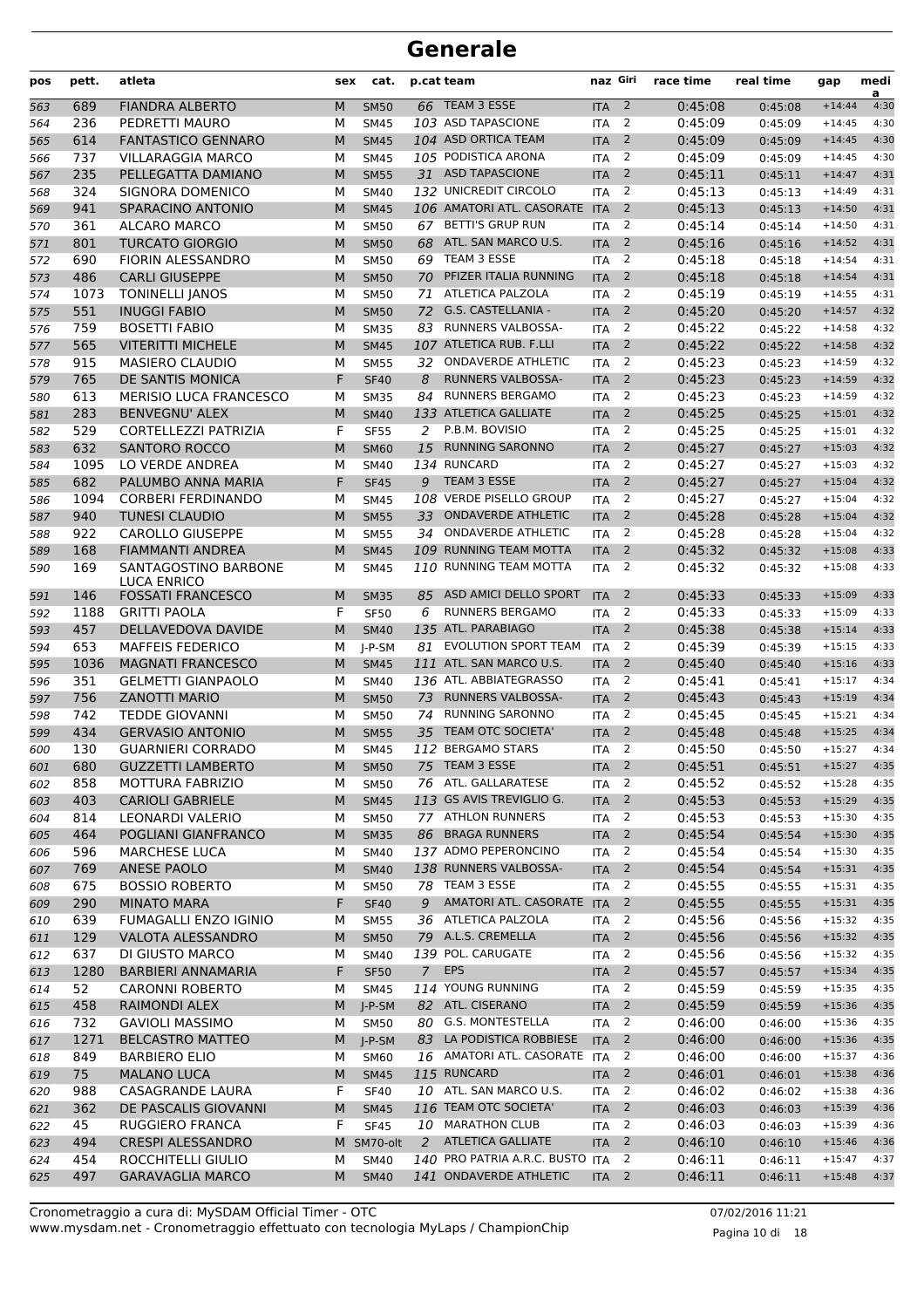| pos | pett. | atleta                                     | sex | cat.        |    | p.cat team                    | naz Giri   |                | race time | real time | gap      | medi<br>a |
|-----|-------|--------------------------------------------|-----|-------------|----|-------------------------------|------------|----------------|-----------|-----------|----------|-----------|
| 626 | 812   | <b>MAURI GIANMARCO</b>                     | M   | <b>SM40</b> |    | 142 U.P. MISSAGLIA            | <b>ITA</b> | $\overline{2}$ | 0:46:12   | 0:46:12   | $+15:48$ | 4:37      |
| 627 | 1042  | <b>BASCIALLA ANDREA</b>                    | М   | <b>SM40</b> |    | 143 SETTE LAGHI RUNNERS       | <b>ITA</b> | 2              | 0:46:12   | 0:46:12   | $+15:48$ | 4:37      |
| 628 | 835   | <b>FOSSA EMANUELA</b>                      | F   | <b>SF50</b> | 8  | AMATORI ATL. CASORATE ITA     |            | 2              | 0:46:12   | 0:46:12   | $+15:49$ | 4:37      |
| 629 | 778   | <b>BAGNATI ANDREA</b>                      | М   | <b>SM45</b> |    | 117 ATLETICA MARATHON         | <b>ITA</b> | 2              | 0:46:15   | 0:46:15   | $+15:51$ | 4:37      |
| 630 | 205   | PENNA ALESSIO                              | M   | <b>SM40</b> |    | 144 ATHLON RUNNERS            | <b>ITA</b> | 2              | 0:46:15   | 0:46:15   | $+15:51$ | 4:37      |
| 631 | 192   | <b>BERTONCELLO LIDIO</b>                   | М   | <b>SM45</b> |    | 118 SETTE LAGHI RUNNERS       | <b>ITA</b> | 2              | 0:46:16   | 0:46:16   | $+15:53$ | 4:37      |
| 632 | 348   | <b>FRATTINI EZIO</b>                       | M   | <b>SM45</b> |    | 119 ATLETICA MARATHON         | <b>ITA</b> | 2              | 0:46:17   | 0:46:17   | $+15:54$ | 4:37      |
| 633 | 86    | DI PIERRO MICHELE                          | М   | <b>SM45</b> |    | 120 ASD VELOCLUB CARPINO      | <b>ITA</b> | 2              | 0:46:18   | 0:46:18   | $+15:54$ | 4:37      |
| 634 | 274   | <b>VIGNOLA MASSIMILIANO</b>                | M   | <b>SM40</b> |    | 145 ASD TAPASCIONE            | <b>ITA</b> | $\overline{2}$ | 0:46:19   | 0:46:19   | $+15:55$ | 4:37      |
| 635 | 743   | <b>CORTI CARLO</b>                         | М   | <b>SM55</b> |    | 37 RUNNERS DESIO              | <b>ITA</b> | 2              | 0:46:21   | 0:46:21   | $+15:57$ | 4:38      |
| 636 | 966   | <b>SCOGNAMIGLIO CIRO</b>                   | M   | <b>SM35</b> | 87 | PFIZER ITALIA RUNNING         | <b>ITA</b> | $\overline{2}$ | 0:46:24   | 0:46:24   | $+16:00$ | 4:38      |
| 637 | 1131  | <b>CERRI NATALE LUIGI</b>                  | М   | <b>SM45</b> |    | 121 ONDAVERDE ATHLETIC        | <b>ITA</b> | 2              | 0:46:25   | 0:46:25   | $+16:01$ | 4:38      |
| 638 | 80    | <b>MANFE' STEFANO</b><br><b>EMANUELE</b>   | M   | <b>SM45</b> |    | 122 G.S. ZELOFORAMAGNO        | <b>ITA</b> | 2              | 0:46:25   | 0:46:25   | $+16:01$ | 4:38      |
| 639 | 420   | <b>GUERRA MASSIMO</b>                      | М   | <b>SM50</b> |    | 81 BETTI'S GRUP RUN           | <b>ITA</b> | 2              | 0:46:26   | 0:46:26   | $+16:02$ | 4:38      |
| 640 | 373   | <b>FERRARIO LUCA</b>                       | M   | <b>SM40</b> |    | 146 RUNCARD                   | <b>ITA</b> | $\overline{2}$ | 0:46:30   | 0:46:30   | $+16:06$ | 4:38      |
| 641 | 453   | TARABELLONI ALDO                           | М   | <b>SM45</b> |    | 123 ROAD RUNNERS CLUB         | <b>ITA</b> | 2              | 0:46:31   | 0:46:31   | $+16:07$ | 4:39      |
| 642 | 523   | <b>FIORAVANTI ROBERTA</b>                  | F   | <b>SF45</b> | 11 | <b>ROAD RUNNERS CLUB</b>      | <b>ITA</b> | 2              | 0:46:32   | 0:46:32   | $+16:08$ | 4:39      |
| 643 | 417   | <b>BORLANDELLI ALESSANDRO</b>              | М   | <b>SM50</b> |    | 82 ATL. 99 VITTUONE           | <b>ITA</b> | 2              | 0:46:33   | 0:46:33   | $+16:09$ | 4:39      |
| 644 | 342   | <b>ZANARDINI STEFANO</b>                   | M   | <b>SM45</b> |    | 124 VERBANO-CUSIO-OSSOLA      | <b>ITA</b> | $\overline{2}$ | 0:46:33   | 0:46:33   | $+16:09$ | 4:39      |
| 645 | 999   | <b>CAPRIOLI MARIO ALBERTO</b>              | М   | <b>SM55</b> |    | 38 ATL. SAN MARCO U.S.        | <b>ITA</b> | 2              | 0:46:33   | 0:46:33   | $+16:10$ | 4:39      |
| 646 | 545   | <b>DONATO DANIELE</b>                      | M   | <b>SM45</b> |    | 125 ATLETICA P.A.R.           | <b>ITA</b> | 2              | 0:46:34   | 0:46:34   | $+16:10$ | 4:39      |
| 647 | 731   | <b>SCARPINI AURELIO</b>                    | М   | <b>SM55</b> |    | 39 HAPPY RUNNER CLUB          | <b>ITA</b> | 2              | 0:46:34   | 0:46:34   | $+16:10$ | 4:39      |
| 648 | 753   | <b>AIROLDI PAOLO</b>                       | M   | <b>SM40</b> |    | 147 ASD MALPENSA RUNNERS      | <b>ITA</b> | 2              | 0:46:35   | 0:46:35   | $+16:11$ | 4:39      |
| 649 | 56    | <b>GATTONI MASSIMO</b><br><b>ROBERTO</b>   | М   | <b>SM45</b> |    | 126 ROAD RUNNERS CLUB         | <b>ITA</b> | 2              | 0:46:36   | 0:46:36   | $+16:12$ | 4:39      |
| 650 | 215   | PASCUZZO DANIELE                           | M   | $I-P-SM$    | 84 | <b>ATHLON RUNNERS</b>         | <b>ITA</b> | 2              | 0:46:37   | 0:46:37   | $+16:13$ | 4:39      |
| 651 | 282   | CANZIAN MAURIZIO                           | м   | <b>SM50</b> | 83 | <b>ATLETICA GALLIATE</b>      | <b>ITA</b> | 2              | 0:46:40   | 0:46:40   | $+16:16$ | 4:39      |
| 652 | 978   | <b>GILARDI SILVIA</b>                      | F   | <b>SF35</b> | 5  | S.E.V. VALMADRERA             | <b>ITA</b> | $\overline{2}$ | 0:46:40   | 0:46:40   | $+16:16$ | 4:39      |
| 653 | 316   | <b>BERGAMASCHI</b><br>MASSIMILIANO         | М   | <b>SM35</b> | 88 | <b>VERDE PISELLO GROUP</b>    | <b>ITA</b> | $\overline{2}$ | 0:46:41   | 0:46:41   | $+16:17$ | 4:40      |
| 654 | 512   | PORTA DIEGO                                | M   | <b>SM50</b> | 84 | <b>CARDATLETICA</b>           | <b>ITA</b> | 2              | 0:46:42   | 0:46:42   | $+16:19$ | 4:40      |
| 655 | 1010  | <b>FERRI ALAN</b>                          | м   | <b>SM40</b> |    | 148 CARDATLETICA              | <b>ITA</b> | 2              | 0:46:43   | 0:46:43   | $+16:19$ | 4:40      |
| 656 | 1087  | DI STEFANO GIUSEPPE                        | M   | <b>SM60</b> |    | 17 ATLETICA P.A.R.            | <b>ITA</b> | 2              | 0:46:43   | 0:46:43   | $+16:19$ | 4:40      |
| 657 | 1170  | <b>VENTURA MICHELE</b>                     | М   | <b>SM35</b> | 89 | <b>ONDAVERDE ATHLETIC</b>     | <b>ITA</b> | 2              | 0:46:45   | 0:46:45   | $+16:21$ | 4:40      |
| 658 | 1024  | <b>MORANDI ROBERTO</b>                     | M   | <b>SM40</b> |    | 149 RICCARDI ACADEMY ASD      | <b>ITA</b> | $\overline{2}$ | 0:46:48   | 0:46:48   | $+16:24$ | 4:40      |
| 659 | 928   | <b>BARCARIOL ARNALDO</b>                   | М   | <b>SM55</b> | 40 | <b>ONDAVERDE ATHLETIC</b>     | <b>ITA</b> | 2              | 0:46:50   | 0:46:50   | $+16:26$ | 4:40      |
| 660 | 557   | <b>BARBARO LUIGI</b>                       | M   | <b>SM45</b> |    | 127 G.S. VILLA GUARDIA        | <b>ITA</b> | 2              | 0:46:52   | 0:46:52   | $+16:29$ | 4:41      |
| 661 | 1096  | <b>GIZZI ALESSIO</b>                       | М   | $J-P-SM$    | 85 | PFIZER ITALIA RUNNING         | <b>ITA</b> | 2              | 0:46:53   | 0:46:53   | $+16:29$ | 4:41      |
| 662 | 1041  | <b>BRUSAMOLIN CHIARA</b>                   | F   | <b>SF35</b> | 6  | <b>SETTE LAGHI RUNNERS</b>    | <b>ITA</b> | 2              | 0:46:53   | 0:46:53   | $+16:29$ | 4:41      |
| 663 | 1147  | <b>CAIMI SERGIO</b>                        | М   | <b>SM50</b> |    | 85 ONDAVERDE ATHLETIC         | ITA        | $\overline{2}$ | 0:46:54   | 0:46:54   | $+16:30$ | 4:41      |
| 664 | 1157  | RAPAZZOLI VALERIA                          | F   | $J-P-SF$    | 12 | <b>ONDAVERDE ATHLETIC</b>     | <b>ITA</b> | $\overline{2}$ | 0:46:54   | 0:46:54   | $+16:30$ | 4:41      |
| 665 | 104   | SIRIANNI CAMILLO                           | м   | J-P-SM      | 86 | SSD RCS ACTIVE TEAM A         | <b>ITA</b> | 2              | 0:46:58   | 0:46:58   | $+16:34$ | 4:41      |
| 666 | 1185  | PICCINNI MATTEO                            | M   | <b>SM60</b> |    | 18 TEAM 3 ESSE                | <b>ITA</b> | $\overline{2}$ | 0:46:59   | 0:46:59   | $+16:35$ | 4:41      |
| 667 | 160   | <b>RIPAMONTI GIANMARIO</b>                 | м   | <b>SM45</b> |    | 128 HAPPY RUNNER CLUB         | <b>ITA</b> | 2              | 0:46:59   | 0:46:59   | $+16:35$ | 4:41      |
| 668 | 136   | <b>FRIGERIO BEATRICE MARIA</b>             | F   | <b>SF45</b> |    | 12 A.L.S. CREMELLA            | <b>ITA</b> | $\overline{2}$ | 0:47:00   | 0:47:00   | $+16:36$ | 4:41      |
| 669 | 124   | <b>GARAVAGLIA PIETRO</b><br><b>ANTONIO</b> | М   | <b>SM50</b> | 86 | TEAM OTC SOCIETA'             | ITA        | 2              | 0:47:02   | 0:47:02   | $+16:38$ | 4:42      |
| 670 | 853   | <b>GARZONIO PAOLO</b>                      | M   | <b>SM45</b> |    | 129 AMATORI ATL. CASORATE ITA |            | $\overline{2}$ | 0:47:02   | 0:47:02   | $+16:38$ | 4:42      |
| 671 | 774   | <b>BONAVITA PIERLUIGI</b>                  | М   | <b>SM55</b> |    | 41 C.U.S. PARMA               | <b>ITA</b> | 2              | 0:47:02   | 0:47:02   | $+16:38$ | 4:42      |
| 672 | 688   | <b>BELLOTTI PAOLO</b>                      | M   | <b>SM45</b> |    | 130 TEAM 3 ESSE               | <b>ITA</b> | $\overline{2}$ | 0:47:02   | 0:47:02   | $+16:38$ | 4:42      |
| 673 | 574   | <b>SESSA FABRIZIA</b>                      | F   | J-P-SF      |    | 13 GRUPPO PODISTICO           | <b>ITA</b> | $\overline{2}$ | 0:47:02   | 0:47:02   | $+16:39$ | 4:42      |
| 674 | 1230  | <b>ARCURI LUCA</b>                         | M   | $J-P-SM$    |    | 87 A.S.D TEAM SPARTANS        | <b>ITA</b> | $\overline{2}$ | 0:47:03   | 0:47:03   | $+16:39$ | 4:42      |
| 675 | 636   | LICATA MAURIZIO                            | М   | <b>SM50</b> |    | 87 ATLETICA PALZOLA           | ITA        | 2              | 0:47:03   | 0:47:03   | $+16:39$ | 4:42      |
| 676 | 1076  | PRAVETTONI MARCO                           | M   | <b>SM45</b> |    | 131 ATLETICA PALZOLA          | <b>ITA</b> | $\overline{2}$ | 0:47:03   | 0:47:03   | $+16:39$ | 4:42      |
| 677 | 352   | <b>TEMPORITI STEFANO</b>                   | М   | <b>SM35</b> |    | 90 RUNCARD                    | ITA        | 2              | 0:47:04   | 0:47:04   | $+16:40$ | 4:42      |
| 678 | 1155  | PINI ELENA                                 | F   | <b>SF50</b> | 9  | <b>ONDAVERDE ATHLETIC</b>     | <b>ITA</b> | $\overline{2}$ | 0:47:04   | 0:47:04   | $+16:40$ | 4:42      |
| 679 | 996   | <b>COLOMBO MASSIMO</b>                     | М   | <b>SM40</b> |    | 150 TEAM OTC SOCIETA'         | <b>ITA</b> | 2              | 0:47:06   | 0:47:06   | $+16:42$ | 4:42      |
| 680 | 367   | MINISSALE MARCO                            | M   | $J-P-SM$    |    | 88 ASD TAPASCIONE             | <b>ITA</b> | $\overline{2}$ | 0:47:08   | 0:47:08   | $+16:44$ | 4:42      |
| 681 | 430   | ROTA ALFIO                                 | М   | <b>SM40</b> |    | 151 MEDIRUN CUS BERGAMO       | <b>ITA</b> | 2              | 0:47:08   | 0:47:08   | $+16:44$ | 4:42      |
| 682 | 323   | <b>CASOTTI CHRISTIAN</b>                   | M   | <b>SM40</b> |    | 152 ROAD RUNNERS CLUB         | <b>ITA</b> | $\overline{2}$ | 0:47:08   | 0:47:08   | $+16:45$ | 4:42      |
| 683 | 998   | CASTAGNA AZELIO                            | М   | J-P-SM      |    | 89 ATL. SAN MARCO U.S.        | <b>ITA</b> | 2              | 0:47:14   | 0:47:14   | $+16:50$ | 4:43      |
| 684 | 980   | <b>ACERBI MATTEO</b>                       | M   | $J-P-SM$    |    | 90 ASD ORTICA TEAM            | <b>ITA</b> | $\overline{2}$ | 0:47:14   | 0:47:14   | $+16:51$ | 4:43      |
| 685 | 521   | CIVARDI MASSIMILIANO                       | М   | <b>SM45</b> |    | 132 MICHELIN SPORT CLUB       | <b>ITA</b> | $\overline{2}$ | 0:47:15   | 0:47:15   | $+16:51$ | 4:43      |
| 686 | 1212  | <b>BALDI PAOLO</b>                         | M   | <b>SM35</b> |    | 91 BETTI'S GRUP RUN           | <b>ITA</b> | $\overline{2}$ | 0:47:15   | 0:47:15   | $+16:51$ | 4:43      |
| 687 | 615   | <b>SANSONI ELENA</b>                       | F   | <b>SF40</b> |    | 11 ATL. LAMBRO MILANO         | ITA        | 2              | 0:47:16   | 0:47:16   | $+16:52$ | 4:43      |

www.mysdam.net - Cronometraggio effettuato con tecnologia MyLaps / ChampionChip Cronometraggio a cura di: MySDAM Official Timer - OTC 07/02/2016 11:21

Pagina 11 di 18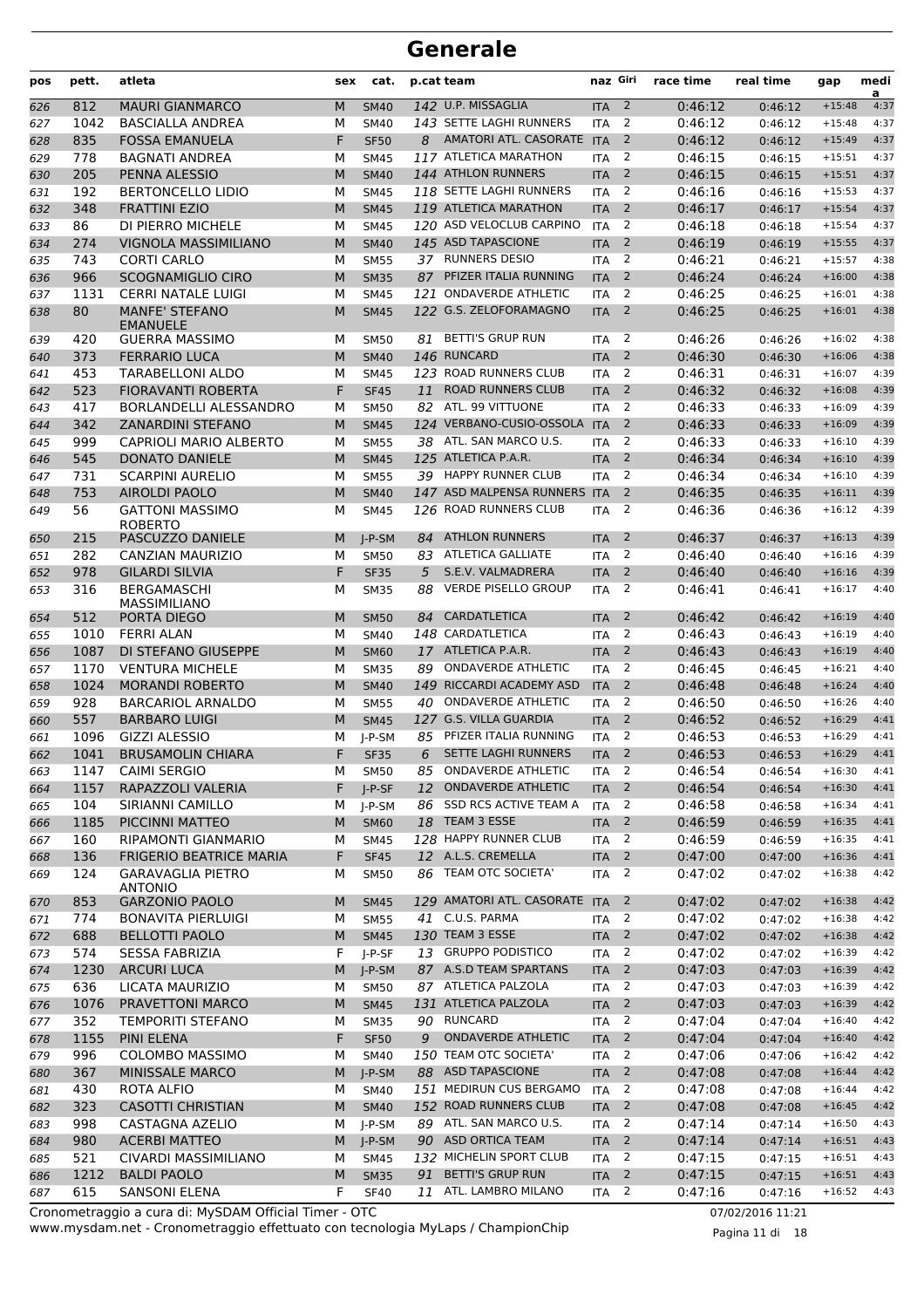| pos        | pett.        | atleta                                         | sex    | cat.                       |                | p.cat team                                       | naz Giri              |                     | race time          | real time          | gap                  | medi<br>a    |
|------------|--------------|------------------------------------------------|--------|----------------------------|----------------|--------------------------------------------------|-----------------------|---------------------|--------------------|--------------------|----------------------|--------------|
| 688        | 158          | ROCCA CARLO                                    | M      | <b>SM45</b>                |                | <b>133 MILANO</b>                                | <b>ITA</b>            | $\overline{2}$      | 0:47:18            | 0:47:18            | $+16:55$             | 4:43         |
| 689        | 887          | SORZE CRISTIAN                                 | М      | <b>SM40</b>                |                | 153 A.S.D. MARCIACARATESI                        | <b>ITA</b>            | 2                   | 0:47:20            | 0:47:20            | $+16:56$             | 4:43         |
| 690        | 1137         | <b>CACIA GIOVANNI</b>                          | M      | <b>SM50</b>                | 88             | <b>ONDAVERDE ATHLETIC</b>                        | <b>ITA</b>            | 2                   | 0:47:20            | 0:47:20            | $+16:56$             | 4:43         |
| 691        | 1276         | <b>CAMERIERI GIUSEPPE</b>                      | M      | <b>SM60</b>                | 19             | <b>VERDE PISELLO GROUP</b>                       | <b>ITA</b>            | 2                   | 0:47:21            | 0:47:21            | $+16:57$             | 4:44         |
| 692        | 630          | ROSSETTO ALBERTO                               | M      | <b>SM45</b>                |                | 134 BETTI'S GRUP RUN                             | <b>ITA</b>            | $\overline{2}$      | 0:47:22            | 0:47:22            | $+16:58$             | 4:44         |
| 693        | 971          | <b>FRANZOSI TERESIO</b>                        | М      | <b>SM55</b>                |                | 42 A.S.D. GRAVELLONA VCO                         | <b>ITA</b>            | 2                   | 0:47:22            | 0:47:22            | $+16:58$             | 4:44         |
| 694        | 1062         | PURUCELLI PAOLA                                | F      | <b>SF45</b>                | 13             | <b>ONDAVERDE ATHLETIC</b>                        | <b>ITA</b>            | $\overline{2}$      | 0:47:22            | 0:47:22            | $+16:58$             | 4:44         |
| 695        | 762          | <b>TOLETTI ALBERTO</b>                         | М      | <b>SM50</b>                | 89             | <b>RUNNERS VALBOSSA-</b>                         | <b>ITA</b>            | 2                   | 0:47:23            | 0:47:23            | $+16:59$             | 4:44         |
| 696        | 176          | <b>TESTA CLAUDIO</b>                           | M      | <b>SM55</b>                | 43             | <b>ILPRA ATL.VIGEVANO</b>                        | <b>ITA</b>            | $\overline{2}$      | 0:47:23            | 0:47:23            | $+17:00$             | 4:44         |
| 697        | 1193         | <b>OSNATO DAVIDE</b>                           | М      | $I-P-SM$                   | 91             | ATL. SAN MARCO U.S.                              | <b>ITA</b>            | 2                   | 0:47:24            | 0:47:24            | $+17:00$             | 4:44         |
| 698        | 243          | <b>LURAGHI MASSIMO</b><br><b>TOGNINI IVAN</b>  | M      | <b>SM40</b>                |                | 154 ASD TAPASCIONE<br>92 BETTI'S GRUP RUN        | <b>ITA</b>            | $\overline{2}$      | 0:47:24            | 0:47:24            | $+17:00$             | 4:44         |
| 699        | 864<br>903   | <b>BALZARINI EMANUELE</b>                      | M      | <b>SM35</b>                | $\overline{7}$ | AMATORI ATL. CASORATE ITA                        | <b>ITA</b>            | 2<br>$\overline{2}$ | 0:47:26<br>0:47:27 | 0:47:26            | $+17:03$<br>$+17:03$ | 4:44<br>4:44 |
| 700<br>701 | 35           | <b>BELLAN CARLO</b>                            | M<br>М | <b>SM65</b><br>SM60        |                | 20 ATL. SAN MARCO U.S.                           | <b>ITA</b>            | 2                   | 0:47:29            | 0:47:27<br>0:47:29 | $+17:05$             | 4:44         |
| 702        | 424          | PINCA GIUSEPPE                                 | M      | <b>SM35</b>                |                | 93 ASD VELOCLUB CARPINO                          | <b>ITA</b>            | $\overline{2}$      | 0:47:30            | 0:47:30            | $+17:06$             | 4:44         |
| 703        | 1054         | <b>VOLPI MASSIMO</b>                           | M      | <b>SM45</b>                |                | 135 ASD OLIMPIA EVENTS                           | <b>ITA</b>            | 2                   | 0:47:31            | 0:47:31            | $+17:07$             | 4:45         |
| 704        | 498          | PERANI DIEGO                                   | M      | <b>SM40</b>                |                | 155 ATLETICA PALZOLA                             | <b>ITA</b>            | 2                   | 0:47:33            | 0:47:33            | $+17:09$             | 4:45         |
| 705        | 911          | <b>RENDA MARCO</b>                             | M      | <b>SM50</b>                |                | 90 U.S. S.VITTORE O. 1906                        | <b>ITA</b>            | 2                   | 0:47:33            | 0:47:33            | $+17:09$             | 4:45         |
| 706        | 381          | <b>VALSECCHI LUIGI</b>                         | M      | <b>SM40</b>                |                | 156 G.S.A. COMETA                                | <b>ITA</b>            | $\overline{2}$      | 0:47:35            | 0:47:35            | $+17:11$             | 4:45         |
| 707        | 806          | <b>FERRARI DAVID</b>                           | М      | <b>SM35</b>                |                | 94 ROAD RUNNERS CLUB                             | <b>ITA</b>            | $\overline{2}$      | 0:47:35            | 0:47:35            | $+17:11$             | 4:45         |
| 708        | 1053         | <b>FORNI RICCARDO</b>                          | M      | <b>SM40</b>                |                | 157 G.S.A. COMETA                                | <b>ITA</b>            | $\overline{2}$      | 0:47:35            | 0:47:35            | $+17:11$             | 4:45         |
| 709        | 1173         | <b>ZANOVELLO FABIO</b>                         | M      | <b>SM50</b>                | 91             | <b>ONDAVERDE ATHLETIC</b>                        | <b>ITA</b>            | 2                   | 0:47:35            | 0:47:35            | $+17:11$             | 4:45         |
| 710        | 916          | <b>GIANNO NICOLA</b>                           | M      | <b>SM60</b>                | 21             | <b>ONDAVERDE ATHLETIC</b>                        | <b>ITA</b>            | $\overline{2}$      | 0:47:35            | 0:47:35            | $+17:12$             | 4:45         |
| 711        | 488          | <b>GRAZIANO ANTONINO</b>                       | M      | <b>SM40</b>                |                | 158 RUNCARD                                      | <b>ITA</b>            | 2                   | 0:47:35            | 0:47:35            | $+17:12$             | 4:45         |
| 712        | 467          | <b>CHIAPPIN ROBERTO</b>                        | M      | <b>SM50</b>                | 92             | <b>BRAGA RUNNERS</b>                             | <b>ITA</b>            | $\overline{2}$      | 0:47:37            | 0:47:37            | $+17:13$             | 4:45         |
| 713        | 356          | DI MATTEO DIANA                                | F      | <b>SF55</b>                | 3              | <b>RUNCARD</b>                                   | <b>ITA</b>            | $\overline{2}$      | 0:47:37            | 0:47:37            | $+17:13$             | 4:45         |
| 714        | 1034         | NOLA VALENTINA FEDERI                          | F      | $I-P-SF$                   | 14             | <b>ROAD RUNNERS CLUB</b>                         | <b>ITA</b>            | $\overline{2}$      | 0:47:37            | 0:47:37            | $+17:13$             | 4:45         |
| 715        | 171          | <b>COLOMBO ANNALISA</b>                        | F      | <b>SF40</b>                | 12             | G.A.P. SARONNO                                   | <b>ITA</b>            | 2                   | 0:47:37            | 0:47:37            | $+17:14$             | 4:45         |
| 716        | 1027         | <b>BADALAMENTI PAOLA</b>                       | F      | $I-P-SF$                   | 15             | <b>HAPPY RUNNER CLUB</b>                         | <b>ITA</b>            | 2                   | 0:47:40            | 0:47:40            | $+17:16$             | 4:45         |
| 717        | 1163         | TARANTOLA MARIO                                | м      | <b>SM50</b>                | 93             | <b>ONDAVERDE ATHLETIC</b>                        | <b>ITA</b>            | 2                   | 0:47:40            | 0:47:40            | $+17:16$             | 4:45         |
| 718        | 834          | <b>GARBERI CESARE</b>                          | M      | <b>SM55</b>                | 44             | AMATORI ATL. CASORATE ITA                        |                       | 2                   | 0:47:41            | 0:47:41            | $+17:17$             | 4:46         |
| 719        | 912          | <b>MENNI FABIO</b>                             | М      | <b>SM45</b>                |                | 136 ONDAVERDE ATHLETIC                           | <b>ITA</b>            | 2                   | 0:47:43            | 0:47:43            | $+17:20$             | 4:46         |
| 720        | 1118         | <b>GARAVAGLIA PIERGIORGIO</b>                  | M      | <b>SM50</b>                | 94             | <b>ONDAVERDE ATHLETIC</b>                        | <b>ITA</b>            | $\overline{2}$      | 0:47:43            | 0:47:43            | $+17:20$             | 4:46         |
| 721        | 851          | ANTONICELLI PASQUALE                           | М      | <b>SM55</b>                |                | 45 AMATORI ATL. CASORATE                         | <b>ITA</b>            | 2                   | 0:47:44            | 0:47:44            | $+17:20$             | 4:46         |
| 722        | 429          | <b>SERANGELI ANDREA</b>                        | M      | <b>SM45</b>                |                | 137 UNICREDIT CIRCOLO                            | <b>ITA</b>            | $\overline{2}$      | 0:47:44            | 0:47:44            | $+17:20$             | 4:46         |
| 723        | 81           | PANCOTTI GIUSEPPE                              | M      | <b>SM45</b>                |                | 138 ATLETICA PALZOLA                             | <b>ITA</b>            | 2                   | 0:47:44            | 0:47:44            | $+17:21$             | 4:46         |
| 724        | 195          | <b>BUTELLI TERZO</b>                           | м      | SM70-olt                   | 3              | ATL. C.R.A. ITALTEL                              | <b>ITA</b>            | $\overline{2}$      | 0:47:44            | 0:47:44            | $+17:21$             | 4:46         |
| 725        | 61           | PECCI MATTEO                                   | М      | SM45                       |                | 139 TEAM OTC SOCIETA'<br>92 ASD TORRE ANNUNZIATA | <b>ITA</b>            | 2<br>2              | 0:47:47            | 0:47:47            | $+17:24$<br>$+17:24$ | 4:46<br>4:46 |
| 726        | 1063<br>1166 | <b>MORIONE ALFONSO</b><br><b>TOSELLO MARCO</b> | M      | $J-P-SM$                   |                | 140 ONDAVERDE ATHLETIC                           | <b>ITA</b><br>$ITA$ 2 |                     | 0:47:48<br>0:47:50 | 0:47:48            | $+17:26$             | 4:46         |
| 727<br>728 | 1102         | <b>CALIGIURI LUIGI</b>                         | М<br>M | <b>SM45</b><br><b>SM45</b> |                | 141 TEMPO IMPEGNATO-ATL.                         | <b>ITA</b>            | $\overline{2}$      | 0:47:50            | 0:47:50<br>0:47:50 | $+17:26$             | 4:46         |
| 729        | 185          | <b>DEGIOVANNI EDMONDO</b>                      | М      | <b>SM40</b>                |                | 159 ATLETICA VERCELLI 78                         | <b>ITA</b>            | 2                   | 0:47:51            | 0:47:51            | $+17:27$             | 4:47         |
| 730        | 600          | <b>MASTROIANNI FABIO</b>                       | M      | <b>SM45</b>                |                | 142 A.S.D. MARCIACARATESI                        | <b>ITA</b>            | $\overline{2}$      | 0:47:51            | 0:47:51            | $+17:27$             | 4:47         |
| 731        | 1140         | <b>BONETTI RAFFAELLA</b>                       | F      | <b>SF40</b>                |                | 13 ONDAVERDE ATHLETIC                            | ITA                   | 2                   | 0:47:51            | 0:47:51            | $+17:27$             | 4:47         |
|            |              | ANGELA                                         |        |                            |                |                                                  |                       |                     |                    |                    |                      |              |
| 732        | 816          | CASTELLANI ALESSANDRO                          | M      | <b>SM55</b>                |                | 46 ATHLON RUNNERS                                | <b>ITA</b>            | $\overline{2}$      | 0:47:51            | 0:47:51            | $+17:27$             | 4:47         |
| 733        | 448          | <b>AGOSTINI GLORIA</b>                         | F      | <b>SF40</b>                |                | 14 S.E.V. VALMADRERA                             | <b>ITA</b>            | 2                   | 0:47:54            | 0:47:54            | $+17:30$             | 4:47         |
| 734        | 100          | <b>FANONI MARCO</b>                            | M      | <b>SM40</b>                |                | 160 VERDE PISELLO GROUP                          | <b>ITA</b>            | $\overline{2}$      | 0:47:56            | 0:47:56            | $+17:32$             | 4:47         |
| 735        | 208          | RODOLA' GIOVANNI                               | М      | <b>SM50</b>                |                | 95 ATHLON RUNNERS                                | <b>ITA</b>            | 2                   | 0:47:57            | 0:47:57            | $+17:33$             | 4:47         |
| 736        | 207          | PALAZZO ANTONIO                                | M      | <b>SM45</b>                |                | 143 ATHLON RUNNERS                               | <b>ITA</b>            | $\overline{2}$      | 0:47:57            | 0:47:57            | $+17:34$             | 4:47         |
| 737        | 740          | <b>QUAINI MARCO</b>                            | М      | J-P-SM                     |                | 93 RUNCARD                                       | <b>ITA</b>            | 2                   | 0:47:58            | 0:47:58            | $+17:34$             | 4:47         |
| 738        | 42           | <b>ZAPPONI MARINA</b>                          | F      | <b>SF55</b>                | $\overline{4}$ | <b>MARATHON CLUB</b>                             | <b>ITA</b>            | $\overline{2}$      | 0:47:58            | 0:47:58            | $+17:34$             | 4:47         |
| 739        | 210          | <b>FRIGERIO SIMONA</b>                         | F      | <b>SF45</b>                |                | 14 ATHLON RUNNERS                                | ITA                   | 2                   | 0:47:58            | 0:47:58            | $+17:35$             | 4:47         |
| 740        | 107          | <b>VERONESI LORENZO</b><br><b>FRANCESCO</b>    | M      | <b>SM45</b>                |                | 144 POL. LIB. CERNUSCHESE                        | <b>ITA</b>            | $\overline{2}$      | 0:48:00            | 0:48:00            | $+17:36$             | 4:47         |
| 741        | 499          | <b>FICARRA ANGELO</b>                          | М      | <b>SM50</b>                |                | 96 ATLETICA PALZOLA                              | ITA                   | 2                   | 0:48:00            | 0:48:00            | $+17:36$             | 4:47         |
| 742        | 963          | TIESO MASSIMO                                  | M      | <b>SM40</b>                | 161 EPS        |                                                  | <b>ITA</b>            | $\overline{2}$      | 0:48:01            | 0:48:01            | $+17:37$             | 4:48         |
| 743        | 335          | SLANZI GIANLUCA                                | М      | <b>SM45</b>                |                | 145 LA VETTA RUNNING                             | <b>ITA</b>            | 2                   | 0:48:01            | 0:48:01            | $+17:38$             | 4:48         |
| 744        | 334          | <b>SLANZI GRAZIANO</b>                         | M      | <b>SM55</b>                |                | 47 LA VETTA RUNNING                              | <b>ITA</b>            | $\overline{2}$      | 0:48:02            | 0:48:02            | $+17:38$             | 4:48         |
| 745        | 426          | <b>CASTIGLIONI MIRKO</b>                       | М      | <b>SM35</b>                |                | 95 A RUNNING                                     | <b>ITA</b>            | 2                   | 0:48:04            | 0:48:04            | $+17:41$             | 4:48         |
| 746        | 1072         | <b>BIANCHI MARIO ADELIO</b>                    | M      | <b>SM65</b>                |                | 8 ATLETICA PALZOLA                               | <b>ITA</b>            | $\overline{2}$      | 0:48:06            | 0:48:06            | $+17:42$             | 4:48         |
| 747        | 926          | <b>BONA MARINO</b>                             | М      | <b>SM45</b>                |                | 146 ONDAVERDE ATHLETIC                           | ITA                   | $\overline{2}$      | 0:48:06            | 0:48:06            | $+17:43$             | 4:48         |
| 748        | 929          | <b>BARALDO GIUSEPPE</b>                        | M      | <b>SM50</b>                |                | 97 ONDAVERDE ATHLETIC                            | <b>ITA</b>            | $\overline{2}$      | 0:48:07            | 0:48:07            | $+17:43$             | 4:48         |
| 749        | 131          | <b>BOTTINI LUCA</b>                            | М      | J-P-SM                     |                | 94 RUNCARD                                       | ITA                   | 2                   | 0:48:08            | 0:48:08            | $+17:44$             | 4:48         |
| 750        | 930          | <b>ANNICHINI LUIGI</b>                         | M      | <b>SM45</b>                |                | 147 ONDAVERDE ATHLETIC                           | ITA <sub>2</sub>      |                     | 0:48:08            | 0:48:08            | $+17:45$             | 4:48         |

www.mysdam.net - Cronometraggio effettuato con tecnologia MyLaps / ChampionChip Cronometraggio a cura di: MySDAM Official Timer - OTC 07/02/2016 11:21

Pagina 12 di 18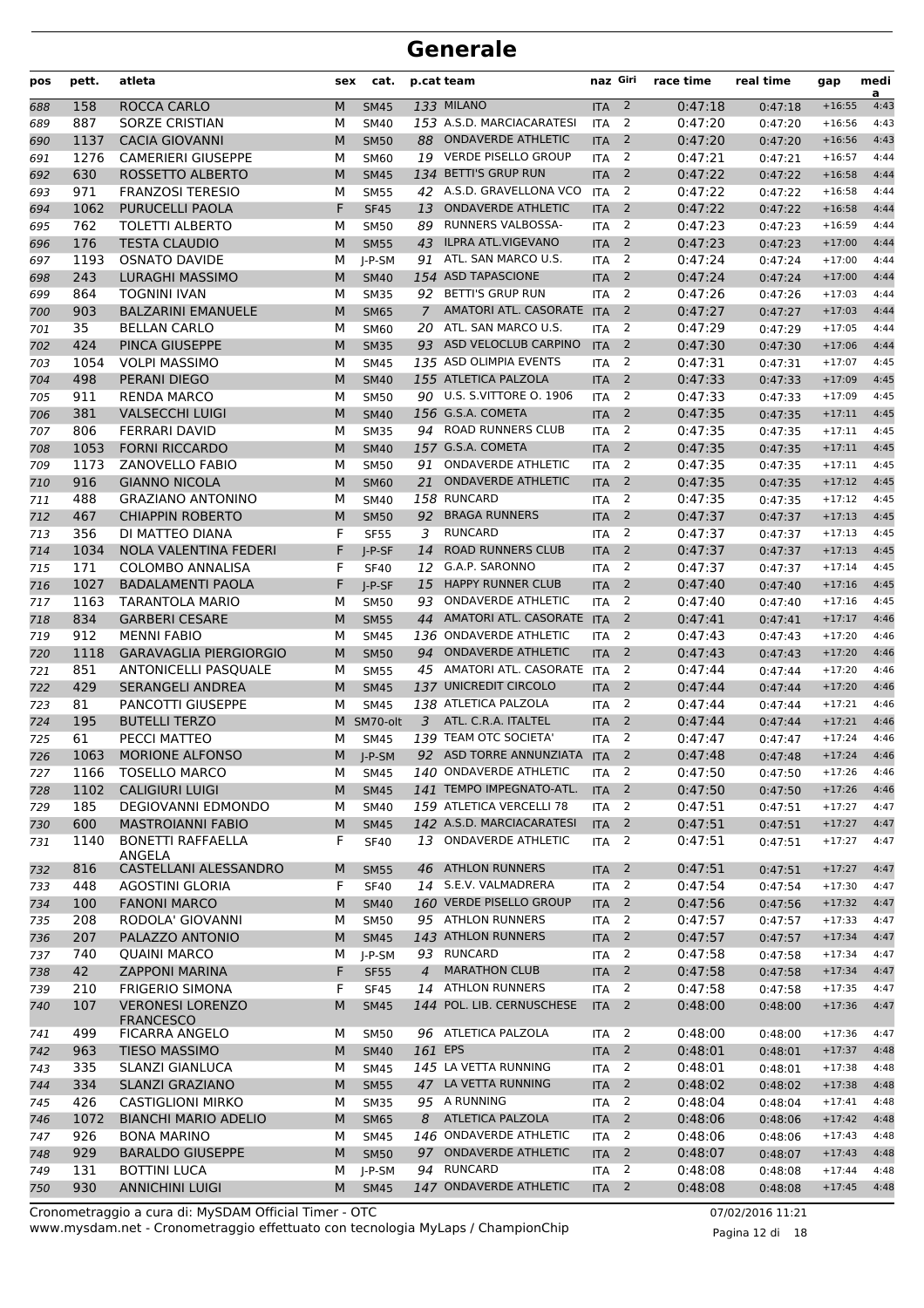| pos        | pett.       | atleta                                          | sex    | cat.                       |                | p.cat team                                              | naz Giri                 |                         | race time          | real time          | gap                  | medi<br>a    |
|------------|-------------|-------------------------------------------------|--------|----------------------------|----------------|---------------------------------------------------------|--------------------------|-------------------------|--------------------|--------------------|----------------------|--------------|
| 751        | 692         | PICCINNI CARLO                                  | M      | <b>SM55</b>                |                | 48 TEAM 3 ESSE                                          | <b>ITA</b>               | $\overline{2}$          | 0:48:09            | 0:48:09            | $+17:45$             | 4:48         |
| 752        | 1116        | LAMBERTINI STEFANO                              | М      | <b>SM45</b>                |                | 148 ONDAVERDE ATHLETIC                                  | <b>ITA</b>               | 2                       | 0:48:10            | 0:48:10            | $+17:47$             | 4:48         |
| 753        | 934         | PICCO ANTONIO                                   | M      | <b>SM45</b>                |                | 149 ONDAVERDE ATHLETIC                                  | <b>ITA</b>               | 2                       | 0:48:12            | 0:48:12            | $+17:48$             | 4:49         |
| 754        | 777         | <b>VASINO AURELIA</b>                           | F      | <b>SF50</b>                |                | 10 G.S. ZELOFORAMAGNO                                   | <b>ITA</b>               | 2                       | 0:48:14            | 0:48:14            | $+17:50$             | 4:49         |
| 755        | 561         | <b>LANZA CARLO</b>                              | M      | <b>SM50</b>                | 98             | G.S. CASTELLANIA -                                      | <b>ITA</b>               | 2                       | 0:48:14            | 0:48:14            | $+17:51$             | 4:49         |
| 756        | 88          | <b>D'ARNESE MICHELE</b>                         | м      | <b>SM50</b>                | 99             | ASD VELOCLUB CARPINO                                    | <b>ITA</b>               | 2                       | 0:48:15            | 0:48:15            | $+17:51$             | 4:49         |
| 757        | 87          | DI MAURO ROCCO<br><b>GIUSEPPE</b>               | M      | <b>SM55</b>                | 49             | ASD VELOCLUB CARPINO                                    | <b>ITA</b>               | 2                       | 0:48:15            | 0:48:15            | $+17:51$             | 4:49         |
| 758        | 633         | AZZANI PATRIZIA                                 | F      | <b>SF50</b>                | 11             | <b>RUNNING SARONNO</b>                                  | <b>ITA</b>               | 2                       | 0:48:16            | 0:48:16            | $+17:52$             | 4:49         |
| 759        | 140         | <b>GIUDICE GENNARO</b>                          | M      | <b>SM50</b>                |                | 100 ASD AMICI DELLO SPORT                               | <b>ITA</b>               | 2                       | 0:48:18            | 0:48:18            | $+17:54$             | 4:49         |
| 760        | 617         | <b>ARNONE ALICE</b>                             | F      | I-P-SF                     |                | 16 ALZAIA NAVIGLIO                                      | <b>ITA</b>               | $\overline{2}$          | 0:48:18            | 0:48:18            | $+17:55$             | 4:49         |
| 761        | 581         | <b>GIGLIOTTI GABRIELE</b>                       | M      | <b>SM40</b>                |                | 162 POL. NOVATE                                         | <b>ITA</b>               | $\overline{2}$          | 0:48:19            | 0:48:19            | $+17:56$             | 4:49         |
| 762        | 927         | <b>BIANCHI MAURIZIO</b>                         | М      | <b>SM50</b>                |                | 101 ONDAVERDE ATHLETIC                                  | <b>ITA</b>               | 2                       | 0:48:23            | 0:48:23            | $+17:59$             | 4:50         |
| 763        | 880         | <b>MASTRI ALESSANDRO</b>                        | M      | <b>SM40</b>                |                | 163 CARDATLETICA                                        | <b>ITA</b>               | 2                       | 0:48:24            | 0:48:24            | $+18:00$             | 4:50         |
| 764        | 775         | <b>DETARO SALVATORE</b>                         | М      | <b>SM50</b>                |                | 102 ROAD RUNNERS CLUB                                   | <b>ITA</b>               | 2                       | 0:48:24            | 0:48:24            | $+18:00$             | 4:50         |
| 765        | 687         | LASELVA MODESTO                                 | M      | <b>SM55</b>                |                | 50 TEAM 3 ESSE                                          | <b>ITA</b>               | 2                       | 0:48:24            | 0:48:24            | $+18:00$             | 4:50         |
| 766        | 401         | <b>RUSSO MANUELA</b>                            | F      | <b>SF35</b>                | $\overline{7}$ | GS AVIS TREVIGLIO G.                                    | <b>ITA</b>               | 2                       | 0:48:24            | 0:48:24            | $+18:00$             | 4:50         |
| 767        | 1120        | <b>GARAVAGLIA LUIGI</b>                         | M      | <b>SM55</b>                | 51             | <b>ONDAVERDE ATHLETIC</b>                               | <b>ITA</b>               | $\overline{2}$          | 0:48:25            | 0:48:25            | $+18:01$             | 4:50         |
| 768        | 1032        | <b>MORONI LORENS</b>                            | М      | <b>SM45</b>                |                | 150 BETTI'S GRUP RUN<br>52 ONDAVERDE ATHLETIC           | <b>ITA</b>               | 2                       | 0:48:26            | 0:48:26            | $+18:02$             | 4:50         |
| 769        | 1117<br>995 | <b>GUSELLA TIZIANO</b><br><b>COLOMBO GIANNI</b> | M      | <b>SM55</b>                |                | 151 ATL. SAN MARCO U.S.                                 | <b>ITA</b><br><b>ITA</b> | 2<br>2                  | 0:48:26<br>0:48:30 | 0:48:26            | $+18:02$<br>$+18:06$ | 4:50<br>4:50 |
| 770        | 695         | <b>BETTINELLI CRISTINA</b>                      | М<br>F | <b>SM45</b><br><b>SF45</b> |                | 15 ASD ATLETICA STEZZANO                                | <b>ITA</b>               | 2                       | 0:48:33            | 0:48:30            | $+18:09$             | 4:51         |
| 771<br>772 | 874         | <b>MERAVIGLIA GIULIO</b>                        | М      |                            |                | 152 TEAM OTC SOCIETA'                                   | <b>ITA</b>               | 2                       | 0:48:35            | 0:48:33            | $+18:11$             | 4:51         |
|            |             | <b>VALERIO BRIAN</b>                            |        | <b>SM45</b>                |                |                                                         |                          |                         |                    | 0:48:35            |                      |              |
| 773        | 659         | SADA STEFANO                                    | M      | <b>SM50</b>                |                | 103 RUNCARD                                             | <b>ITA</b>               | 2                       | 0:48:39            | 0:48:39            | $+18:15$             | 4:51         |
| 774        | 642         | <b>BRUSATORI SAMUELE</b>                        | М      | <b>SM35</b>                |                | 96 HAPPY RUNNER CLUB                                    | <b>ITA</b>               | 2                       | 0:48:43            | 0:48:43            | $+18:19$             | 4:52         |
| 775        | 156         | <b>BRAMBILLA SERGIO</b>                         | M      | <b>SM50</b>                |                | 104 GRUPPO PODISTICO                                    | <b>ITA</b>               | $\overline{2}$          | 0:48:44            | 0:48:44            | $+18:20$             | 4:52         |
| 776        | 948         | <b>GIANI SAMANTHA</b>                           | F      | <b>SF45</b>                |                | 16 ATL. SAN MARCO U.S.                                  | <b>ITA</b>               | 2                       | 0:48:44            | 0:48:44            | $+18:20$             | 4:52         |
| 777        | 1159        | ROMANELLI SALVATORE                             | M      | <b>SM50</b>                |                | 105 ONDAVERDE ATHLETIC                                  | <b>ITA</b>               | 2                       | 0:48:44            | 0:48:44            | $+18:20$             | 4:52         |
| 778        | 697         | <b>CANZIANI DARIO</b>                           | М      | <b>SM45</b>                |                | 153 ASD AMICI DELLO SPORT<br><b>GSO DON BOSCO ARESE</b> | <b>ITA</b>               | 2<br>2                  | 0:48:45            | 0:48:45            | $+18:21$             | 4:52         |
| 779        | 649         | <b>MARTIGNAGO ORIANA</b>                        | F      | <b>SF55</b>                | 5              | ATLETICA RUB. F.LLI                                     | <b>ITA</b>               | 2                       | 0:48:45            | 0:48:45            | $+18:21$<br>$+18:22$ | 4:52<br>4:52 |
| 780        | 33<br>746   | <b>FRANZON ELISA</b>                            | F<br>F | <b>SF45</b>                | 17             | <b>RHO TRIATHLON CLUB</b>                               | <b>ITA</b>               | $\overline{2}$          | 0:48:45            | 0:48:45            | $+18:22$             | 4:52         |
| 781<br>782 | 219         | <b>MILEO SARA</b><br>ZACCHETTI GIANLUCA         | М      | <b>SF40</b><br><b>SM35</b> | 15<br>97       | <b>ASD TAPASCIONE</b>                                   | <b>ITA</b><br><b>ITA</b> | 2                       | 0:48:46<br>0:48:53 | 0:48:46<br>0:48:53 | $+18:29$             | 4:53         |
| 783        | 541         | <b>MARZOLI ANDREA</b>                           | M      | <b>SM45</b>                |                | 154 GRUPPO PODISTICO                                    | <b>ITA</b>               | 2                       | 0:48:53            | 0:48:53            | $+18:29$             | 4:53         |
| 784        | 594         | DIANI TOMASO FRANCESCO                          | м      | <b>SM35</b>                |                | 98 G.S. ZELOFORAMAGNO                                   | <b>ITA</b>               | 2                       | 0:48:53            | 0:48:53            | $+18:30$             | 4:53         |
| 785        | 177         | <b>BARBERA GIANFRANCO</b>                       | M      | <b>SM35</b>                | 99             | G.A.P. SARONNO                                          | <b>ITA</b>               | $\overline{2}$          | 0:48:54            | 0:48:54            | $+18:30$             | 4:53         |
| 786        | 393         | MIGLIAVACCA MARIO                               | м      | <b>SM45</b>                |                | 155 G.A.P. SARONNO                                      | <b>ITA</b>               | 2                       | 0:48:55            | 0:48:55            | $+18:31$             | 4:53         |
|            |             | ANGELO                                          |        |                            |                |                                                         |                          |                         |                    |                    |                      |              |
| 787        | 423         | <b>BONFORTUNI IVAN</b>                          | M      | $I-P-SM$                   | 95             | <b>HAPPY RUNNER CLUB</b>                                | <b>ITA</b>               | 2                       | 0:48:55            | 0:48:55            | $+18:31$             | 4:53         |
| 788        | 422         | <b>BERGAMINI ALEX</b>                           | м      | <b>SM45</b>                |                | 156 HAPPY RUNNER CLUB                                   | ITA                      | $\overline{\mathbf{c}}$ | 0:48:55            | 0:48:55            | $+18:31$             | 4:53         |
| 789        | 1121        | <b>GARAVAGLIA FABRIZIO</b>                      | M      | <b>SM55</b>                |                | 53 ONDAVERDE ATHLETIC                                   | <b>ITA</b>               | $\overline{2}$          | 0:48:55            | 0:48:55            | $+18:32$             | 4:53         |
| 790        | 547         | <b>FEUBEA DARIO</b>                             | М      | <b>SM50</b>                |                | 106 UNICREDIT CIRCOLO                                   | <b>ITA</b>               | 2                       | 0:48:56            | 0:48:56            | $+18:32$             | 4:53         |
| 791        | 1008        | <b>BOTTINI FABIANO</b>                          | M      | <b>SM45</b>                | 157 P&C        |                                                         | <b>ITA</b>               | $\overline{2}$          | 0:48:57            | 0:48:57            | $+18:33$             | 4:53         |
| 792        | 149         | <b>BONALLI CAROLA</b>                           | F      | <b>SF50</b>                |                | 12 ASD AMICI DELLO SPORT                                | <b>ITA</b>               | 2                       | 0:48:58            | 0:48:58            | $+18:34$             | 4:53         |
| 793        | 618         | <b>TAGLIAFERRO ANDREA</b>                       | M      | <b>SM50</b>                |                | 107 TEAM OTC SOCIETA'                                   | <b>ITA</b>               | $\overline{2}$          | 0:48:59            | 0:48:59            | $+18:35$             | 4:53         |
| 794        | 196         | <b>BIANCHI CRISTIANO</b>                        | М      | <b>SM45</b>                |                | 158 ATL. C.R.A. ITALTEL                                 | ITA                      | 2                       | 0:48:59            | 0:48:59            | $+18:35$             | 4:53         |
| 795        | 589         | <b>MARINO MICHELA</b>                           | F      | <b>SF45</b>                |                | 18 G.P. QUELLI DELLA VIA<br>159 TEAM OTC SOCIETA'       | <b>ITA</b>               | $\overline{2}$          | 0:48:59            | 0:48:59            | $+18:35$             | 4:53         |
| 796        | 396         | DAL BO STEFANO                                  | М      | <b>SM45</b>                |                |                                                         | ITA                      | 2                       | 0:49:00            | 0:49:00            | $+18:37$             | 4:53         |
| 797        | 245         | <b>IMPERA GABRIELE</b>                          | M      | <b>SM35</b>                |                | 100 ASD TAPASCIONE<br>13 AMATORI ATL. CASORATE ITA      | <b>ITA</b>               | $\overline{2}$<br>2     | 0:49:00            | 0:49:00            | $+18:37$             | 4:54<br>4:54 |
| 798        | 833<br>270  | <b>MABONI LORENA</b><br><b>TICOZZELLI FABIO</b> | F<br>M | <b>SF50</b><br><b>SM50</b> |                | 108 ASD TAPASCIONE                                      |                          | $\overline{2}$          | 0:49:01<br>0:49:04 | 0:49:01            | $+18:37$             | 4:54         |
| 799        | 601         | <b>GALOTTA GIUSEPPE</b>                         |        | <b>SM60</b>                |                | 22 A.S.D. MARCIACARATESI                                | <b>ITA</b><br><b>ITA</b> | 2                       | 0:49:05            | 0:49:04            | $+18:41$<br>$+18:41$ | 4:54         |
| 800<br>801 | 233         | PORATI ALBERTO                                  | М<br>M | <b>SM45</b>                |                | 160 ASD TAPASCIONE                                      | <b>ITA</b>               | $\overline{2}$          | 0:49:07            | 0:49:05<br>0:49:07 | $+18:43$             | 4:54         |
| 802        | 1222        | <b>CARNIEL ALESSIO</b>                          | М      | <b>SM35</b>                |                | 101 AMATORI ATL. CASORATE ITA                           |                          | 2                       | 0:49:07            | 0:49:07            | $+18:43$             | 4:54         |
| 803        | 785         | <b>TRAGELLA CLAUDIO</b>                         | M      | <b>SM55</b>                |                | 54 G.A.P. SARONNO                                       | <b>ITA</b>               | $\overline{2}$          | 0:49:09            | 0:49:09            | $+18:45$             | 4:54         |
| 804        | 544         | <b>COMI GIANLUIGI</b>                           | М      | <b>SM45</b>                |                | 161 TEAM OTC SOCIETA'                                   | <b>ITA</b>               | 2                       | 0:49:10            | 0:49:10            | $+18:47$             | 4:55         |
| 805        | 318         | <b>BIONDO ADELE</b>                             | F      | <b>SF35</b>                |                | 8 VERDE PISELLO GROUP                                   | <b>ITA</b>               | $\overline{2}$          | 0:49:12            | 0:49:12            | $+18:49$             | 4:55         |
| 806        | 1191        | <b>MAROTTA LUIGI</b>                            | м      | <b>SM45</b>                |                | 162 DK RUNNERS MILANO                                   | <b>ITA</b>               | 2                       | 0:49:13            | 0:49:13            | $+18:49$             | 4:55         |
| 807        | 465         | <b>PACCAGNELLA</b>                              | F      | <b>SF40</b>                |                | 16 BRAGA RUNNERS                                        | <b>ITA</b>               | $\overline{2}$          | 0:49:15            | 0:49:15            | $+18:51$             | 4:55         |
|            |             | ALESSANDRA                                      |        |                            |                |                                                         |                          |                         |                    |                    |                      |              |
| 808        | 474         | <b>UBEZIO MARCO</b>                             | М      | <b>SM40</b>                |                | 164 BRAGA RUNNERS                                       | <b>ITA</b>               | 2                       | 0:49:15            | 0:49:15            | $+18:51$             | 4:55         |
| 809        | 526         | <b>COMPAGNONI MASSIMO</b>                       | M      | <b>SM35</b>                |                | 102 RASCHIANI TRIATHLON                                 | <b>ITA</b>               | $\overline{2}$          | 0:49:20            | 0:49:20            | $+18:56$             | 4:55         |
| 810        | 447         | SIRONI STEFANO                                  | М      | <b>SM40</b>                |                | 165 3 LIFE                                              | <b>ITA</b>               | 2                       | 0:49:20            | 0:49:20            | $+18:57$             | 4:55         |
| 811        | 365         | <b>SCANU LORENZO</b>                            | M      | <b>SM45</b>                |                | 163 GSO DON BOSCO ARESE                                 | <b>ITA</b>               | 2                       | 0:49:21            | 0:49:21            | $+18:57$             | 4:56         |
| 812        | 1093        | BELLISSIMA ALESSANDRO                           | м      | <b>SM45</b>                |                | 164 RUNCARD                                             | ITA                      | 2                       | 0:49:21            | 0:49:21            | $+18:57$             | 4:56         |

www.mysdam.net - Cronometraggio effettuato con tecnologia MyLaps / ChampionChip Cronometraggio a cura di: MySDAM Official Timer - OTC 07/02/2016 11:21

Pagina 13 di 18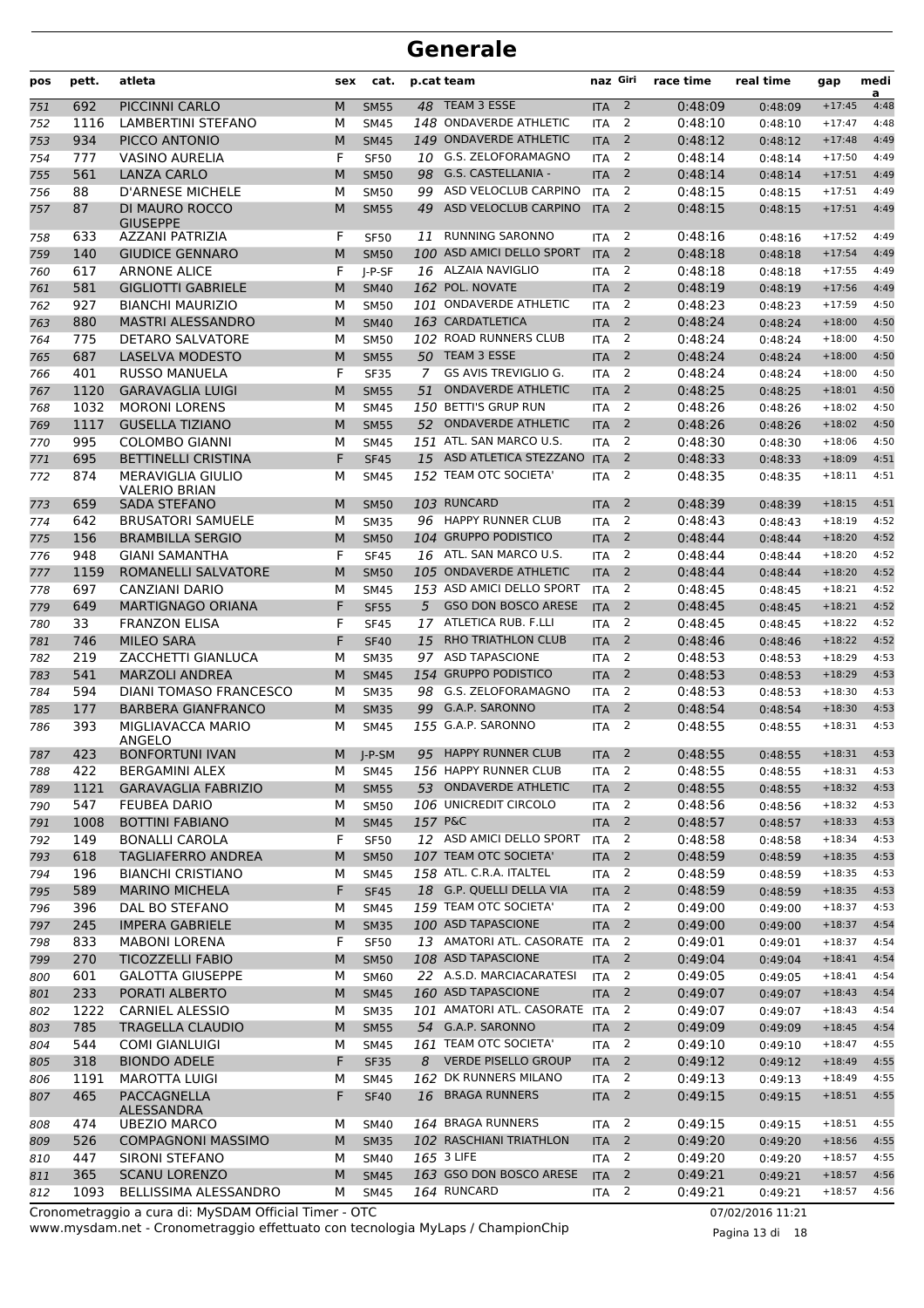| pos        | pett.        | atleta                                      | sex    | cat.                       |    | p.cat team                                     | naz Giri          |                          | race time          | real time          | gap                  | medi<br>a    |
|------------|--------------|---------------------------------------------|--------|----------------------------|----|------------------------------------------------|-------------------|--------------------------|--------------------|--------------------|----------------------|--------------|
| 813        | 1190         | PEDRETTI ROBERTO                            | M      | <b>SM50</b>                |    | 109 RUNNERS BERGAMO                            | <b>ITA</b>        | $\overline{2}$           | 0:49:22            | 0:49:22            | $+18:58$             | 4:56         |
| 814        | 83           | <b>GUARRERA JAVIER</b>                      | М      | <b>SM35</b>                |    | 103 ATL. SAN MARCO U.S.                        | <b>ITA</b>        | 2                        | 0:49:23            | 0:49:23            | $+18:59$             | 4:56         |
| 815        | 691          | POGLIANA FABRIZIO                           | M      | <b>SM45</b>                |    | <b>165 TEAM 3 ESSE</b>                         | <b>ITA</b>        | $\overline{2}$           | 0:49:26            | 0:49:26            | $+19:02$             | 4:56         |
| 816        | 958          | DE STEFANO ROBERTO                          | М      | <b>SM50</b>                |    | 110 RUNCARD                                    | <b>ITA</b>        | 2                        | 0:49:27            | 0:49:27            | $+19:03$             | 4:56         |
| 817        | 956          | <b>PIZZOLI ACHILLE</b>                      | M      | <b>SM65</b>                | 9  | ATL. SAN MARCO U.S.                            | <b>ITA</b>        | $\overline{2}$           | 0:49:27            | 0:49:27            | $+19:03$             | 4:56         |
| 818        | 325          | RUIU DANIELA                                | F      | <b>SF40</b>                |    | 17 PFIZER ITALIA RUNNING                       | <b>ITA</b>        | 2                        | 0:49:28            | 0:49:28            | $+19:05$             | 4:56         |
| 819        | 1112         | MARRAZZO AGOSTINO                           | M      | <b>SM45</b>                |    | 166 ONDAVERDE ATHLETIC                         | <b>ITA</b>        | $\overline{2}$           | 0:49:30            | 0:49:30            | $+19:06$             | 4:56         |
| 820        | 228          | <b>ROMANO MICHELE</b>                       | М      | <b>SM45</b>                |    | 167 ASD TAPASCIONE                             | <b>ITA</b>        | 2                        | 0:49:35            | 0:49:35            | $+19:12$             | 4:57         |
| 821        | 766          | <b>BASSO VALERIO</b>                        | M      | <b>SM60</b>                |    | 23 RUNNERS VALBOSSA-                           | <b>ITA</b>        | $\overline{2}$           | 0:49:36            | 0:49:36            | $+19:12$             | 4:57         |
| 822        | 67           | <b>BIAGINI MASSIMO</b>                      | М      | <b>SM40</b>                |    | 166 RUNCARD                                    | <b>ITA</b>        | 2                        | 0:49:41            | 0:49:41            | $+19:17$             | 4:58         |
| 823        | 1273         | <b>TAVERNA OTTAVIO</b>                      | M      | <b>SM50</b>                |    | 111 POLISPORTIVA SALUS                         | <b>ITA</b>        | $\overline{2}$           | 0:49:43            | 0:49:43            | $+19:19$             | 4:58         |
| 824        | 485          | <b>MAGNI LUISA</b>                          | F      | <b>SF50</b>                |    | 14 PFIZER ITALIA RUNNING                       | <b>ITA</b>        | $\overline{2}$           | 0:49:43            | 0:49:43            | $+19:20$             | 4:58         |
| 825        | 69           | <b>ZAMBON FABRIZIO</b>                      | M      | <b>SM65</b>                |    | 10 ROAD RUNNERS CLUB                           | <b>ITA</b>        | $\overline{2}$           | 0:49:44            | 0:49:44            | $+19:20$             | 4:58         |
| 826        | 843          | <b>CONCONI FABRIZIO</b>                     | М      | <b>SM45</b>                |    | 168 AMATORI ATL. CASORATE ITA                  |                   | 2                        | 0:49:49            | 0:49:49            | $+19:26$             | 4:58         |
| 827        | 749          | <b>VALERI MARCO</b>                         | M      | <b>SM35</b>                |    | 104 NEW RUN T.                                 | <b>ITA</b>        | 2                        | 0:49:50            | 0:49:50            | $+19:26$             | 4:58         |
| 828        | 463          | <b>IORNO ROSA</b>                           | F      | <b>SF35</b>                | 9  | <b>BRAGA RUNNERS</b>                           | <b>ITA</b>        | 2                        | 0:49:50            | 0:49:50            | $+19:26$             | 4:58         |
| 829        | 627          | <b>LASSANDRO LELIO</b>                      | M      | <b>SM40</b>                |    | 167 DK RUNNERS MILANO                          | <b>ITA</b>        | $\overline{2}$           | 0:49:51            | 0:49:51            | $+19:27$             | 4:59         |
| 830        | 85           | SIMBULA MICHELE                             | М      | <b>SM50</b>                |    | 112 FRIESIAN TEAM                              | <b>ITA</b>        | 2                        | 0:49:51            | 0:49:51            | $+19:27$             | 4:59         |
| 831        | 790          | <b>GUASCONI MARZIO</b>                      | M      | <b>SM50</b>                |    | 113 ATLETICA PALZOLA                           | <b>ITA</b>        | $\overline{2}$           | 0:49:53            | 0:49:53            | $+19:30$             | 4:59         |
| 832        | 685          | LUCCHIARI DARIO                             | М      | <b>SM50</b>                |    | 114 TEAM 3 ESSE                                | <b>ITA</b>        | 2                        | 0:49:56            | 0:49:56            | $+19:32$             | 4:59         |
| 833        | 1107         | <b>MATTIUZZI ENEA</b>                       | M      | <b>SM35</b>                |    | 105 G.S.GALIMBERTI VIGILI                      | <b>ITA</b>        | $\overline{2}$           | 0:49:56            | 0:49:56            | $+19:32$             | 4:59         |
| 834        | 366          | <b>VESTERLUND ANETTE</b><br><b>HELENA</b>   | F      | <b>SF45</b>                | 19 | GSO DON BOSCO ARESE                            | <b>NED</b>        | 2                        | 0:49:57            | 0:49:57            | $+19:33$             | 4:59         |
| 835        | 1085         | <b>BARONE DIEGO</b>                         | M      | <b>SM60</b>                | 24 | ATLETICA P.A.R.                                | <b>ITA</b>        | 2                        | 0:49:59            | 0:49:59            | $+19:35$             | 4:59         |
| 836        | 693          | NOZZA PIERANGELA                            | F      | <b>SF50</b>                |    | 15 ASD ATLETICA STEZZANO ITA                   |                   | 2                        | 0:50:00            | 0:50:00            | $+19:36$             | 4:59         |
| 837        | 345          | <b>SCIANCA MAURO</b>                        | M      | <b>SM60</b>                | 25 | ATL. LAMBRO MILANO                             | <b>ITA</b>        | 2                        | 0:50:00            | 0:50:00            | $+19:36$             | 4:59         |
| 838        | 744          | SAITTA ROBERTO                              | М      | <b>SM55</b>                |    | 55 RUNNERS DESIO                               | <b>ITA</b>        | $\overline{2}$           | 0:50:00            | 0:50:00            | $+19:37$             | 5:00         |
| 839        | 1011         | PIGOZZI MARTA                               | F      | $I-P-SF$                   |    | 17 G.A.P. SARONNO                              | <b>ITA</b>        | $\overline{2}$           | 0:50:00            | 0:50:00            | $+19:37$             | 5:00         |
| 840        | 905          | <b>BUCCOLIERI LUISA</b>                     | F      | $I-P-SF$                   |    | 18 A.S.D. GOLFO DEI POETI                      | <b>ITA</b>        | 2                        | 0:50:02            | 0:50:02            | $+19:38$             | 5:00         |
| 841        | 904          | <b>GIANARDI MAURIZIO</b>                    | M      | $I-P-SM$                   |    | 96 A.S.D. GOLFO DEI POETI                      | <b>ITA</b>        | 2                        | 0:50:02            | 0:50:02            | $+19:38$             | 5:00         |
| 842        | 620          | <b>SCIARAPPA FRANCO</b>                     | М      | <b>SM50</b>                |    | 115 G.A.P. SARONNO                             | <b>ITA</b>        | 2                        | 0:50:02            | 0:50:02            | $+19:39$             | 5:00         |
| 843        | 997          | <b>VAGO GIORGIO</b>                         | M      | $I-P-SM$                   |    | 97 ATL. SAN MARCO U.S.                         | <b>ITA</b>        | $\overline{2}$           | 0:50:06            | 0:50:06            | $+19:42$             | 5:00         |
| 844        | 478          | <b>MERONI LAURA</b>                         | F      | <b>SF35</b>                | 10 | DK RUNNERS MILANO                              | <b>ITA</b>        | $\overline{2}$           | 0:50:13            | 0:50:13            | $+19:49$             | 5:01         |
| 845        | 543          | <b>CATTANEO MARIO</b>                       | M      | <b>SM50</b>                |    | 116 TEAM OTC SOCIETA'                          | <b>ITA</b>        | 2                        | 0:50:13            | 0:50:13            | $+19:50$             | 5:01         |
| 846        | 787          | <b>CRESPI ALESSIO</b>                       | м      | <b>SM40</b>                |    | 168 ATL. 99 VITTUONE                           | <b>ITA</b>        | 2                        | 0:50:13            | 0:50:13            | $+19:50$             | 5:01         |
| 847        | 855          | <b>MONTI STEFANO</b>                        | M      | <b>SM45</b>                |    | 169 AMATORI ATL. CASORATE ITA                  |                   | 2                        | 0:50:14            | 0:50:14            | $+19:50$             | 5:01         |
| 848        | 1099         | ANELLI ALESSANDRO                           | М      | I-P-SM                     |    | 98 PODISTI VALLE OLONA                         | <b>ITA</b>        | 2                        | 0:50:17            | 0:50:17            | $+19:53$             | 5:01         |
| 849        | 1127         | D'AVOLA FIORELLA                            | F      | <b>SF40</b>                | 18 | <b>ONDAVERDE ATHLETIC</b>                      | <b>ITA</b>        | $\overline{2}$           | 0:50:18            | 0:50:18            | $+19:54$             | 5:01         |
| 850        | 761          | <b>BATTILANA DEBORA</b>                     | F      | I-P-SF                     |    | 19 RUNNERS VALBOSSA-                           | <b>ITA</b>        | 2                        | 0:50:18            | 0:50:18            | $+19:54$             | 5:01         |
| 851        | 1168         | <b>TUCCI GIUSEPPE</b>                       |        | M SM45                     |    | 170 ONDAVERDE ATHLETIC                         | <b>ITA</b>        | $\overline{2}$           | 0:50:21            | 0:50:21            | $+19:57$ 5:02        |              |
| 852        | 1079         | <b>RUSSO SALVATORE</b>                      | М      | <b>SM40</b>                |    | 169 ATLETICA PALZOLA                           | <b>ITA</b>        | $\overline{2}$           | 0:50:22            | 0:50:22            | $+19:59$             | 5:02         |
| 853        | 446          | PANTANO ENRICO                              | M      | <b>SM40</b>                |    | 170 G.A.P. SARONNO                             | <b>ITA</b>        | $\overline{2}$           | 0:50:22            | 0:50:22            | $+19:59$             | 5:02         |
| 854        | 121          | MAZZOCCHI MAURIZIO                          | м      | SM60                       |    | 26 POD. S.MAURIZIO                             | ITA               | 2                        | 0:50:25            | 0:50:25            | $+20:01$             | 5:02         |
| 855        | 686          | <b>PRANDONI LUIGI</b>                       | M      | <b>SM40</b>                |    | 171 TEAM 3 ESSE<br>99 ASD MALPENSA RUNNERS ITA | <b>ITA</b>        | 2<br>2                   | 0:50:30            | 0:50:30            | $+20:06$             | 5:02         |
| 856        | 751          | REGGIANI JONATHAN                           | М      | J-P-SM                     |    | 117 ASD MALPENSA RUNNERS ITA                   |                   | 2                        | 0:50:30            | 0:50:30            | $+20:06$             | 5:02<br>5:03 |
| 857        | 752          | <b>VALLERGA LUCA</b>                        | M      | <b>SM50</b>                |    | 19 TEAM OTC SOCIETA'                           |                   | 2                        | 0:50:31            | 0:50:31            | $+20:07$<br>$+20:09$ | 5:03         |
| 858        | 1029<br>1044 | <b>GRANATA DANIELA</b><br>MAZZARA SALVATORE | F      | <b>SF40</b><br><b>SM60</b> |    | 27 ATL. STRAMILANO                             | ITA<br><b>ITA</b> | $\overline{2}$           | 0:50:33<br>0:50:33 | 0:50:33            | $+20:09$             | 5:03         |
| 859<br>860 | 1074         | <b>MAURONE ROSANNA</b>                      | M<br>F | <b>SF50</b>                |    | 16 ATLETICA PALZOLA                            | <b>ITA</b>        | 2                        | 0:50:34            | 0:50:33<br>0:50:34 | $+20:10$             | 5:03         |
| 861        | 182          | <b>RULLI ANDREA</b>                         | M      | <b>SM40</b>                |    | 172 RUN CARD                                   | <b>ITA</b>        | $\overline{2}$           | 0:50:36            | 0:50:36            | $+20:12$             | 5:03         |
| 862        | 333          | AUGELLO LUCIANO                             | М      | <b>SM40</b>                |    | 173 RUNCARD                                    | <b>ITA</b>        | $\overline{2}$           | 0:50:36            | 0:50:36            | $+20:12$             | 5:03         |
| 863        | 95           | PAPADIA SERGIO                              | M      | <b>SM40</b>                |    | 174 CIRCOLO ATL.GUARDIA DI                     | <b>ITA</b>        | $\overline{2}$           | 0:50:37            | 0:50:37            | $+20:13$             | 5:03         |
| 864        | 841          | COVA SARA                                   | F      | <b>SF45</b>                |    | 20 AMATORI ATL. CASORATE ITA                   |                   | 2                        | 0:50:38            | 0:50:38            | $+20:15$             | 5:03         |
| 865        | 651          | SALVETTI ALFREDO                            | M      | <b>SM55</b>                |    | 56 RUNCARD                                     | <b>ITA</b>        | $\overline{2}$           | 0:50:40            | 0:50:40            | $+20:16$             | 5:03         |
| 866        | 1078         | <b>CALZONI BRUNO</b>                        | м      | <b>SM50</b>                |    | 118 ATLETICA PALZOLA                           | <b>ITA</b>        | 2                        | 0:50:42            | 0:50:42            | $+20:18$             | 5:04         |
| 867        | 331          | <b>GRAZIANI LUCIANO</b>                     | M      | <b>SM65</b>                |    | 11 TEAM OTC SOCIETA'                           | <b>ITA</b>        | 2                        | 0:50:44            | 0:50:44            | $+20:21$             | 5:04         |
| 868        | 145          | CECCHIN MARIA GABRIELLA                     | F      | <b>SF50</b>                |    | 17 ASD AMICI DELLO SPORT                       | <b>ITA</b>        | 2                        | 0:50:45            | 0:50:45            | $+20:21$             | 5:04         |
| 869        | 969          | FORMAGGIO ANTONELLO                         | M      | <b>SM45</b>                |    | 171 A.S.D. OLIMPIA RUNNERS                     | <b>ITA</b>        | $\overline{2}$           | 0:50:45            | 0:50:45            | $+20:22$             | 5:04         |
| 870        | 292          | <b>GRECO MICHELA</b>                        | F      | J-P-SF                     |    | 20 AMATORI ATL. CASORATE ITA                   |                   | 2                        | 0:50:46            | 0:50:46            | $+20:22$             | 5:04         |
| 871        | 935          | RINDI VALENTINA                             | F      | <b>SF50</b>                |    | 18 ONDAVERDE ATHLETIC                          | <b>ITA</b>        | $\overline{2}$           | 0:50:46            | 0:50:46            | $+20:23$             | 5:04         |
| 872        | 57           | FOLCHI ROMANO MARIO                         | М      | <b>SM45</b>                |    | 172 TEAM OTC SOCIETA'                          | <b>ITA</b>        | 2                        | 0:50:50            | 0:50:50            | $+20:27$             | 5:05         |
| 873        | 452          | <b>GIRAUDO SILVIA</b>                       | F      | <b>SF40</b>                |    | 20 G.P. TRINESE                                | <b>ITA</b>        | $\overline{2}$           | 0:50:52            | 0:50:52            | $+20:28$             | 5:05         |
| 874        | 184          | <b>MARSILII TIZIANO</b>                     | М      | <b>SM50</b>                |    | 119 ROAD RUNNERS CLUB                          | <b>ITA</b>        | 2                        | 0:50:52            | 0:50:52            | $+20:28$             | 5:05         |
| 875        | 987          | <b>FUMAGALLI MONICA</b>                     | F      | <b>SF50</b>                |    | 19 ATL. SAN MARCO U.S.                         | <b>ITA</b>        | $\overline{\phantom{0}}$ | 0:50:52            | 0:50:52            | $+20:28$             | 5:05         |
|            |              |                                             |        |                            |    |                                                |                   |                          |                    |                    |                      |              |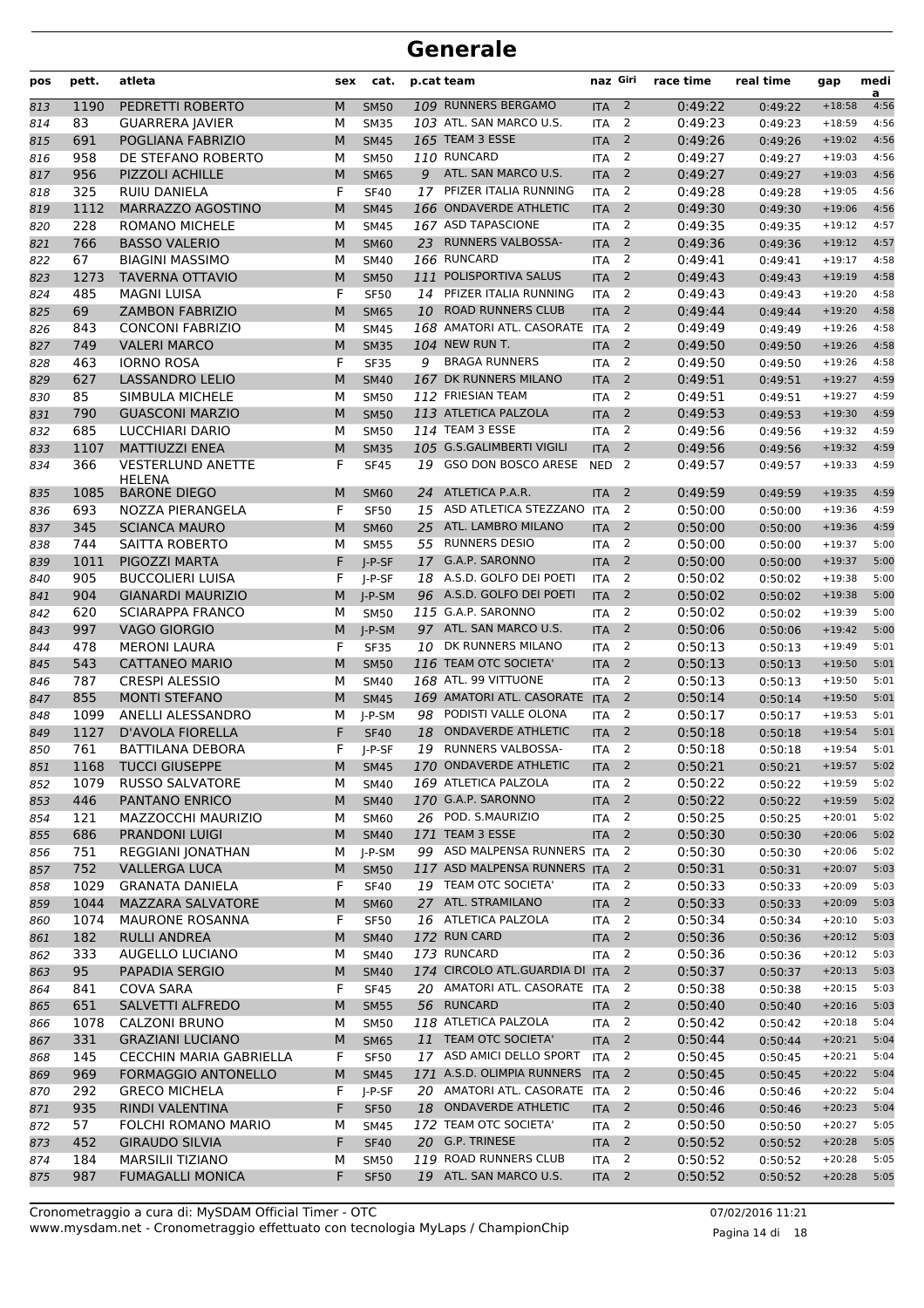| pos | pett. | atleta                                        | sex | cat.        |                | p.cat team                    | naz Giri                 |                | race time | real time          | gap      | medi<br>a |
|-----|-------|-----------------------------------------------|-----|-------------|----------------|-------------------------------|--------------------------|----------------|-----------|--------------------|----------|-----------|
| 876 | 1243  | <b>ROSSI GRAZIANO</b>                         | M   | <b>SM50</b> |                | 120 ATLETICA ROTALIANA        | <b>ITA</b>               | $\overline{2}$ | 0:50:54   | 0:50:54            | $+20:30$ | 5:05      |
| 877 | 981   | SORRENTINO GIUSEPPE                           | М   | <b>SM45</b> |                | 173 ATL. SAN MARCO U.S.       | <b>ITA</b>               | 2              | 0:50:59   | 0:50:59            | $+20:35$ | 5:05      |
| 878 | 152   | RIGAMONTI CHIARA                              | F   | <b>SF35</b> |                | 11 G.S. AVIS - SEREGNO        | <b>ITA</b>               | 2              | 0:51:04   | 0:51:04            | $+20:40$ | 5:06      |
| 879 | 155   | <b>FUSARI GIAMPAOLO</b>                       | М   | <b>SM60</b> |                | 28 G.P. GORGONZOLA '88        | <b>ITA</b>               | 2              | 0:51:05   | 0:51:05            | $+20:41$ | 5:06      |
| 880 | 515   | <b>LACCHINI ANNA</b>                          | F   | <b>SF45</b> | 21             | G.S. ZELOFORAMAGNO            | <b>ITA</b>               | $\overline{2}$ | 0:51:06   | 0:51:06            | $+20:42$ | 5:06      |
| 881 | 634   | <b>FIOCCHI EMANUELE</b>                       | М   | <b>SM40</b> |                | 175 ROAD RUNNERS CLUB         | <b>ITA</b>               | 2              | 0:51:06   | 0:51:06            | $+20:42$ | 5:06      |
| 882 | 652   | <b>GRASSI LUCA</b>                            | M   | <b>SM50</b> |                | 121 ROAD RUNNERS CLUB         | <b>ITA</b>               | $\overline{2}$ | 0:51:08   | 0:51:08            | $+20:45$ | 5:06      |
| 883 | 79    | <b>IARIA GIANPAOLO</b>                        | M   | <b>SM50</b> |                | 122 ATLETICA PALZOLA          | <b>ITA</b>               | 2              | 0:51:10   | 0:51:10            | $+20:46$ | 5:06      |
| 884 | 450   | <b>GARAVAGLIA STEFANO</b>                     | M   | <b>SM40</b> |                | 176 RICCARDI ACADEMY ASD      | <b>ITA</b>               | 2              | 0:51:17   | 0:51:17            | $+20:53$ | 5:07      |
| 885 | 701   | FERRARO DOMENICO                              | М   | <b>SM65</b> |                | 12 SETTE LAGHI RUNNERS        | <b>ITA</b>               | 2              | 0:51:18   | 0:51:18            | $+20:54$ | 5:07      |
| 886 | 694   | PECIS CAVAGNA BARBARA                         | F   | <b>SF45</b> |                | 22 ASD ATLETICA STEZZANO      | <b>ITA</b>               | $\overline{2}$ | 0:51:19   | 0:51:19            | $+20:56$ | 5:07      |
| 887 | 78    | DI LORENZO LUIGI                              | М   | <b>SM40</b> |                | 177 RUNCARD                   | <b>ITA</b>               | 2              | 0:51:20   | 0:51:20            | $+20:56$ | 5:07      |
| 888 | 443   | <b>MEAZZA MARCO</b>                           | M   | <b>SM55</b> |                | 57 G.S. ZELOFORAMAGNO         | <b>ITA</b>               | $\overline{2}$ | 0:51:22   | 0:51:22            | $+20:58$ | 5:08      |
| 889 | 832   | <b>MANDATELLI COSTANTINO</b>                  | M   | <b>SM50</b> |                | 123 AMATORI ATL. CASORATE ITA |                          | 2              | 0:51:23   | 0:51:23            | $+20:59$ | 5:08      |
| 890 | 147   | <b>FIGUCCIO FLAVIO STEFANO</b>                | M   | <b>SM40</b> |                | 178 ASD AMICI DELLO SPORT     | <b>ITA</b>               | $\overline{2}$ | 0:51:25   | 0:51:25            | $+21:01$ | 5:08      |
| 891 | 203   | <b>TARDI RAFFAELE</b>                         | М   | <b>SM35</b> |                | 106 ATHLON RUNNERS            | <b>ITA</b>               | 2              | 0:51:28   | 0:51:28            | $+21:05$ | 5:08      |
| 892 | 310   | <b>DISCACCIATI ALESSIO</b>                    | M   | $I-P-SM$    |                | 100 ILPRA ATL.VIGEVANO        | <b>ITA</b>               | 2              | 0:51:29   | 0:51:29            | $+21:05$ | 5:08      |
| 893 | 1209  | <b>BERTOLLI MARIA GRAZIA</b><br><b>TFRFSA</b> | F   | <b>SF60</b> | 1              | ASD MICS MARTESANA IN         | <b>ITA</b>               | 2              | 0:51:29   | 0:51:29            | $+21:06$ | 5:08      |
| 894 | 773   | DE CESARE NICOLETTA                           | F   | <b>SF60</b> | 2              | A PIEDE LIBERO                | <b>ITA</b>               | 2              | 0:51:30   | 0:51:30            | $+21:06$ | 5:08      |
| 895 | 662   | <b>MACONI VALENTINO</b><br>ANGELO             | М   | <b>SM55</b> | 58             | DK RUNNERS MILANO             | <b>ITA</b>               | $\overline{2}$ | 0:51:30   | 0:51:30            | $+21:06$ | 5:08      |
| 896 | 953   | <b>ROSA MILENA</b>                            | F   | <b>SF65</b> | $\mathbf{1}$   | ATL. SAN MARCO U.S.           | <b>ITA</b>               | 2              | 0:51:30   | 0:51:30            | $+21:07$ | 5:09      |
| 897 | 1202  | <b>GALLI RENATO</b>                           | М   | <b>SM50</b> |                | 124 ATL. SAN MARCO U.S.       | <b>ITA</b>               | 2              | 0:51:32   | 0:51:32            | $+21:08$ | 5:09      |
| 898 | 656   | <b>SCOLARI LORENZO</b>                        | M   | <b>SM40</b> |                | 179 VERDE PISELLO GROUP       | <b>ITA</b>               | $\overline{2}$ | 0:51:32   | 0:51:32            | $+21:08$ | 5:09      |
| 899 | 622   | <b>TOGNI SARA</b>                             | F   | <b>SF40</b> | 21             | FO' DI PE                     | <b>ITA</b>               | 2              | 0:51:35   | 0:51:35            | $+21:11$ | 5:09      |
| 900 | 359   | LIQUORI ALESSANDRO                            | M   | <b>SM40</b> |                | 180 RUNCARD                   | <b>ITA</b>               | 2              | 0:51:40   | 0:51:40            | $+21:16$ | 5:09      |
| 901 | 74    | SALA CLAUDIO                                  | M   | SM60        |                | 29 ROAD RUNNERS CLUB          | <b>ITA</b>               | $\overline{2}$ | 0:51:42   | 0:51:42            | $+21:18$ | 5:10      |
| 902 | 511   | <b>GAMBARO SAMUELE</b>                        | M   | <b>SM35</b> |                | 107 RIMINI MARATHON           | <b>ITA</b>               | 2              | 0:51:44   | 0:51:44            | $+21:20$ | 5:10      |
| 903 | 253   | <b>CISLAGHI SIMONE</b>                        | M   | <b>SM40</b> |                | 181 ASD TAPASCIONE            | <b>ITA</b>               | $\overline{2}$ | 0:51:47   | 0:51:47            | $+21:23$ | 5:10      |
| 904 | 1252  | <b>TREMOLANTI SERGIO</b>                      | M   | <b>SM60</b> |                | 30 G.S. MONTESTELLA           | <b>ITA</b>               | $\overline{2}$ | 0:51:48   | 0:51:48            | $+21:24$ | 5:10      |
| 905 | 1077  | <b>MATTA CATERINA</b>                         | F   | <b>SF50</b> |                | 20 ATLETICA PALZOLA           | <b>ITA</b>               | 2              | 0:51:48   | 0:51:48            | $+21:24$ | 5:10      |
| 906 | 218   | <b>ZERBINATI GIORGIO</b>                      | M   | <b>SM35</b> |                | 108 ASD TAPASCIONE            | <b>ITA</b>               | 2              | 0:51:49   | 0:51:49            | $+21:25$ | 5:10      |
| 907 | 232   | PORTA MARIANNA                                | F   | <b>SF45</b> |                | 23 ASD TAPASCIONE             | <b>ITA</b>               | $\overline{2}$ | 0:51:52   | 0:51:52            | $+21:28$ | 5:11      |
| 908 | 226   | <b>SCOTTINI LORIS</b>                         | M   | <b>SM45</b> |                | 174 ASD TAPASCIONE            | <b>ITA</b>               | 2              | 0:51:52   | 0:51:52            | $+21:28$ | 5:11      |
| 909 | 1174  | ZINNI SAVINO RICCARDO                         | М   | <b>SM45</b> |                | 175 ONDAVERDE ATHLETIC        | <b>ITA</b>               | 2              | 0:51:52   | 0:51:52            | $+21:28$ | 5:11      |
| 910 | 702   | PACCO PATRIZIA                                | F   | <b>SF45</b> |                | 24 AMATORI ATL. CASORATE ITA  |                          | $\overline{2}$ | 0:51:57   | 0:51:57            | $+21:33$ | 5:11      |
| 911 | 569   | PELUSO FABIO ROBERTINO                        | м   | <b>SM50</b> |                | 125 ATLETICA TOP RUNNERS      | <b>ITA</b>               | 2              | 0:52:03   | 0:52:03            | $+21:39$ | 5:12      |
| 912 | 1233  | <b>MARIANI SALVATORE</b>                      | M   | <b>SM55</b> | 59             | <b>MARCIATORI DESIO</b>       | <b>ITA</b>               | $\overline{2}$ | 0:52:03   | 0:52:03            | $+21:39$ | 5:12      |
| 913 | 664   | MONGERI GIORGIO MARIA                         | М   | <b>SM55</b> |                | 60 DK RUNNERS MILANO          | ITA                      | 2              | 0:52:04   | 0:52:04            | $+21:40$ | 5:12      |
| 914 | 1266  | <b>MASSARO ORESTE</b>                         | M   | <b>SM60</b> |                | 31 RUNNER VARESE              | <b>ITA</b>               | $\overline{2}$ | 0:52:05   | 0:52:05            | $+21:42$ | 5:12      |
| 915 | 189   | <b>D'AMBROSIO LUIGI</b>                       | М   | <b>SM40</b> |                | 182 RUNCARD                   | <b>ITA</b>               | $\overline{2}$ | 0:52:06   | 0:52:06            | $+21:42$ | 5:12      |
| 916 | 542   | PULLANO MASSIMO                               | M   | <b>SM50</b> |                | 126 AZZURRA GARBAGNATE        | <b>ITA</b>               | $\overline{2}$ | 0:52:08   | 0:52:08            | $+21:45$ | 5:12      |
| 917 | 562   | CARENZIO NATALE                               | М   | <b>SM60</b> |                | 32 ATL. CENTO TORRI PAVIA     | <b>ITA</b>               | 2              | 0:52:10   | 0:52:10            | $+21:46$ | 5:12      |
| 918 | 549   | <b>ZANOVELLO ELENA</b>                        | F   | <b>SF45</b> |                | 25 ATL. G.S. MIOTTI           | <b>ITA</b>               | $\overline{2}$ | 0:52:11   | 0:52:11            | $+21:47$ | 5:13      |
| 919 | 798   | <b>VINCI STEFANO</b>                          | М   | <b>SM45</b> |                | 176 ATLETICA PALZOLA          | <b>ITA</b>               | 2              | 0:52:11   | 0:52:11            | $+21:47$ | 5:13      |
| 920 | 1234  | ROMBOLA' GIUSEPPE                             | M   | <b>SM55</b> |                | 61 A.S.D. PODISMO DI SERA     | <b>ITA</b>               | $\overline{2}$ | 0:52:13   | 0:52:13            | $+21:49$ | 5:13      |
| 921 | 552   | SOTTOCORNO CHIARA                             | F   | <b>SF35</b> |                | 12 TEAM OTC SOCIETA'          | <b>ITA</b>               | 2              | 0:52:17   | 0:52:17            | $+21:54$ | 5:13      |
| 922 | 919   | DI ROCCO ADOLFO                               |     | M SM70-olt  | $\overline{4}$ | <b>ONDAVERDE ATHLETIC</b>     | <b>ITA</b>               | $\overline{2}$ | 0:52:21   | 0:52:21            | $+21:57$ | 5:14      |
| 923 | 1122  | <b>FRATI RENATA</b>                           | F   | <b>SF50</b> | 21             | ONDAVERDE ATHLETIC            | <b>ITA</b>               | 2              | 0:52:21   | 0:52:21            | $+21:57$ | 5:14      |
| 924 | 741   | <b>TASSONE SALVATORE</b>                      | M   | $J-P-SM$    |                | 101 HAPPY RUNNER CLUB         | <b>ITA</b>               | $\overline{2}$ | 0:52:23   | 0:52:23            | $+21:59$ | 5:14      |
| 925 | 432   | <b>BIASSONI MATTEO</b>                        | М   | <b>SM40</b> |                | 183 RUNCARD                   | <b>ITA</b>               | 2              | 0:52:26   | 0:52:26            | $+22:02$ | 5:14      |
| 926 | 284   | DI PIETRANGELO GIUSEPPE                       | M   | <b>SM60</b> |                | 33 ATL. C.R.A. ITALTEL        | <b>ITA</b>               | $\overline{2}$ | 0:52:28   | 0:52:28            | $+22:05$ | 5:14      |
| 927 | 767   | <b>TARTARI MARIA</b>                          | F   | <b>SF65</b> | 2              | RUNNERS VALBOSSA-             | <b>ITA</b>               | $\overline{2}$ | 0:52:30   | 0:52:30            | $+22:06$ | 5:14      |
| 928 | 842   | <b>CERTO ADALBERTO</b>                        | M   | <b>SM55</b> |                | 62 AMATORI ATL. CASORATE ITA  |                          | $\overline{2}$ | 0:52:36   | 0:52:36            | $+22:12$ | 5:15      |
|     | 830   | <b>MILANI SIMONA</b>                          | F   | <b>SF40</b> |                | 22 AMATORI ATL. CASORATE ITA  |                          | $\overline{2}$ | 0:52:36   |                    | $+22:12$ | 5:15      |
| 929 | 369   | <b>DEZIO STEFANO</b>                          | M   | <b>SM45</b> |                | 177 GSO DON BOSCO ARESE       | <b>ITA</b>               | $\overline{2}$ | 0:52:38   | 0:52:36<br>0:52:38 | $+22:14$ | 5:15      |
| 930 |       |                                               |     |             |                | 178 RUNCARD                   |                          | 2              |           |                    | $+22:16$ | 5:15      |
| 931 | 489   | DE STEFANO ACHILLE                            | М   | <b>SM45</b> |                | 13 VERDE PISELLO GROUP        | <b>ITA</b><br><b>ITA</b> |                | 0:52:40   | 0:52:40            |          |           |
| 932 | 516   | <b>SCARPA ROSA</b>                            | F   | <b>SF35</b> |                |                               |                          | $\overline{2}$ | 0:52:40   | 0:52:40            | $+22:17$ | 5:16      |
| 933 | 246   | <b>GOMARASCHI CRISTINA</b>                    | F   | <b>SF40</b> |                | 23 ASD TAPASCIONE             | <b>ITA</b>               | 2              | 0:52:41   | 0:52:41            | $+22:17$ | 5:16      |
| 934 | 279   | RAMETTA PAOLO                                 | М   | <b>SM45</b> |                | 179 HAPPY RUNNER CLUB         | <b>ITA</b>               | $\overline{2}$ | 0:52:41   | 0:52:41            | $+22:17$ | 5:16      |
| 935 | 1049  | DI LAURO MARCO                                | М   | <b>SM45</b> |                | 180 CREMONA RUNNERS           | ITA                      | $\overline{2}$ | 0:52:43   | 0:52:43            | $+22:19$ | 5:16      |
| 936 | 635   | DA SILVA ANIZIO                               | M   | <b>SM50</b> |                | 127 ATL. STRAMILANO           | <b>ITA</b>               | $\overline{2}$ | 0:52:43   | 0:52:43            | $+22:19$ | 5:16      |
| 937 | 755   | <b>GUFFANTI MARIACHIARA</b>                   | F   | J-P-SF      |                | 21 RUNNER VARESE              | <b>ITA</b>               | 2              | 0:52:44   | 0:52:44            | $+22:20$ | 5:16      |
| 938 | 392   | <b>DETTORI SILVIA</b>                         | F   | <b>SF45</b> |                | 26 G.S.A. COMETA              | ITA <sub>2</sub>         |                | 0:52:45   | 0:52:45            | $+22:21$ | 5:16      |

www.mysdam.net - Cronometraggio effettuato con tecnologia MyLaps / ChampionChip Cronometraggio a cura di: MySDAM Official Timer - OTC 07/02/2016 11:21

Pagina 15 di 18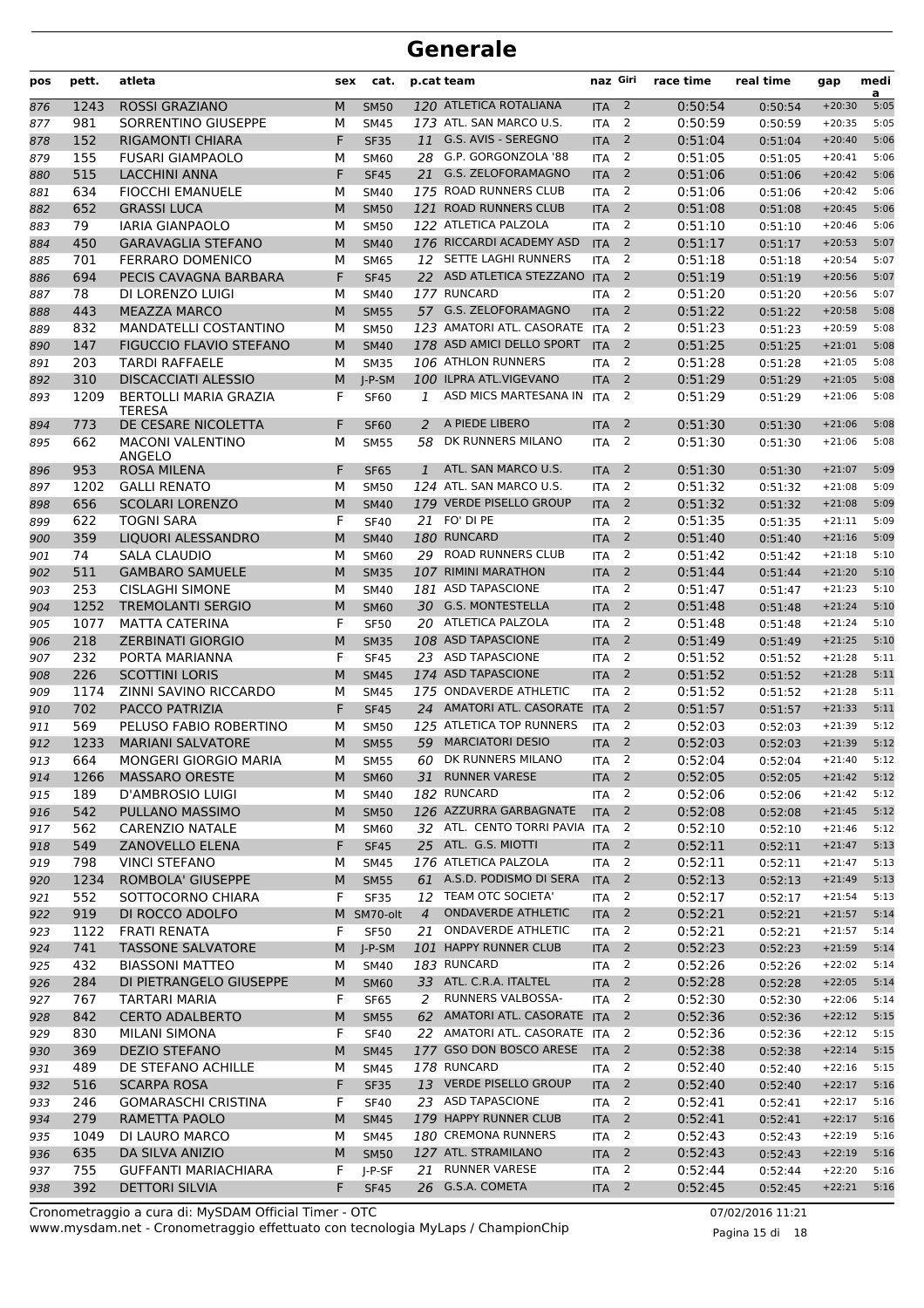| pos  | pett. | atleta                                      | sex | cat.        |               | p.cat team                    | naz Giri         |                          | race time | real time | gap      | medi<br>a |
|------|-------|---------------------------------------------|-----|-------------|---------------|-------------------------------|------------------|--------------------------|-----------|-----------|----------|-----------|
| 939  | 924   | <b>BORRELLO ANDREA</b>                      | M   | <b>SM45</b> |               | 181 ONDAVERDE ATHLETIC        | <b>ITA</b>       | $\overline{2}$           | 0:52:45   | 0:52:45   | $+22:21$ | 5:16      |
| 940  | 508   | <b>BOLZAN ADRIANA</b>                       | F   | <b>SF50</b> |               | 22 SETTE LAGHI RUNNERS        | <b>ITA</b>       | 2                        | 0:52:45   | 0:52:45   | $+22:22$ | 5:16      |
| 941  | 328   | <b>SARTORIS SILVIA</b>                      | F   | <b>SF50</b> | 23            | <b>AMICI DEL MOMBARONE</b>    | <b>ITA</b>       | 2                        | 0:52:50   | 0:52:50   | $+22:27$ | 5:17      |
| 942  | 1083  | <b>MELANO FABIO</b>                         | М   | <b>SM45</b> |               | 182 ATLETICA P.A.R.           | <b>ITA</b>       | 2                        | 0:52:51   | 0:52:51   | $+22:27$ | 5:17      |
| 943  | 327   | <b>CARDAMONE ANGELO</b>                     | M   | <b>SM60</b> |               | 34 AMICI DEL MOMBARONE        | <b>ITA</b>       | $\overline{2}$           | 0:52:52   | 0:52:52   | $+22:28$ | 5:17      |
| 944  | 1175  | <b>CUCCHI IRENE</b>                         | F   | <b>SF35</b> |               | 14 RUNCARD                    | <b>ITA</b>       | 2                        | 0:52:53   | 0:52:53   | $+22:29$ | 5:17      |
| 945  | 789   | <b>RIZZI ROBERTO</b>                        | M   | <b>SM55</b> | 63            | TEAM 3 ESSE                   | <b>ITA</b>       | 2                        | 0:52:53   | 0:52:53   | $+22:29$ | 5:17      |
| 946  | 1176  | <b>GUGLIERI FEDERICA</b>                    | F   | <b>SF40</b> |               | 24 RUNCARD                    | <b>ITA</b>       | 2                        | 0:52:53   | 0:52:53   | $+22:29$ | 5:17      |
| 947  | 932   | <b>PARISI DARIO</b>                         | M   | <b>SM60</b> | 35            | <b>ONDAVERDE ATHLETIC</b>     | <b>ITA</b>       | $\overline{2}$           | 0:52:58   | 0:52:58   | $+22:34$ | 5:17      |
| 948  | 621   | <b>CASADEI DANIELE</b>                      | м   | <b>SM50</b> |               | 128 ALZAIA NAVIGLIO           | <b>ITA</b>       | 2                        | 0:52:58   | 0:52:58   | $+22:34$ | 5:17      |
| 949  | 982   | <b>LUCCHINI IVANO</b>                       | M   | <b>SM50</b> |               | 129 ATL. SAN MARCO U.S.       | <b>ITA</b>       | $\overline{2}$           | 0:53:00   | 0:53:00   | $+22:36$ | 5:17      |
| 950  | 1130  | <b>CORAPI GIUSEPPE</b>                      | М   | <b>SM65</b> | 13            | <b>ONDAVERDE ATHLETIC</b>     | <b>ITA</b>       | 2                        | 0:53:00   | 0:53:00   | $+22:36$ | 5:17      |
| 951  | 1184  | <b>SCHETTINO GIUSEPPE</b>                   | M   | <b>SM65</b> | 14            | TEAM 3 ESSE                   | <b>ITA</b>       | 2                        | 0:53:04   | 0:53:04   | $+22:41$ | 5:18      |
| 952  | 1206  | DE PRIVITELLIO ROBERTA                      | F   | $I-P-SF$    |               | 22 ATL. SAN MARCO U.S.        | <b>ITA</b>       | 2                        | 0:53:08   | 0:53:08   | $+22:44$ | 5:18      |
| 953  | 1089  | <b>MILONE GIOVANNI</b>                      | M   | <b>SM45</b> |               | 183 ATLETICA P.A.R.           | <b>ITA</b>       | $\overline{2}$           | 0:53:09   | 0:53:09   | $+22:46$ | 5:18      |
| 954  | 273   | <b>GULLOTTI RICCARDO</b>                    | м   | <b>SM45</b> |               | 184 ASD TAPASCIONE            | <b>ITA</b>       | 2                        | 0:53:10   | 0:53:10   | $+22:46$ | 5:18      |
| 955  | 183   | <b>VESCOVI FRANCESCA</b>                    | F   | <b>SF40</b> |               | 25 ASD TAPASCIONE             | <b>ITA</b>       | $\overline{2}$           | 0:53:10   | 0:53:10   | $+22:46$ | 5:18      |
| 956  | 923   | <b>BORSATTO GIUSEPPE</b>                    | М   | <b>SM50</b> |               | 130 ONDAVERDE ATHLETIC        | <b>ITA</b>       | 2                        | 0:53:17   | 0:53:17   | $+22:53$ | 5:19      |
| 957  | 400   | <b>GIOVANSANA EMANUELA</b>                  | F   | <b>SF45</b> |               | 27 GS AVIS TREVIGLIO G.       | <b>ITA</b>       | $\overline{2}$           | 0:53:26   | 0:53:26   | $+23:02$ | 5:20      |
| 958  | 431   | <b>CORNALI LORENZO</b>                      | М   | <b>SM45</b> |               | 185 RUNCARD                   | <b>ITA</b>       | 2                        | 0:53:32   | 0:53:32   | $+23:08$ | 5:21      |
| 959  | 1270  | <b>MURA GIANLUCA</b>                        | M   | <b>SM40</b> |               | 184 IN SPORT SRL SSD          | <b>ITA</b>       | $\overline{2}$           | 0:53:34   | 0:53:34   | $+23:10$ | 5:21      |
| 960  | 1281  | <b>ANTONETTI MARIA</b>                      | F   | <b>SF45</b> | 28            | <b>P&amp;C</b>                | <b>ITA</b>       | 2                        | 0:53:46   | 0:53:46   | $+23:23$ | 5:22      |
| 961  | 1240  | <b>GIACOMETTI MARIA LUISA</b>               | F   | <b>SF45</b> | 29            | usob bareggio                 | <b>ITA</b>       | $\overline{2}$           | 0:53:47   | 0:53:47   | $+23:23$ | 5:22      |
| 962  | 97    | CAGGIANO ANDREA                             | М   | <b>SM40</b> |               | 185 RUN CARD                  | <b>ITA</b>       | 2                        | 0:53:48   | 0:53:48   | $+23:25$ | 5:22      |
| 963  | 906   | <b>GIAMBERINI GIOVANNI</b>                  | M   | SM70-olt    | 5             | RUNNERS VALBOSSA-             | <b>ITA</b>       | 2                        | 0:53:56   | 0:53:56   | $+23:32$ | 5:23      |
| 964  | 1124  | <b>FERRARI MAURIZIO</b>                     | М   | <b>SM45</b> |               | 186 ONDAVERDE ATHLETIC        | <b>ITA</b>       | 2                        | 0:53:58   | 0:53:58   | $+23:34$ | 5:23      |
| 965  | 824   | <b>PURICELLI ENRICO</b>                     | M   | <b>SM45</b> |               | 187 AMATORI ATL. CASORATE ITA |                  | 2                        | 0:54:09   | 0:54:09   | $+23:45$ | 5:24      |
| 966  | 914   | <b>MAZZUCA CHIARA</b>                       | F   | <b>SF35</b> | 15            | <b>ONDAVERDE ATHLETIC</b>     | <b>ITA</b>       | 2                        | 0:54:09   | 0:54:09   | $+23:45$ | 5:24      |
| 967  | 938   | <b>TINO MARIO</b>                           | M   | <b>SM35</b> |               | 109 ONDAVERDE ATHLETIC        | <b>ITA</b>       | 2                        | 0:54:09   | 0:54:09   | $+23:45$ | 5:24      |
| 968  | 60    | <b>FUMAGALLI ANDREA</b>                     | М   | <b>SM50</b> |               | 131 SSD RCS ACTIVE TEAM A     | <b>ITA</b>       | 2                        | 0:54:10   | 0:54:10   | $+23:46$ | 5:24      |
|      |       | <b>GIUSEPPE</b>                             |     |             |               |                               |                  |                          |           |           |          |           |
| 969  | 262   | <b>BOSCHETTI ELENA</b>                      | F   | $I-P-SF$    | 23.           | <b>ASD TAPASCIONE</b>         | <b>ITA</b>       | 2                        | 0:54:14   | 0:54:14   | $+23:50$ | 5:25      |
| 970  | 575   | <b>ALLIEVI GABRIELLA</b>                    | F   | <b>SF55</b> | 6             | RUNNING TEAM MOTTA            | <b>ITA</b>       | $\overline{2}$           | 0:54:16   | 0:54:16   | $+23:52$ | 5:25      |
| 971  | 1134  | <b>CASSINELLI CINZIA</b><br><b>CATERINA</b> | F   | <b>SF35</b> | 16            | <b>ONDAVERDE ATHLETIC</b>     | <b>ITA</b>       | $\overline{2}$           | 0:54:20   | 0:54:20   | $+23:56$ | 5:25      |
| 972  | 587   | <b>BARBAGLIA GIUSEPPINA</b>                 | F   | <b>SF50</b> | 24            | G.P. QUELLI DELLA VIA         | <b>ITA</b>       | 2                        | 0:54:20   | 0:54:20   | $+23:56$ | 5:25      |
| 973  | 227   | <b>SCOTTI ENRICA</b>                        | F   | <b>SF45</b> | 30            | <b>ASD TAPASCIONE</b>         | <b>ITA</b>       | 2                        | 0:54:20   | 0:54:20   | $+23:57$ | 5:26      |
| 974  | 1237  | <b>BONONI MASSIMO</b>                       | м   | <b>SM60</b> | 36            | <b>BETTI'S GRUP RUN</b>       | <b>ITA</b>       | 2                        | 0:54:23   | 0:54:23   | $+23:59$ | 5:26      |
| 975  | 776   | <b>CHIODA MAURO</b>                         | M   | <b>SM40</b> |               | 186 DK RUNNERS MILANO         | <b>ITA</b>       | $\overline{2}$           | 0:54:30   | 0:54:30   | $+24:07$ | 5:26      |
| 976  | 970   | <b>COPPINI CINZIA</b>                       | F   | <b>SF45</b> |               | 31 A.S.D. OLIMPIA RUNNERS     | <b>ITA</b>       | 2                        | 0:54:34   | 0:54:34   | $+24:11$ | 5:27      |
| 977  | 358   | PENATI TIZIANA                              | F   | <b>SF55</b> | $\mathcal{I}$ | <b>GSO DON BOSCO ARESE</b>    | <b>ITA</b>       | $\overline{2}$           | 0:54:42   | 0:54:42   | $+24:19$ | 5:28      |
| 978  | 375   | <b>TAMBURIN MICHELA</b>                     | F   | <b>SF45</b> |               | 32 PFIZER ITALIA RUNNING      | <b>ITA</b>       | $\overline{2}$           | 0:54:46   | 0:54:46   | $+24:23$ | 5:28      |
| 979  | 41    | PARRAVICINI MONICA                          | F   | <b>SF40</b> |               | 26 AMATORI ATL. CASORATE ITA  |                  | $\overline{2}$           | 0:54:50   | 0:54:50   | $+24:26$ | 5:28      |
| 980  | 891   | <b>BAILA PAOLO</b>                          | М   | <b>SM50</b> |               | 132 ATL. GALLARATESE          | <b>ITA</b>       | $\overline{2}$           | 0:54:50   | 0:54:50   | $+24:27$ | 5:28      |
| 981  | 266   | STEINWENDER FRANCESCO                       | M   | $J-P-SM$    |               | 102 ASD TAPASCIONE            | <b>ITA</b>       | $\overline{\phantom{a}}$ | 0:54:57   | 0:54:57   | $+24:33$ | 5:29      |
| 982  | 670   | <b>BASSIS ILARIA</b>                        | F   | <b>SF40</b> |               | 27 UNICREDIT CIRCOLO          | <b>ITA</b>       | 2                        | 0:54:58   | 0:54:58   | $+24:35$ | 5:29      |
| 983  | 96    | <b>ABRUSCI GIUSEPPE</b>                     | M   | <b>SM35</b> |               | 110 CIRCOLO ATL.GUARDIA DI    | <b>ITA</b>       | $\overline{2}$           | 0:55:02   | 0:55:02   | $+24:38$ | 5:30      |
| 984  | 944   | <b>GALLI EZIO</b>                           | М   | <b>SM45</b> |               | 188 TEAM OTC SOCIETA'         | <b>ITA</b>       | $\overline{2}$           | 0:55:03   | 0:55:03   | $+24:39$ | 5:30      |
| 985  | 242   | <b>MALTAGLIATI MIRKO</b>                    | M   | <b>SM45</b> |               | 189 ASD TAPASCIONE            | <b>ITA</b>       | $\overline{2}$           | 0:55:04   | 0:55:04   | $+24:41$ | 5:30      |
| 986  | 1031  | <b>ROSSING MATTEO</b>                       | м   | <b>SM35</b> |               | 111 ATLETICA PALZOLA          | <b>ITA</b>       | $\overline{2}$           | 0:55:06   | 0:55:06   | $+24:42$ | 5:30      |
| 987  | 593   | <b>COLLI MASSIMO</b>                        | M   | <b>SM35</b> |               | 112 ATLETICA PALZOLA          | <b>ITA</b>       | $\overline{2}$           | 0:55:06   | 0:55:06   | $+24:42$ | 5:30      |
| 988  | 1279  | <b>BERTULETTI CRISTINA</b>                  | F   | <b>SF50</b> |               | 25 FUNTOS BIKE                | <b>ITA</b>       | $\overline{2}$           | 0:55:15   | 0:55:15   | $+24:51$ | 5:31      |
| 989  | 240   | <b>MARONATI MONICA</b>                      | F   | <b>SF35</b> |               | 17 ASD TAPASCIONE             | <b>ITA</b>       | $\overline{2}$           | 0:55:16   | 0:55:16   | $+24:52$ | 5:31      |
| 990  | 120   | <b>NAGY SILVIA</b>                          | F   | J-P-SF      |               | 24 POD. S.MAURIZIO            | <b>ITA</b>       | $\overline{2}$           | 0:55:17   | 0:55:17   | $+24:53$ | 5:31      |
| 991  | 750   | <b>BENEVENTO NICOLA</b>                     | M   | <b>SM65</b> |               | 15 SETTE LAGHI RUNNERS        | <b>ITA</b>       | $\overline{2}$           | 0:55:17   | 0:55:17   | $+24:53$ | 5:31      |
| 992  | 265   | DE PIERI DAVIDE                             | м   | <b>SM40</b> |               | 187 ASD TAPASCIONE            | <b>ITA</b>       | $\overline{2}$           | 0:55:19   | 0:55:19   | $+24:55$ | 5:31      |
| 993  | 115   | DETTAMANTI RICCARDO                         | M   | <b>SM65</b> |               | 16 POD. S.MAURIZIO            | <b>ITA</b>       | $\overline{\phantom{a}}$ | 0:55:23   | 0:55:23   | $+24:59$ | 5:32      |
| 994  | 442   | <b>MASCHITZKI UTE</b>                       | F   | <b>SF50</b> | 26            | PFIZER ITALIA RUNNING         | GER <sub>2</sub> |                          | 0:55:24   | 0:55:24   | $+25:00$ | 5:32      |
| 995  | 122   | <b>BENA SILVANA</b>                         | F   | <b>SF55</b> | 8             | POD. S.MAURIZIO               | <b>ITA</b>       | 2                        | 0:55:24   | 0:55:24   | $+25:01$ | 5:32      |
| 996  | 1160  | SANGIORGIO ANTONIO                          | М   | <b>SM55</b> | 64            | <b>ONDAVERDE ATHLETIC</b>     | <b>ITA</b>       | 2                        | 0:55:33   | 0:55:33   | $+25:09$ | 5:33      |
| 997  | 669   | <b>LEIDI GIACOMO</b>                        | M   | <b>SM40</b> |               | 188 UNICREDIT CIRCOLO         | <b>ITA</b>       | $\overline{2}$           | 0:55:33   | 0:55:33   | $+25:09$ | 5:33      |
| 998  | 553   | <b>BONFANTI STEFANO</b>                     | м   | <b>SM50</b> |               | 133 DK RUNNERS MILANO         | ITA              | $\overline{2}$           | 0:55:33   | 0:55:33   | $+25:09$ | 5:33      |
| 999  | 194   | LONGOBARDI GIUSEPPINA                       | F   | <b>SF60</b> |               | 3 ATL. C.R.A. ITALTEL         | <b>ITA</b>       | $\overline{2}$           | 0:55:34   | 0:55:34   | $+25:10$ | 5:33      |
| 1000 | 346   | ZANARDINI LUCA                              | м   | <b>SM50</b> |               | 134 ROAD RUNNERS CLUB         | <b>ITA</b>       | $\overline{2}$           | 0:55:36   | 0:55:36   | $+25:13$ | 5:33      |
| 1001 | 449   | PINGIORI DANIELA                            | F   | <b>SF50</b> |               | 27 RICCARDI ACADEMY ASD       | <b>ITA</b>       | $\overline{2}$           | 0:55:37   | 0:55:37   | $+25:13$ | 5:33      |
|      |       |                                             |     |             |               |                               |                  |                          |           |           |          |           |

www.mysdam.net - Cronometraggio effettuato con tecnologia MyLaps / ChampionChip Cronometraggio a cura di: MySDAM Official Timer - OTC 07/02/2016 11:21

Pagina 16 di 18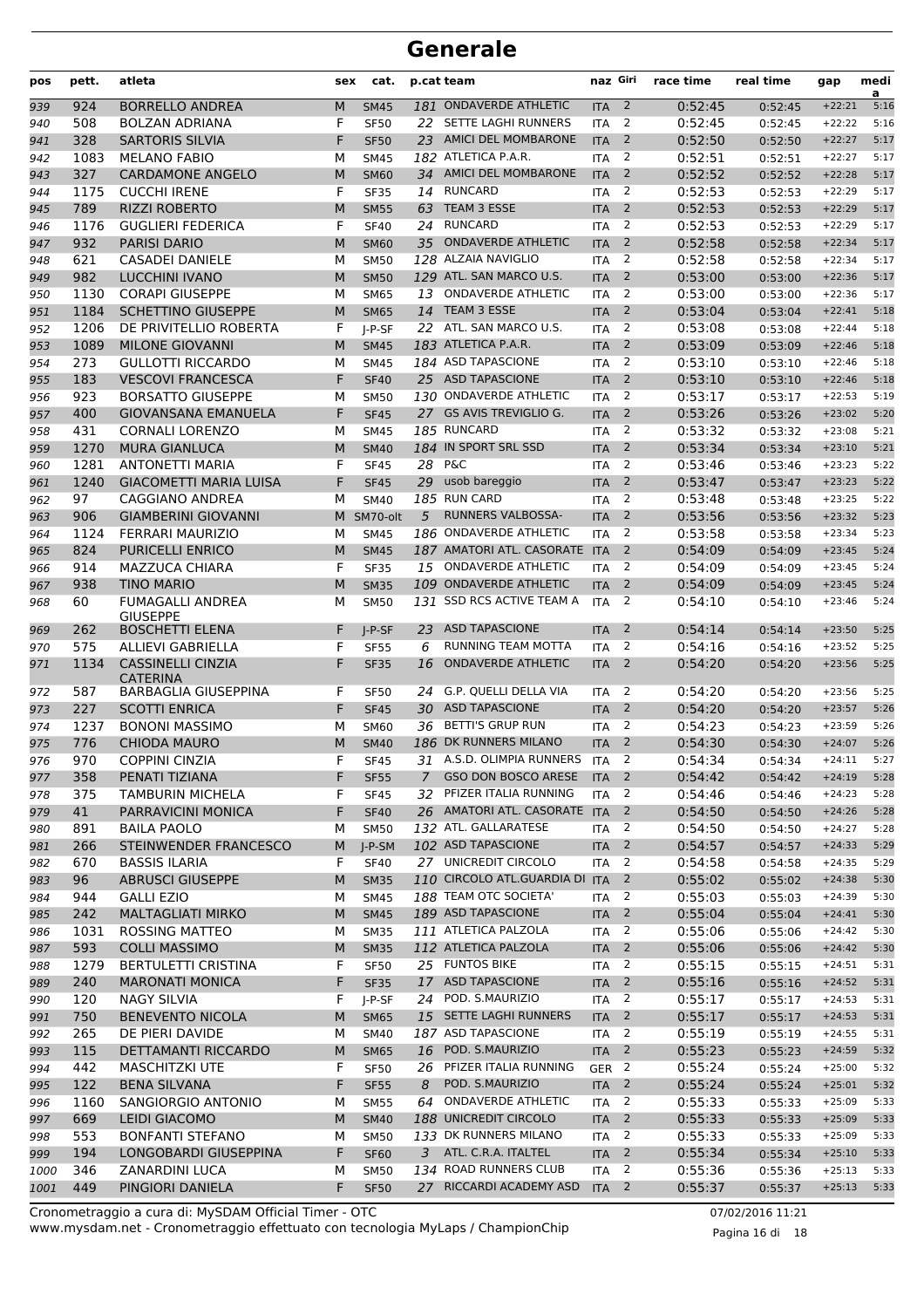| pos  | pett.       | atleta                                           | sex    | cat.                       |         | p.cat team                   | naz Giri   |                          | race time          | real time | gap                  | medi<br>a |
|------|-------------|--------------------------------------------------|--------|----------------------------|---------|------------------------------|------------|--------------------------|--------------------|-----------|----------------------|-----------|
| 1002 | 1171        | <b>VITI DANIELE</b>                              | M      | <b>SM50</b>                |         | 135 ONDAVERDE ATHLETIC       | <b>ITA</b> | $\overline{2}$           | 0:55:38            | 0:55:38   | $+25:15$             | 5:33      |
| 1003 | 119         | PILLARELLA MARIO                                 | М      | <b>SM50</b>                |         | 136 POD. S.MAURIZIO          | <b>ITA</b> | $\overline{2}$           | 0:55:38            | 0:55:38   | $+25:15$             | 5:33      |
| 1004 | 340         | <b>SCIANCA MARCO</b>                             | M      | <b>SM55</b>                |         | 65 ATL. LAMBRO MILANO        | <b>ITA</b> | 2                        | 0:55:40            | 0:55:40   | $+25:16$             | 5:33      |
| 1005 | 1025        | <b>SCHEPIS CINZIA</b>                            | F      | <b>SF35</b>                | 18      | RICCARDI ACADEMY ASD         | <b>ITA</b> | 2                        | 0:55:44            | 0:55:44   | $+25:20$             | 5:34      |
| 1006 | 1030        | <b>MATTANA SUSANNA</b>                           | F      | <b>SF50</b>                | 28      | RICCARDI ACADEMY ASD         | <b>ITA</b> | $\overline{2}$           | 0:55:46            | 0:55:46   | $+25:23$             | 5:34      |
| 1007 | 275         | SALA GIOVANNI                                    | М      | <b>SM45</b>                |         | 190 ASD TAPASCIONE           | <b>ITA</b> | 2                        | 0:55:53            | 0:55:53   | $+25:30$             | 5:35      |
| 1008 | 1080        | ROSA BERNARDINS MARCO                            | M      | <b>SM45</b>                |         | 191 ATLETICA PALZOLA         | <b>ITA</b> | $\overline{2}$           | 0:55:54            | 0:55:54   | $+25:30$             | 5:35      |
| 1009 | 1153        | PAGANI LAURA                                     | F      | <b>SF45</b>                | 33      | <b>ONDAVERDE ATHLETIC</b>    | <b>ITA</b> | $\overline{2}$           | 0:55:57            | 0:55:57   | $+25:33$             | 5:35      |
| 1010 | 363         | <b>MATTAROZZI CINZIA</b>                         | F      | <b>SF50</b>                | 29      | ASD MICS MARTESANA IN        | <b>ITA</b> | 2                        | 0:55:59            | 0:55:59   | $+25:36$             | 5:35      |
| 1011 | 1207        | <b>LUALDI ELENA MARIA</b>                        | F      | <b>SF40</b>                | 28      | ATL. SAN MARCO U.S.          | <b>ITA</b> | 2                        | 0:56:03            | 0:56:03   | $+25:40$             | 5:36      |
| 1012 | 230         | RAVELLI SILVIA                                   | F      | <b>SF40</b>                | 29      | <b>ASD TAPASCIONE</b>        | <b>ITA</b> | $\overline{2}$           | 0:56:06            | 0:56:06   | $+25:43$             | 5:36      |
| 1013 | 116         | <b>VALLI CLAUDIO</b>                             | М      | <b>SM60</b>                | 37      | POD. S.MAURIZIO              | <b>ITA</b> | 2                        | 0:56:08            | 0:56:08   | $+25:44$             | 5:36      |
| 1014 | 1194        | <b>ERRE YLENIA</b>                               | F      | <b>SF35</b>                | 19      | ATL. SAN MARCO U.S.          | <b>ITA</b> | $\overline{2}$           | 0:56:20            | 0:56:20   | $+25:56$             | 5:37      |
| 1015 | 269         | <b>MALTAGLIATI FRANCESCA</b>                     | F      | <b>SF35</b>                | 20      | <b>ASD TAPASCIONE</b>        | <b>ITA</b> | $\overline{2}$           | 0:56:25            | 0:56:25   | $+26:01$             | 5:38      |
| 1016 | 237         | <b>NOE RAFFAELLA</b>                             | F      | <b>SF40</b>                | 30      | <b>ASD TAPASCIONE</b>        | <b>ITA</b> | $\overline{2}$           | 0:56:27            | 0:56:27   | $+26:03$             | 5:38      |
| 1017 | 831         | <b>MARZOLO LUANA</b>                             | F      | <b>SF40</b>                | 31      | AMATORI ATL. CASORATE        | <b>ITA</b> | $\overline{2}$           | 0:56:27            | 0:56:27   | $+26:03$             | 5:38      |
| 1018 | 1005        | <b>OTTOBONI DAMIANO</b>                          | M      | <b>SM40</b>                |         | 189 C.B.A. CINISELLO         | <b>ITA</b> | 2                        | 0:56:29            | 0:56:29   | $+26:05$             | 5:38      |
| 1019 | 661         | <b>CICOGNA MICHELA</b>                           | F      | <b>SF45</b>                |         | 34 RUN CARD                  | <b>ITA</b> | 2                        | 0:56:29            | 0:56:29   | $+26:05$             | 5:38      |
| 1020 | 955         | <b>GENEROSO SERAFINA</b>                         | F      | <b>SF55</b>                | 9       | ATL. SAN MARCO U.S.          | <b>ITA</b> | $\overline{2}$           | 0:56:30            | 0:56:30   | $+26:06$             | 5:38      |
| 1021 | 548         | <b>TORRE MASSIMO</b>                             | М      | <b>SM50</b>                |         | 137 RASCHIANI TRIATHLON      | <b>ITA</b> | $\overline{2}$           | 0:56:31            | 0:56:31   | $+26:07$             | 5:39      |
| 1022 | 211         | <b>ZAMPESE LAURA</b>                             | F      | $I-P-SF$                   | 25      | <b>ATHLON RUNNERS</b>        | <b>ITA</b> | 2                        | 0:56:32            | 0:56:32   | $+26:09$             | 5:39      |
| 1023 | 212         | <b>ANDRIGO CHIARA</b>                            | F      | J-P-SF                     |         | 26 ATHLON RUNNERS            | <b>ITA</b> | $\overline{2}$           | 0:56:44            | 0:56:44   | $+26:21$             | 5:40      |
| 1024 | 559         | <b>MISANI FRANCESCA</b>                          | F      | <b>SF40</b>                |         | 32 ATL. O.S.G. GUANZATE      | <b>ITA</b> | $\overline{2}$           | 0:56:46            | 0:56:46   | $+26:22$             | 5:40      |
| 1025 | 239         | <b>MERLO MARIA DANIELA</b>                       | F      | <b>SF45</b>                |         | 35 ASD TAPASCIONE            | <b>ITA</b> | 2                        | 0:56:49            | 0:56:49   | $+26:26$             | 5:40      |
| 1026 | 607         | <b>NAITANA SERGIO</b>                            | M      | <b>SM40</b>                |         | 190 PFIZER ITALIA RUNNING    | <b>ITA</b> | $\overline{2}$           | 0:56:51            | 0:56:51   | $+26:27$             | 5:41      |
| 1027 | 1254        | <b>TOTI FRANCESCA</b>                            | F      | <b>SF45</b>                |         | 36 TEAM OTC SOCIETA'         | <b>ITA</b> | 2                        | 0:56:53            | 0:56:53   | $+26:29$             | 5:41      |
|      | 317         | <b>CIARDIELLO NICOLA</b>                         | M      | <b>SM35</b>                |         | 113 HAPPY RUNNER CLUB        | <b>ITA</b> | $\overline{2}$           | 0:56:53            |           | $+26:29$             | 5:41      |
| 1028 | 321         | <b>ESPOSITO GIUSEPPE</b>                         | М      | <b>SM55</b>                | 66      | <b>RUNCARD</b>               | <b>ITA</b> | $\overline{2}$           | 0:57:00            | 0:56:53   | $+26:36$             | 5:41      |
| 1029 | 466         | <b>FIORIN LUCIANO</b>                            | M      | <b>SM50</b>                |         | 138 BRAGA RUNNERS            | <b>ITA</b> | $\overline{2}$           | 0:57:02            | 0:57:00   | $+26:38$             | 5:42      |
| 1030 |             |                                                  |        |                            | 6       | ATLETICA P.A.R.              |            | 2                        |                    | 0:57:02   |                      | 5:42      |
| 1031 | 1086<br>898 | <b>MUSCU GIOVANNI</b><br><b>GHIRALDINI PAOLA</b> | м<br>F | SM70-olt                   |         | 10 AMATORI ATL. CASORATE ITA | <b>ITA</b> | $\overline{2}$           | 0:57:03<br>0:57:06 | 0:57:03   | $+26:39$<br>$+26:42$ | 5:42      |
| 1032 | 456         |                                                  | F      | <b>SF55</b><br><b>SF45</b> |         | 37 ATL. G.S. MIOTTI          |            | 2                        | 0:57:06            | 0:57:06   |                      | 5:42      |
| 1033 |             | RINALDI LAURA<br><b>OPI PIO</b>                  |        |                            |         | <b>RUNNERS BERGAMO</b>       | <b>ITA</b> | $\overline{2}$           | 0:57:10            | 0:57:06   | $+26:42$             | 5:42      |
| 1034 | 720         | <b>REGOLI ANDREA</b>                             | м      | SM70-olt                   | 7       | 114 HAPPY RUNNER CLUB        | <b>ITA</b> |                          |                    | 0:57:10   | $+26:47$             |           |
| 1035 | 578         | <b>RINDI ALESSANDRO</b>                          | М      | <b>SM35</b>                |         |                              | <b>ITA</b> | 2                        | 0:57:13            | 0:57:13   | $+26:49$             | 5:43      |
| 1036 | 1179        |                                                  | M      | <b>SM35</b>                | 115 P&C |                              | <b>ITA</b> | $\overline{2}$           | 0:57:13            | 0:57:13   | $+26:50$             | 5:43      |
| 1037 | 1231        | <b>FORESTI MONICA</b>                            | F      | <b>SF45</b>                | 38      | RICCARDI ACADEMY ASD         | <b>ITA</b> | 2                        | 0:57:31            | 0:57:31   | $+27:07$             | 5:45      |
| 1038 | 244         | <b>LANTICINA MARINA</b>                          | F      | <b>SF40</b>                | 33      | <b>ASD TAPASCIONE</b>        | <b>ITA</b> | $\overline{2}$           | 0:57:32            | 0:57:32   | $+27:08$             | 5:45      |
| 1039 | 1108        | <b>MERENDA ANDREA</b>                            | М      | <b>SM35</b>                |         | 116 G.S.GALIMBERTI VIGILI    | <b>ITA</b> | $\overline{2}$           | 0:57:33            | 0:57:33   | $+27:09$             | 5:45      |
| 1040 | 170         | <b>MELZIADE ENZO</b>                             | M      | <b>SM60</b>                | 38      | RUNNING TEAM MOTTA           | <b>ITA</b> | 2                        | 0:57:36            | 0:57:36   | $+27:12$             | 5:45      |
| 1041 | 370         | <b>VACCARINI CRISTINA</b>                        | F      | <b>SF40</b>                |         | 34 RUNCARD                   | <b>ITA</b> | $\overline{\mathbf{c}}$  | 0:57:49            | 0:57:49   | $+27:26$             | 5:46      |
| 1042 | 161         | <b>SASSO NICOLA</b>                              |        | M SM70-olt                 | 8       |                              | <b>ITA</b> | $\overline{2}$           | 0:57:51            | 0:57:51   | $+27:27$             | 5:47      |
| 1043 | 313         | <b>COLOMBO ALBERTO</b>                           | М      | <b>SM65</b>                |         | 17 ATLETICA RUB. F.LLI       | <b>ITA</b> | 2                        | 0:57:55            | 0:57:55   | $+27:32$             | 5:47      |
| 1044 | 1282        | PEDRINELLI SARA                                  | F      | <b>SF35</b>                |         | 21 TEAM 3 ESSE               | <b>ITA</b> | $\overline{2}$           | 0:58:38            | 0:58:38   | $+28:14$             | 5:51      |
| 1045 | 63          | <b>FIORENTINO SERGIO</b>                         | М      | SM40                       |         | 191 HAPPY RUNNER CLUB        | ITA        | 2                        | 0:58:39            | 0:58:39   | $+28:15$             | 5:51      |
| 1046 | 1113        | <b>MALINI PIERLUIGI</b>                          | M      | <b>SM40</b>                |         | 192 ONDAVERDE ATHLETIC       | <b>ITA</b> | $\overline{2}$           | 0:59:05            | 0:59:05   | $+28:41$             | 5:54      |
| 1047 | 531         | <b>TESTA ELENA</b>                               | F      | <b>SF40</b>                |         | 35 TEAM OTC SOCIETA'         | <b>ITA</b> | $\overline{2}$           | 0:59:16            | 0:59:16   | $+28:52$             | 5:55      |
| 1048 | 502         | PRENDIN FABIANO                                  | M      | <b>SM40</b>                |         | 193 ATLETICA PALZOLA         | <b>ITA</b> | $\overline{2}$           | 0:59:17            | 0:59:17   | $+28:53$             | 5:55      |
| 1049 | 1135        | <b>CARDANO MIRELLA</b>                           | F      | <b>SF55</b>                |         | 11 ONDAVERDE ATHLETIC        | <b>ITA</b> | 2                        | 0:59:23            | 0:59:23   | $+29:00$             | 5:56      |
| 1050 | 286         | LUALDI SILVANO                                   | M      | <b>SM50</b>                |         | 139 REAL BUSTO               | <b>ITA</b> | $\overline{2}$           | 0:59:25            | 0:59:25   | $+29:01$             | 5:56      |
| 1051 | 259         | <b>ANZOLINI ELENA</b>                            | F      | <b>SF45</b>                |         | 39 ASD TAPASCIONE            | ITA        | 2                        | 0:59:26            | 0:59:26   | $+29:03$             | 5:56      |
| 1052 | 315         | POVIA KATIA                                      | F      | <b>SF40</b>                |         | 36 VERDE PISELLO GROUP       | <b>ITA</b> | $\overline{2}$           | 0:59:32            | 0:59:32   | $+29:08$             | 5:57      |
| 1053 | 537         | PIONZIO ROBERTA                                  | F      | <b>SF55</b>                |         | 12 A.S.D. OLIMPIA RUNNERS    | <b>ITA</b> | 2                        | 0:59:38            | 0:59:38   | $+29:14$             | 5:57      |
| 1054 | 538         | <b>LEBOLE GIANCARLO</b>                          | M      | <b>SM55</b>                |         | 67 A.S.D. OLIMPIA RUNNERS    | <b>ITA</b> | $\overline{2}$           | 0:59:39            | 0:59:39   | $+29:15$             | 5:57      |
| 1055 | 983         | SARTORATO FAUSTO                                 | М      | <b>SM55</b>                |         | 68 ATL. SAN MARCO U.S.       | <b>ITA</b> | 2                        | 0:59:41            | 0:59:41   | $+29:17$             | 5:58      |
| 1056 | 1038        | FERRARI ANNALISA                                 | F      | <b>SF45</b>                |         | 40 ROAD RUNNERS CLUB         | <b>ITA</b> | $\overline{2}$           | 0:59:59            | 0:59:59   | $+29:35$             | 5:59      |
| 1057 | 786         | <b>BUSON SONIA</b>                               | F      | <b>SF50</b>                |         | 30 POL. NOVATE               | <b>ITA</b> | 2                        | 1:00:22            | 1:00:22   | $+29:59$             | 6:02      |
| 1058 | 261         | <b>BELTRAMI ANNA</b>                             | F      | <b>SF35</b>                |         | 22 ASD TAPASCIONE            | <b>ITA</b> | $\overline{2}$           | 1:00:38            | 1:00:38   | $+30:14$             | 6:03      |
| 1059 | 163         | PALLADINI GARAVAGLIA                             | F      | <b>SF40</b>                | 37      | RUNNING TEAM MOTTA           | ITA        | 2                        | 1:01:04            | 1:01:04   | $+30:41$             | 6:06      |
|      |             | <b>PAOLA</b>                                     |        |                            |         |                              |            |                          |                    |           |                      |           |
| 1060 | 249         | <b>FONIO TIZIANA</b>                             | F      | <b>SF40</b>                | 38      | <b>ASD TAPASCIONE</b>        | <b>ITA</b> | $\overline{2}$           | 1:01:07            | 1:01:07   | $+30:43$             | 6:06      |
| 1061 | 625         | DESA ELENA ELISABETTA                            | F      | <b>SF45</b>                |         | 41 ALZAIA NAVIGLIO           | <b>ITA</b> | 2                        | 1:01:25            | 1:01:25   | $+31:01$             | 6:08      |
| 1062 | 807         | <b>GOMARASCA PAOLO</b>                           | M      | <b>SM40</b>                |         | 194 ASD AMICI DELLO SPORT    | <b>ITA</b> | $\overline{2}$           | 1:02:21            | 1:02:21   | $+31:57$             | 6:14      |
| 1063 | 247         | <b>GARAVAGLIA MICHELA</b>                        | F      | <b>SF45</b>                |         | 42 ASD TAPASCIONE            | ITA        | 2                        | 1:03:12            | 1:03:12   | $+32:48$             | 6:19      |
| 1064 | 1203        | <b>LEPRI CATIA</b>                               | F      | <b>SF50</b>                |         | 31 ATL. SAN MARCO U.S.       | <b>ITA</b> | $\overline{\phantom{0}}$ | 1:03:14            | 1:03:14   | $+32:50$             | 6:19      |